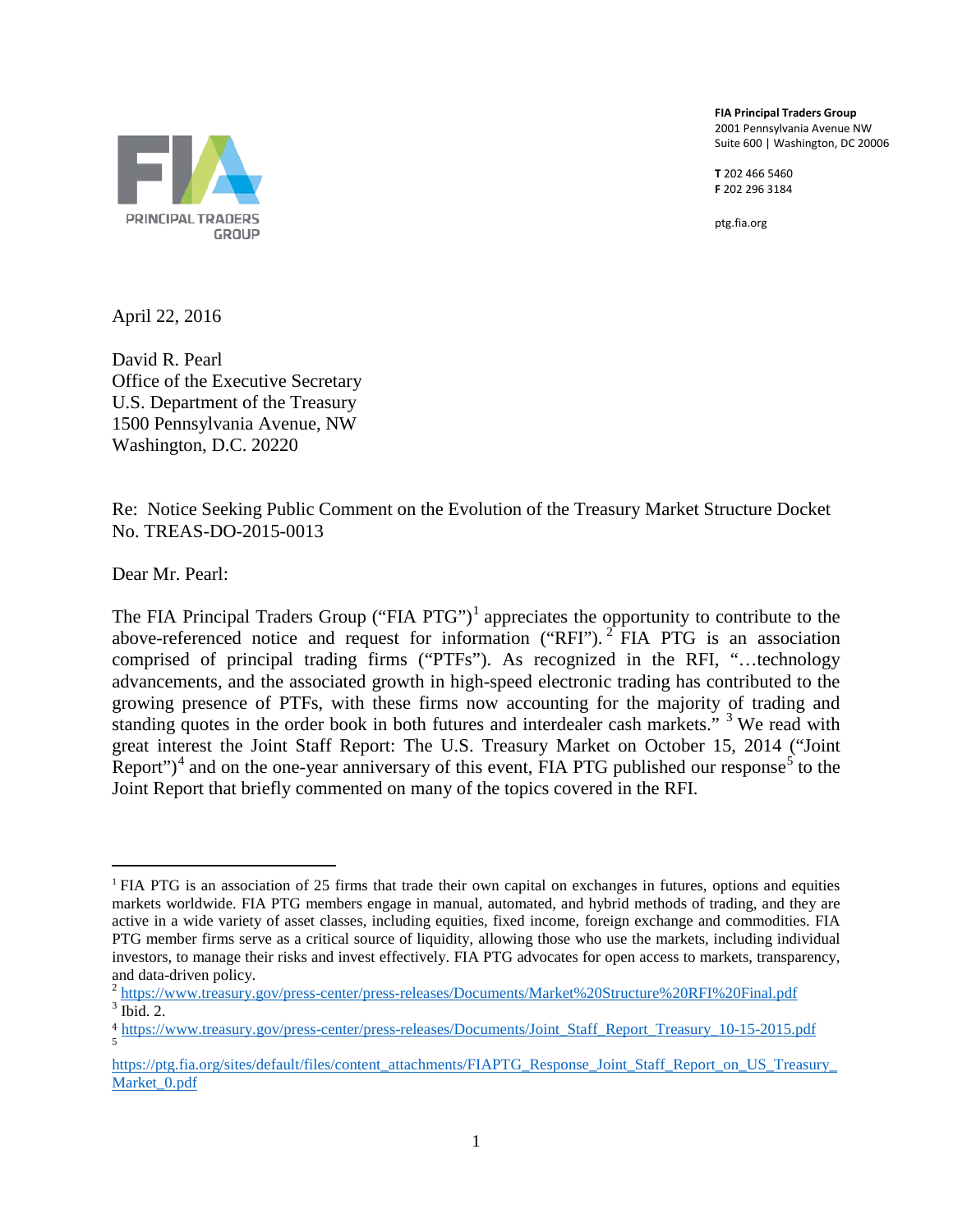Our detailed responses to the questions in the RFI follow this letter – here are a few highlights from those responses:

**Diversification of liquidity providers benefits markets.** As noted in the RFI, historically the U.S. Treasury cash market has been split between the interdealer markets where dealers trade with one another and the dealer-to-customer market where dealers trade with their clients. Over the past decade with the launch of electronic trading platforms followed by opening access to non-dealers, trading on the inter-dealer cash platforms has evolved. As the Joint Report notes, the available data indicates PTFs now account for the majority of trading and the "vast majority" of market depth in the multilateral, platform-based U.S. Treasury markets. Diversity in market participants providing liquidity proved very valuable on October 15, 2014 when PTFs continued to provide liquidity and maintain tight bid-ask spreads, even during the period of unusually high volatility.

**Any changes in U.S. Treasury market structure must first acknowledge the benefits afforded by technological innovations.** As electronic trading in the U.S. Treasury market continues to evolve, FIA PTG expects to see additional evidence that the benefits automation and competition have brought to other markets are taking hold in the U.S. Treasury market. These benefits include:

• improved transparency for regulators and market participants,

 $\overline{a}$ 

- lower costs for investors from reduced bid-ask spreads and increased competitive pressures across the marketplace,
- more efficient price discovery as technology enables market participants to process and react to all relevant information, including that available in correlated markets, in a reliable and timely manner, and
- less concentration of liquidity providers leads to more resilient markets.

**FIA PTG supports the use of both pre- and post-trade risk controls as well as self-match prevention technology in the U.S. Treasury market.[6](#page-1-0)** Rather than focus on "speed", FIA PTG believes that policy makers should focus on the benefits and risks of automation. Automation has provided the market many benefits including those detailed above as well as a highly transparent electronic audit trail. Automation also introduces new risks, and the industry has developed safeguards to manage these risks in many electronic markets. Automated trading is used by a range of market participants, all of whom we believe have a responsibility to implement appropriate risk controls.

<span id="page-1-0"></span><sup>6</sup> FIA PTG, in conjunction with the FIA, has published various recommendations focused on pre- and post-trade risk controls, market access, and software development and change management over the past years. These documents can be found at <https://ptg.fia.org/key-issues/automated-trading>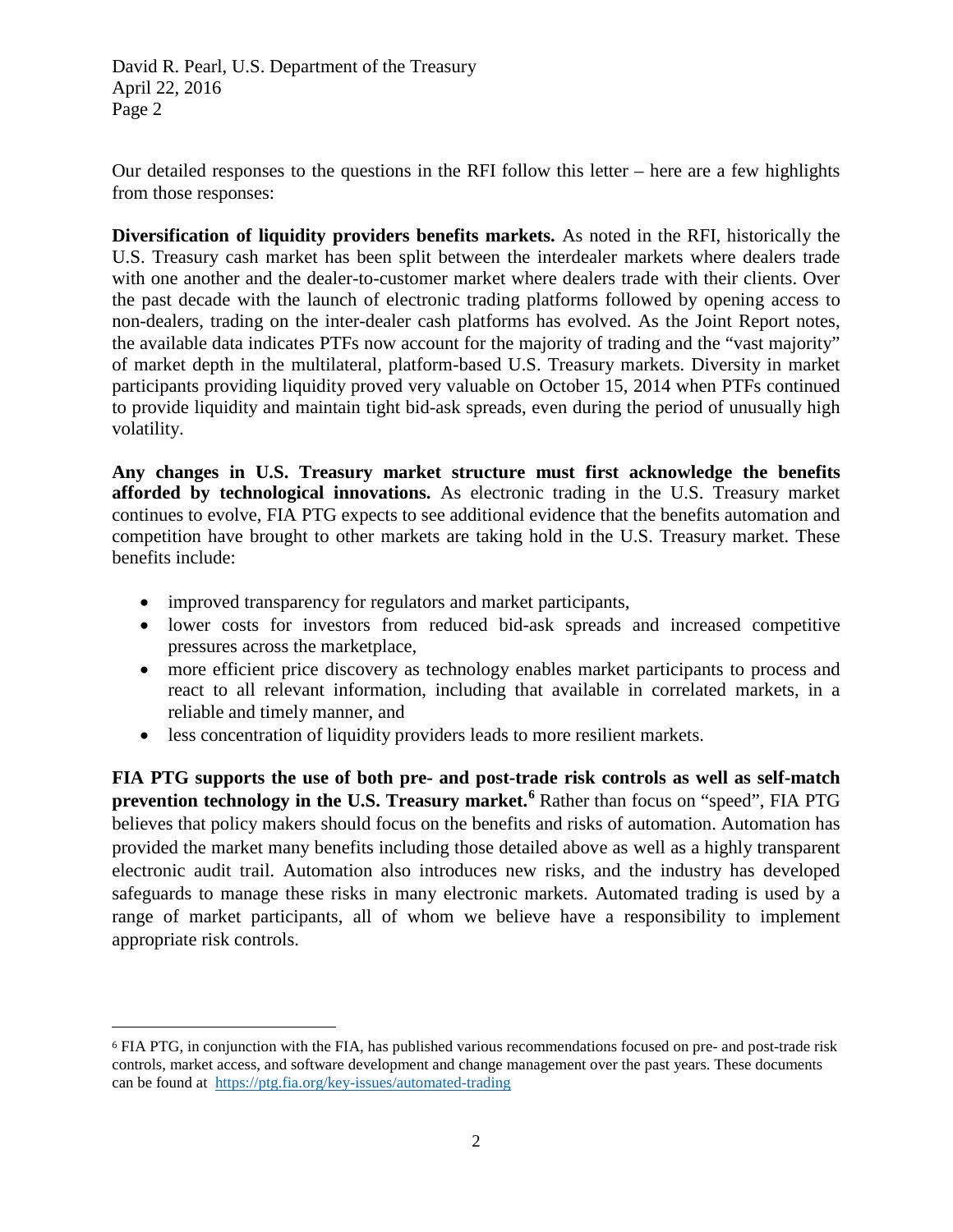**FIA PTG supports increased transaction transparency for the official sector particularly regulators.** We have long advocated for comprehensive order and transaction data for regulatory monitoring, surveillance and analysis. One of the many benefits of automation is that it creates a clear and accessible record of all order and trade activity on a given trading platform. Prior to imposing new reporting requirements, regulators should inventory existing data. We believe much of the data necessary to analyze the U.S. Treasury market may already exist at the platform, clearing firm/prime broker or relevant designated contract market ('DCM"). We expect the process of collecting this data to be complicated by the fragmentation of the market. We recommend a scaled approach to data aggregation, recognizing that some data sources will be easier to aggregate and conform than others. Overall, we suggest that all data points and transactions should be subject to requirements that strive to increase transparency.

**FIA PTG supports efforts to increase transparency for market participants.** FIA PTG believes real-time public reporting should be required for all U.S. Treasury cash transactions executed in the secondary market. By providing the basic parameters of each transaction, market participants will be able to assess best execution and information asymmetries will be reduced. As is the case in other asset classes with real-time public reporting requirements, we support capped notionals for reporting the volume of large transactions, which will help protect market participants from being exposed to undue risk or information leakage when transacting in very large size.

If you have any questions, or if we can provide further information, please do not hesitate to contact Joanna Mallers [\(jmallers@fia.org\)](mailto:jmallers@fia.org).

Respectfully,

FIA Principal Traders Group

Janna Waller

Joanna Mallers Secretary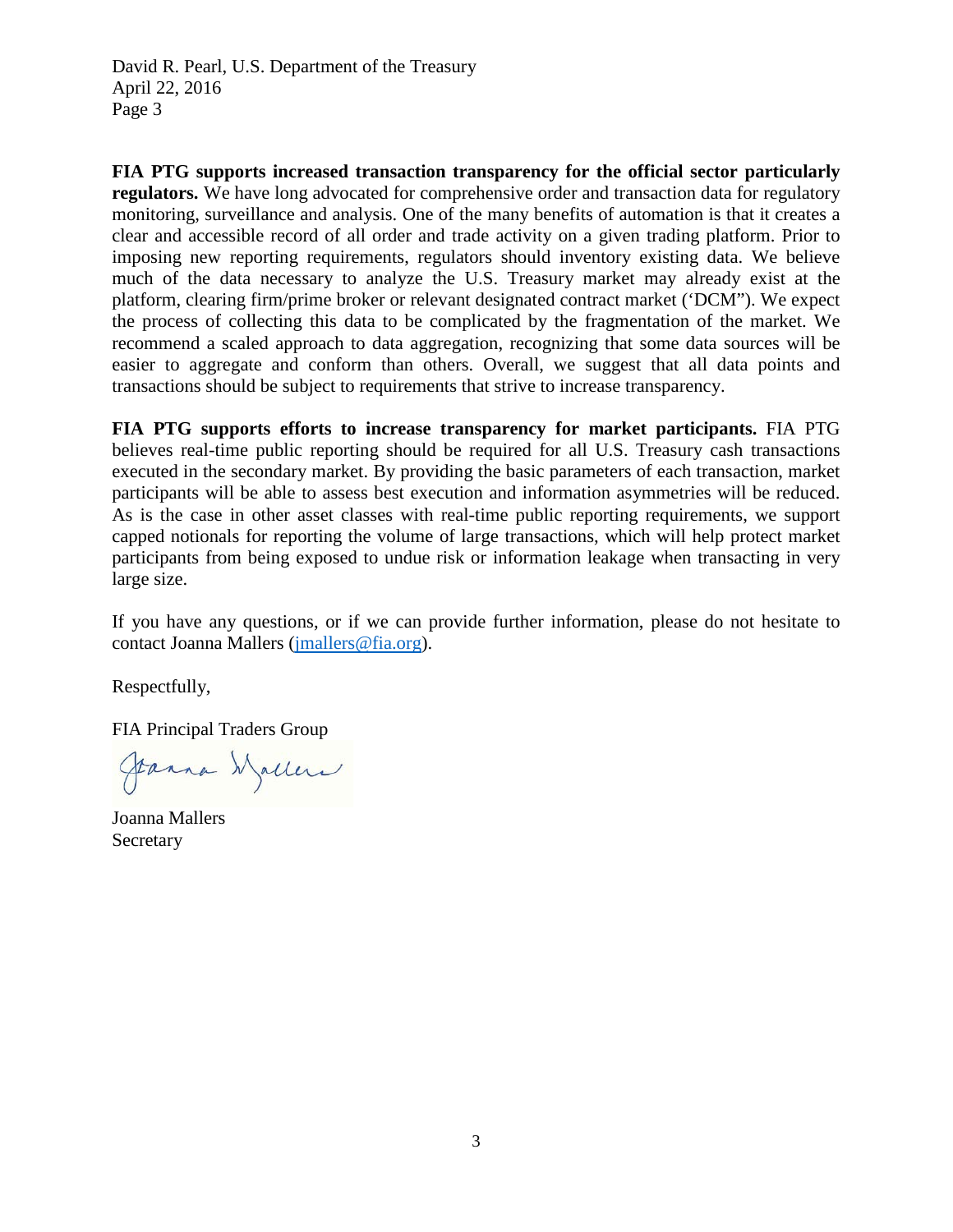## **DEPARTMENT OF THE TREASURY**

# **Notice Seeking Public Comment on the Evolution of the Treasury Market Structure**

### **Docket No. TREAS-DO-2015-0013**

| <b>Section I</b> | Further study of the evolution of the U.S. Treasury market and the implications for market                                                                                                                                                                                                                                                                                                                                                                                                                                                                                                                                                                                                                                                                                                                                                                                                       |
|------------------|--------------------------------------------------------------------------------------------------------------------------------------------------------------------------------------------------------------------------------------------------------------------------------------------------------------------------------------------------------------------------------------------------------------------------------------------------------------------------------------------------------------------------------------------------------------------------------------------------------------------------------------------------------------------------------------------------------------------------------------------------------------------------------------------------------------------------------------------------------------------------------------------------|
|                  | structure and liquidity                                                                                                                                                                                                                                                                                                                                                                                                                                                                                                                                                                                                                                                                                                                                                                                                                                                                          |
| <b>INTRO</b>     | The U.S. Treasury market consists of several independent yet highly correlated pools of liquidity<br>with varying levels of transparency. Over the past several years, certain segments of the U.S.<br>Treasury market have evolved to become more transparent and open allowing market participants<br>the ability to objectively analyze historical and current liquidity while others remain fairly opaque<br>to regulators and the public making similar analysis difficult to perform.                                                                                                                                                                                                                                                                                                                                                                                                      |
|                  | In particular, the adoption of electronic trading and central limit order books ("CLOB") in U.S.<br>Treasury interdealer brokerage ("IDB") and derivatives markets has made several objectively<br>measurable factors of liquidity available to regulators and market participants in real-time for<br>continuous observation and analysis. Several studies, including the Joint Report, have highlighted<br>the benefits afforded to these markets as a result of automated trading and a diversity of market<br>participants including, but not limited to, tighter bid/ask spreads, more efficient price discovery,<br>resiliency of liquidity during periods of volatility, and reduced execution costs.                                                                                                                                                                                     |
|                  | Conversely, it is relatively difficult to objectively measure changes in liquidity in opaque segments<br>of the U.S. Treasury Market such as the dealer-to-customer markets. Likewise, it is difficult to<br>objectively measure related aspects of liquidity such as those associated with the cost of trading<br>capital, Treasury financing costs, and the availability of clearing services each of which has<br>changed as a result of post-financial crisis regulation.                                                                                                                                                                                                                                                                                                                                                                                                                    |
| 1.1              | Have there been changes in the nature of liquidity provision, or demand for liquidity, in the<br>U.S. Treasury market? If so, are these trends different in the futures, dealer-to-customer, or<br>interdealer broker ("IDB") market, or in the "on-the-run" and "off-the-run" sectors, or<br>across different types of Treasury securities (e.g. bills, nominal fixed rate coupon securities,<br>nominal floating rate securities, and inflation-indexed securities)? Which factors have been<br>responsible for any observed trends in liquidity provision and/or demand? In addressing<br>those questions, please consider the dealer-to-customer market, trading on IDB platforms,<br>and in the futures market, as applicable, and please provide or refer to data and/or analysis<br>that support your conclusion. In addition, please consider the following questions, as<br>applicable: |
|                  | Please refer to the following questions for our response.                                                                                                                                                                                                                                                                                                                                                                                                                                                                                                                                                                                                                                                                                                                                                                                                                                        |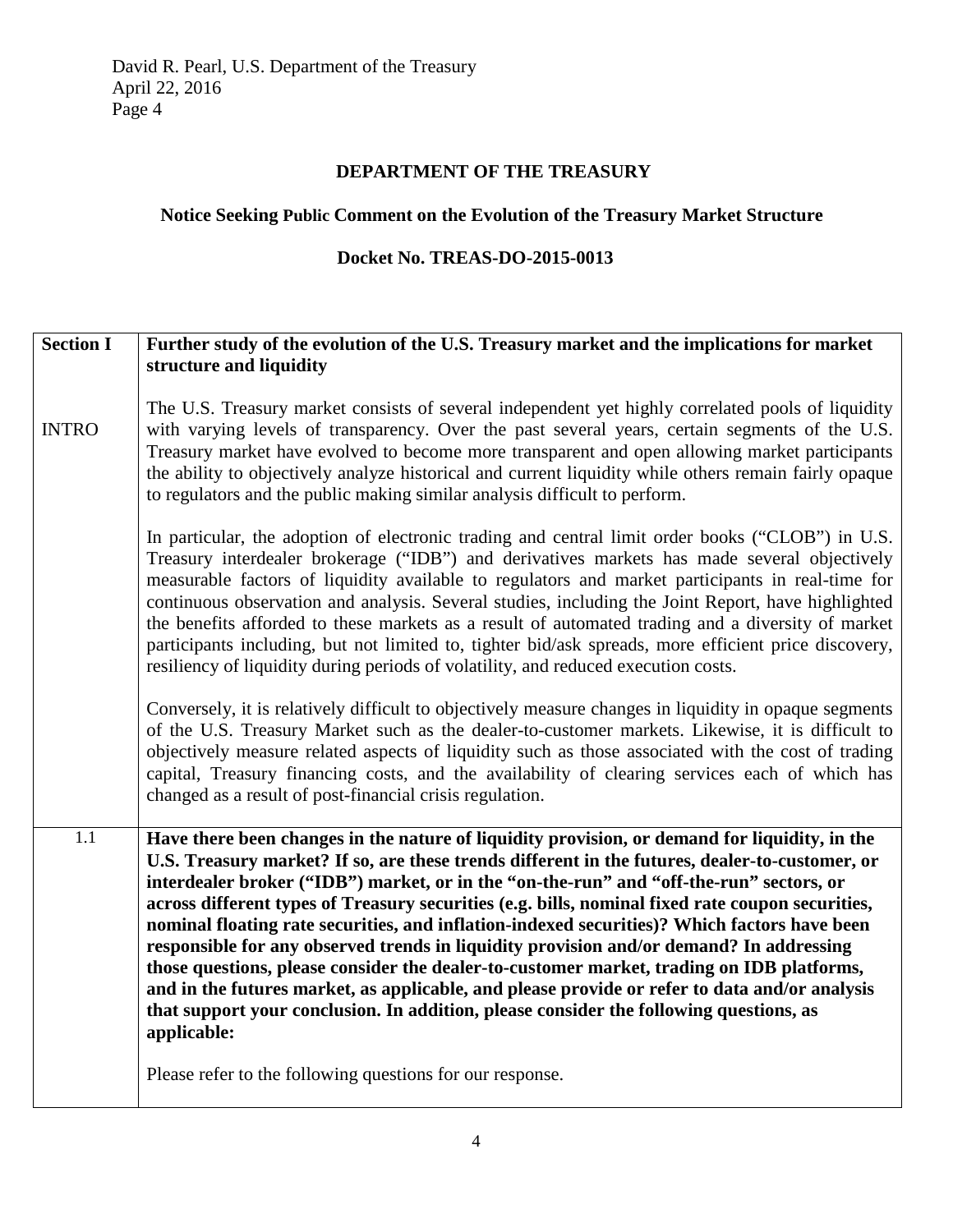| 1.1a             | How do you define liquidity? How do you define liquidity provision?                                                                                                                                                                                                                                                                                                                                                                                                                                                                                                                           |
|------------------|-----------------------------------------------------------------------------------------------------------------------------------------------------------------------------------------------------------------------------------------------------------------------------------------------------------------------------------------------------------------------------------------------------------------------------------------------------------------------------------------------------------------------------------------------------------------------------------------------|
|                  | Liquidity is the ability for market participants to trade what they want, when they want, at a<br>mutually agreed upon price for a specific quantity. Liquidity provision is commonly understood as<br>the act of posting resting orders in the marketplace at a price that accurately reflects all available<br>information regarding an asset including the risk associated with transacting that asset. However,<br>liquidity provision can be conducted by any participant who is immediately ready to interact with<br>the visible book and take risk (or cross the spread) to transact. |
| 1.1 <sub>b</sub> | Which measures are most indicative of the degree of liquidity? How might these measures be<br>refined or expanded, if you were not limited by the availability of data?                                                                                                                                                                                                                                                                                                                                                                                                                       |
|                  | The adoption of electronic trading and central limit order books, particularly in U.S. Treasury IDB<br>and derivatives markets, has made several objectively measurable factors of liquidity available to<br>market participants in real-time for continuous observation and analysis. These measures include,<br>but are not limited to the:                                                                                                                                                                                                                                                 |
|                  | $(1)$ bid/ask spread of a product,<br>(2) depth of book for a product as measured by the executable quantity available at each<br>price level,<br>(3) traded volume, and<br>(4) composition of an order book.                                                                                                                                                                                                                                                                                                                                                                                 |
|                  | Although each participant may interpret each of these measures' contribution to the overall<br>liquidity of the marketplace slightly differently, they may do so in a data-driven manner. Without<br>electronic trading, open access, CLOBs, and the real-time dissemination of data, some of these<br>measures of liquidity would not be available to market participants.                                                                                                                                                                                                                   |
|                  | Several factors may be indicative of liquidity that are observable outside of CLOBs. Whereas the<br>measures previously described are typically indicative of the structure and availability of liquidity<br>in a given product on a real-time basis, the following measures are typically more operational in<br>nature and indicative of the macro health of the entirety of the U.S. Treasury market on extended<br>timelines. Such factors include the:                                                                                                                                   |
|                  | (5) cost of trading capital for market participants,<br>(6) total balance sheet made available to market participants,<br>(7) diversity of market participants within each liquidity pool,<br>(8) ease of market access,<br>(9) cost of clearing,<br>(10) diversity of clearing options,                                                                                                                                                                                                                                                                                                      |
|                  | (11) activity measured by type of trading venue-lit, dark, internalized, etc.,<br>(12) total amount of a security inventoried versus available for trading, and<br>(13) frequency of material gaps in transaction history for a security.                                                                                                                                                                                                                                                                                                                                                     |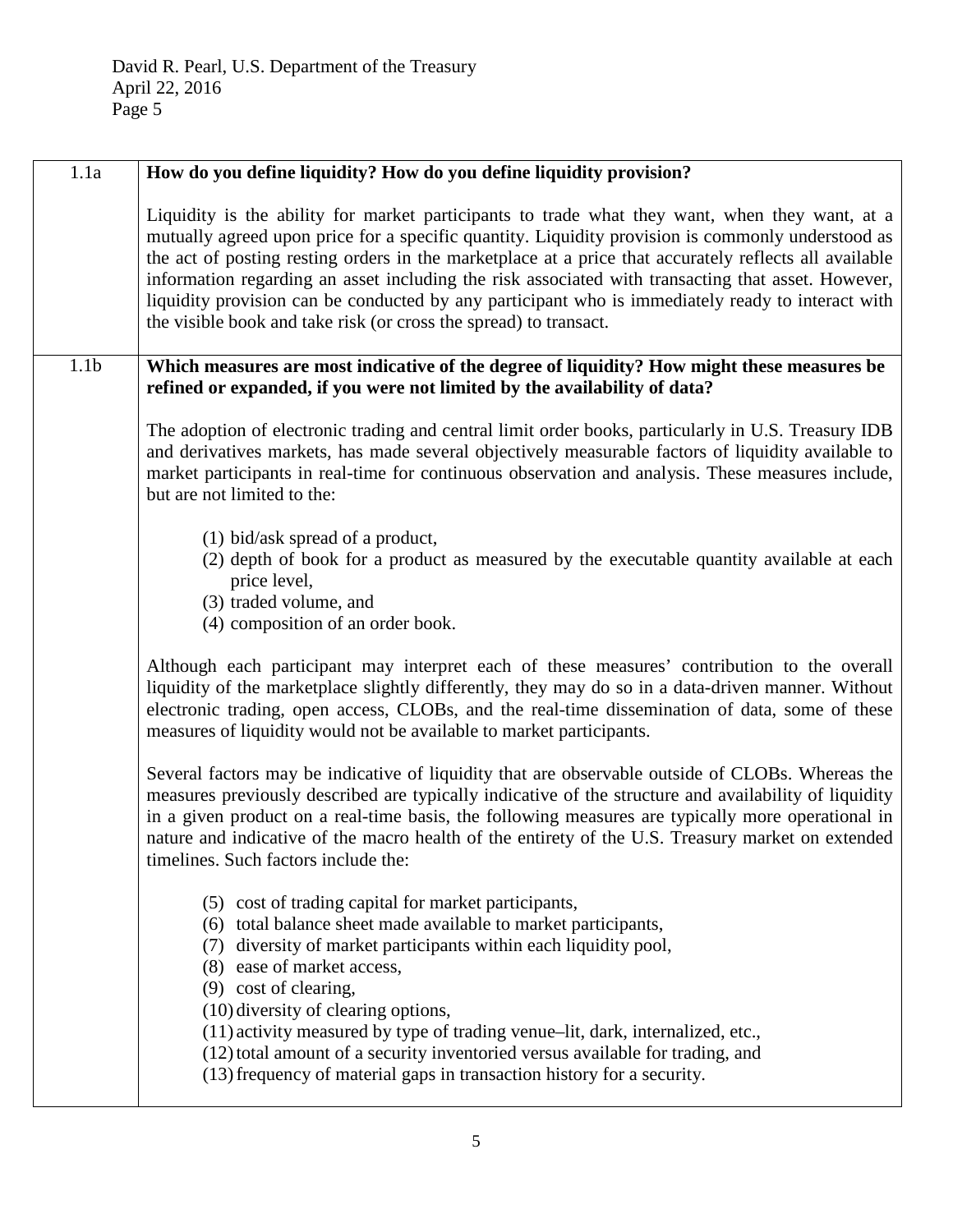| We believe that, despite potentially being interpreted differently from market participant to market |
|------------------------------------------------------------------------------------------------------|
| participant, the measures of liquidity available in a CLOB (measures 1, 2, 3, and 4) are already     |
| highly refined as they are derived directly from widely-observable market participation.             |

On the contrary, measures of liquidity observed outside of the CLOB (measures 5, 6, 7, 8, 9, 10, 11, 12, and 13) have much lower levels of refinement. This is due primarily to the lack of transparency into dealer-to-customer markets, dark liquidity pools, internalized order flow, and clearing organizations. While some measures such as (5) (6) (9) (10) must not be disclosed publicly due to intellectual property concerns, other measures such as (7) (8) (11) (13) if improved or disclosed would allow regulators and market participants to better understand and assess the true liquidity of the marketplace.

For example:

(7) Diversity of market participants within each liquidity pool – Data on diversity would allow market participants to determine if there is concentration risk in any single market. The Joint Report highlighted that a diversity of market participants, in particular PTFs and primary dealers, allowed for more resiliency of liquidity during the October  $15<sup>th</sup>$  event. Such diversity may not exist within all pools of liquidity.

(8) Ease of market access – In markets where access is limited or prohibited, there will be fewer participants than in a market where access is open. Limiting participants increases the concentration risk for a liquidity pool. This measure can be seen as a proxy for diversity of market participants.

 $(11)$  – Activity measured by type of trading venue – Due to the lack of transparency into certain liquidity pools, it is not currently possible for market participants to measure all liquidity and trading activity in U.S. Treasury cash products. This is particularly impactful for less-liquid U.S. Treasury products. This lack of transparency is in stark contrast to U.S. Treasury derivatives listed on U.S. DCMs where there is a much clearer picture of market activity.

 $(13)$  – Frequency of material gaps in transaction history for a security – Our concerns here are the same as those described above for  $(11)$ .

### 1.1c **How do different indicators provide information on different aspects of liquidity, and in what ways?**

Please see our response to 1.1b

## 1.1d **Which measures best represent the resilience of liquidity, or the relationships between liquidity and volatility?**

Please see our response to 1.1b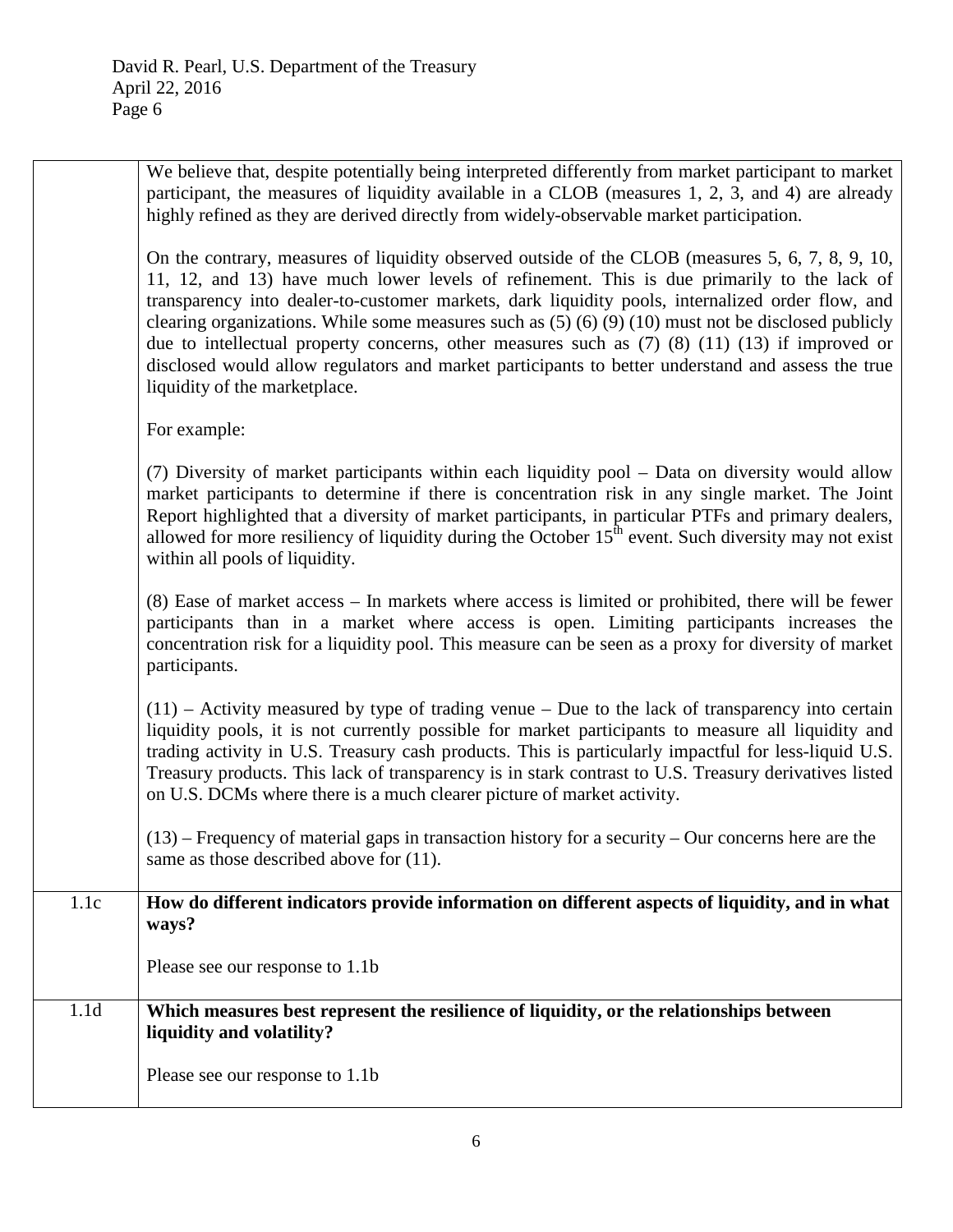| 1.1e | To what extent are these measures of liquidity and the resilience of liquidity different from<br>measures used in other markets that have witnessed similar market structure changes? What<br>are the idiosyncratic factors unique to Treasury cash markets that may cause these measures<br>to differ?                                                                                                                                                                                                 |
|------|---------------------------------------------------------------------------------------------------------------------------------------------------------------------------------------------------------------------------------------------------------------------------------------------------------------------------------------------------------------------------------------------------------------------------------------------------------------------------------------------------------|
|      | It is difficult to compare the structure of the U.S. Treasury market to that of other markets due to<br>one fundamental difference—estimates suggest that the majority of U.S. Treasury market<br>transactions, measured in notional value, take place in the dealer-to-customer segment of the<br>market, which lacks post-trade transparency and open access to trading venues. This difference<br>plays a significant role in structural and liquidity differences seen in the U.S. Treasury market. |
|      | When comparing solely the IDB and DCM CLOBs of the U.S. Treasury market to other CLOBs<br>the various measures of liquidity (as we described in 1.1b) are materially similar--although, it is<br>difficult to decouple the liquidity available in IDB and DCM CLOBs from that in the dealer-to-<br>customer markets.                                                                                                                                                                                    |
| 1.1f | What changes, if any, have you observed in these measures over recent years? Over recent<br>months?                                                                                                                                                                                                                                                                                                                                                                                                     |
|      | We acknowledge the Joint Report highlights many changes in the composition of liquidity<br>providers over recent years.                                                                                                                                                                                                                                                                                                                                                                                 |
|      | In particular, many of the measures observable in the CLOB have been indicative of sustained or<br>improved liquidity despite external pressures on capital requirements and availability as the result<br>of (1) new participants entering the market to provide liquidity and (2) the adoption of technology<br>to make liquidity providing more efficient.                                                                                                                                           |
|      | Recently, though it is difficult to quantify directly, we have noticed that market participants seem to<br>be less willing to inventory U.S. Treasury products than they have in previous years. We believe<br>this is because of the increasing capital requirements and reduced balance sheet available for such<br>products.                                                                                                                                                                         |
| 1.1g | What microstructure features of the U.S. Treasury futures and cash markets, including both<br>IDB venues and dealer-to-client markets, have affected the functioning, liquidity, efficiency<br>and participation in these markets? What features have affected the functioning of the<br>Treasury market as a whole?                                                                                                                                                                                    |
|      | Historically, most liquidity in the U.S. Treasury markets was provided by large dealing banks. The                                                                                                                                                                                                                                                                                                                                                                                                      |

<span id="page-6-0"></span> $7$  "Primary Dealer Participation in the Secondary U.S. Treasury Market", Michael Fleming, Frank Keane, and Ernst Schaumburg, Liberty Street Economics (Feb. 12, 2016), [http://libertystreeteconomics.newyorkfed.org/2016/02/primary-dealer-participation-in-the-secondary-us-treasury](http://libertystreeteconomics.newyorkfed.org/2016/02/primary-dealer-participation-in-the-secondary-us-treasury-market.html%23.VwK0a08rJaQ)[market.html#.VwK0a08rJaQ](http://libertystreeteconomics.newyorkfed.org/2016/02/primary-dealer-participation-in-the-secondary-us-treasury-market.html%23.VwK0a08rJaQ)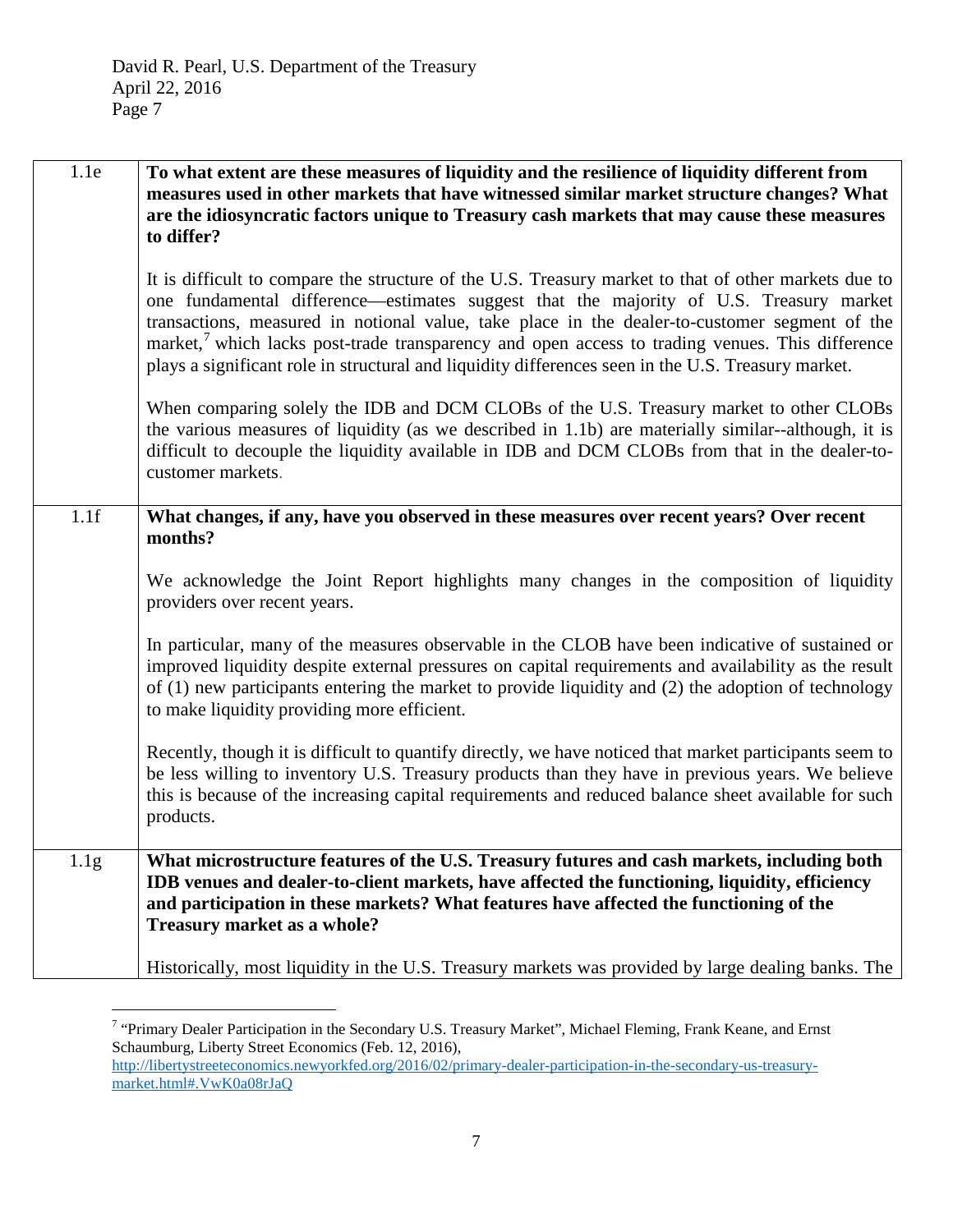Joint Report explains how today different classes of liquidity providers provide different types of liquidity, and how that diversity benefits markets.

Prior to the introduction of CLOBs in the IDB and DCM markets, the majority of liquidity was typically provided on a short- and long-term basis by a class of market participants that had substantial balance sheets and the ability to carry significant inventory. These same liquidity providers had limited capabilities to process market information from many independent but correlated sources in a timely manner. The end result of this was a group of liquidity providers that could buy or sell and hold large amounts of U.S. Treasury assets but needed to do so with a relatively large bid/ask spread to account for the negative selection associated with the inefficient processing of information relevant to price discovery. These bid/ask spreads were able to persist at such levels due to the lack of transparency and open access in the OTC and dealer-to-client markets. Without transparency and open access, competitive forces were limited in their ability to make the U.S. Treasury market more efficient.

Due to the introduction of recent regulations, the capital requirements associated with inventorying large positions in U.S. Treasury assets have materially increased. Limitations on balance sheets has the potential to materially reduce the willingness of traditional liquidity providers to inventory U.S. Treasury assets. For similar reasons, there is the potential for a reduction in the balance sheet made available to market participants by those guaranteeing their trades.

With the introduction of CLOBs in the IDB and DCM markets, as the Joint Report identified, a new class of market participant has begun providing liquidity in on-the-run U.S. Treasury cash assets as well as U.S. Treasury derivatives. These participants typically have less balance sheet available to them when compared to larger participants such as primary dealers. As a result, they may be less likely to inventory substantial positions in U.S. Treasury assets for prolonged periods of time. This limitation is offset by this class of participants' ability to process new information relevant to price discovery and manage their risk very efficiently. As acknowledged in the Joint Report, these liquidity providers are able to maintain very tight and persistent bid/ask spreads regardless of the volatility in the market.

1.2 **What changes, if any, have you made or observed in investment, hedging, and trading practices in response to shifts in Treasury market structure?**

> We acknowledge that there have been significant changes to the capital requirements associated with inventorying U.S. Treasury assets following the financial crisis. Market participants are still in the process of adapting to these changes most of which require each participant to be more efficient in their use of capital. Those that are unable to adapt to these changes will likely have to reduce their participation in these markets.

Some market participants are concerned that these regulations will affect their ability to continue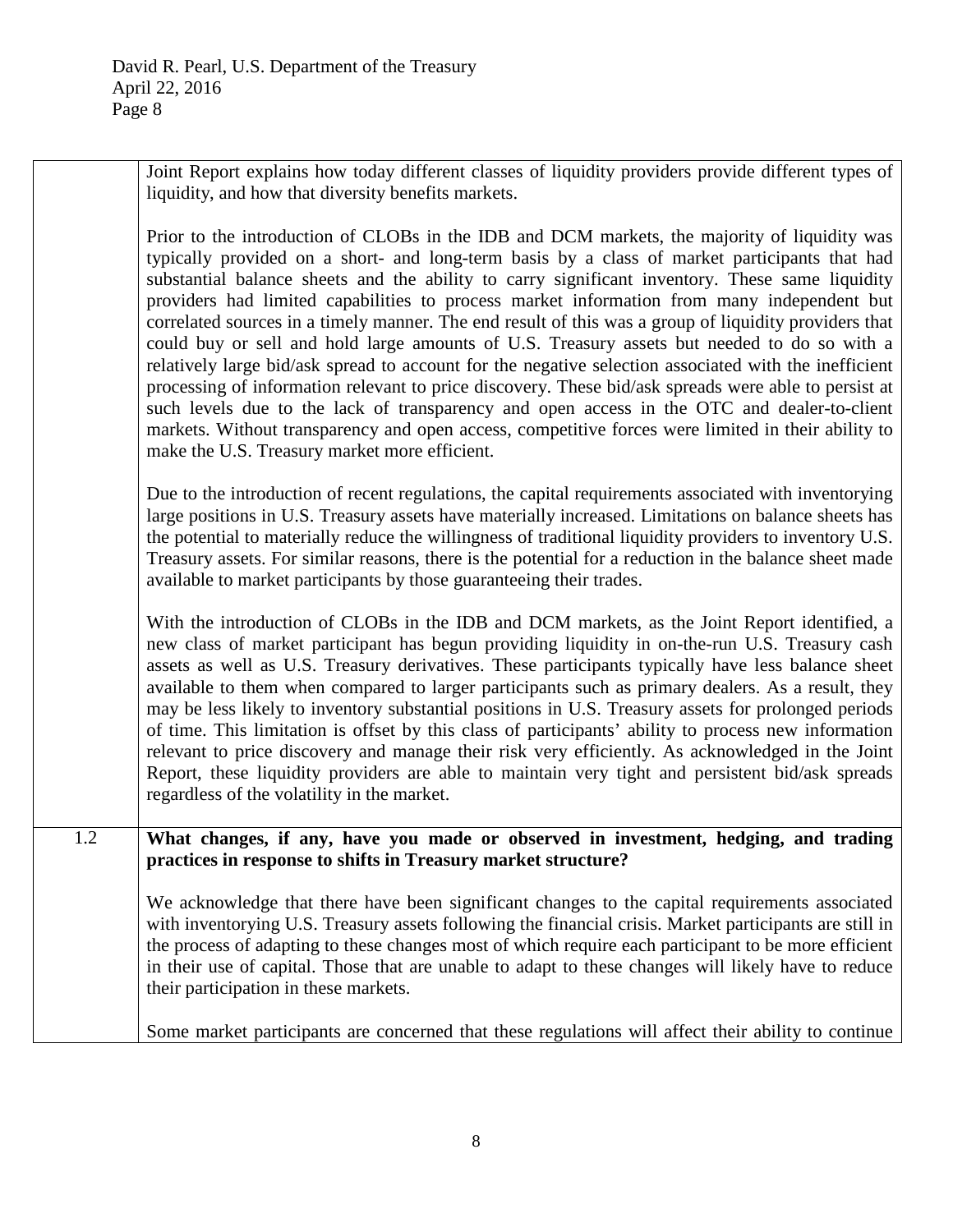|     | providing liquidity and clearing services. Despite these concerns, initial data driven studies indicate<br>that there has been no material degradation of liquidity. <sup>8</sup> This is in part due to the open access on<br>IDB and DCM platforms. Such openness fosters a large diversity of market participants providing<br>liquidity. As the Joint Report notes, the available data indicates PTFs now account for the majority<br>of trading and the "vast majority" of market depth in the multilateral, platform-based U.S. Treasury<br>markets.<br>As the industry continues to adapt to the post-financial crisis regulations, close attention should be<br>paid to the impact of these regulations on both market participants and the U.S. Treasury markets<br>themselves. |
|-----|------------------------------------------------------------------------------------------------------------------------------------------------------------------------------------------------------------------------------------------------------------------------------------------------------------------------------------------------------------------------------------------------------------------------------------------------------------------------------------------------------------------------------------------------------------------------------------------------------------------------------------------------------------------------------------------------------------------------------------------------------------------------------------------|
| 1.3 | How does the way in which you transact in or provide liquidity to the U.S. Treasury market<br>change during periods of stress?                                                                                                                                                                                                                                                                                                                                                                                                                                                                                                                                                                                                                                                           |
|     | As indicated in the Joint Report, on Oct 15, PTFs continued to provide liquidity and maintain tight<br>bid-ask spreads, even during the period of unusually high volatility, while engaging in sound risk<br>management practices.                                                                                                                                                                                                                                                                                                                                                                                                                                                                                                                                                       |
|     | More generally speaking, automated trading systems respond to publicly available data in a timely<br>manner. Market events that transpire are reflected in the data and the systems respond accordingly.<br>As a result, these systems are designed to act objectively despite any observed market stress.                                                                                                                                                                                                                                                                                                                                                                                                                                                                               |
| 1.4 | Looking forward, do you anticipate significant changes in the structure of the U.S. Treasury<br>market absent further regulatory changes? What would be the key benefits and/or risks of<br>these changes in market structure? What key factors are likely to drive these changes? What<br>changes are you planning to your firm's investment and trading policies, strategies, and<br>practices?                                                                                                                                                                                                                                                                                                                                                                                        |
|     | We expect that, as electronic trading in the U.S. Treasury market continues to evolve, we will see<br>additional evidence that the benefits it has brought to other markets are taking hold in the U.S.<br>Treasury market as well. These benefits include:                                                                                                                                                                                                                                                                                                                                                                                                                                                                                                                              |
|     | (1) Improved transparency for market participants and regulators because of open access,<br>central limit order books and finely grained audit trails. This transparency allows for<br>data-driven analysis of market behavior.<br>(2) Lower costs for end-users from reduced bid-ask spreads and competitive pressures in<br>liquidity provision, on trading platforms, and for clearing and technology services.                                                                                                                                                                                                                                                                                                                                                                       |
|     | (3) More efficient price discovery as technology enables market participants to process and<br>react to all relevant information, including that available in correlated markets, in a                                                                                                                                                                                                                                                                                                                                                                                                                                                                                                                                                                                                   |

<span id="page-8-0"></span><sup>&</sup>lt;sup>8</sup> See "Has U.S. Treasury Market Liquidity Deteriorated?", Tobias Adrian, Michael Fleming, Daniel Stackman, and Erik Vogt, Liberty Street Economics (August 17, 2015)[, http://libertystreeteconomics.newyorkfed.org/2015/08/has](http://libertystreeteconomics.newyorkfed.org/2015/08/has-us-treasury-market-liquidity-deteriorated.html%23.Vv7zy08rJaQ)[us-treasury-market-liquidity-deteriorated.html#.Vv7zy08rJaQ](http://libertystreeteconomics.newyorkfed.org/2015/08/has-us-treasury-market-liquidity-deteriorated.html%23.Vv7zy08rJaQ)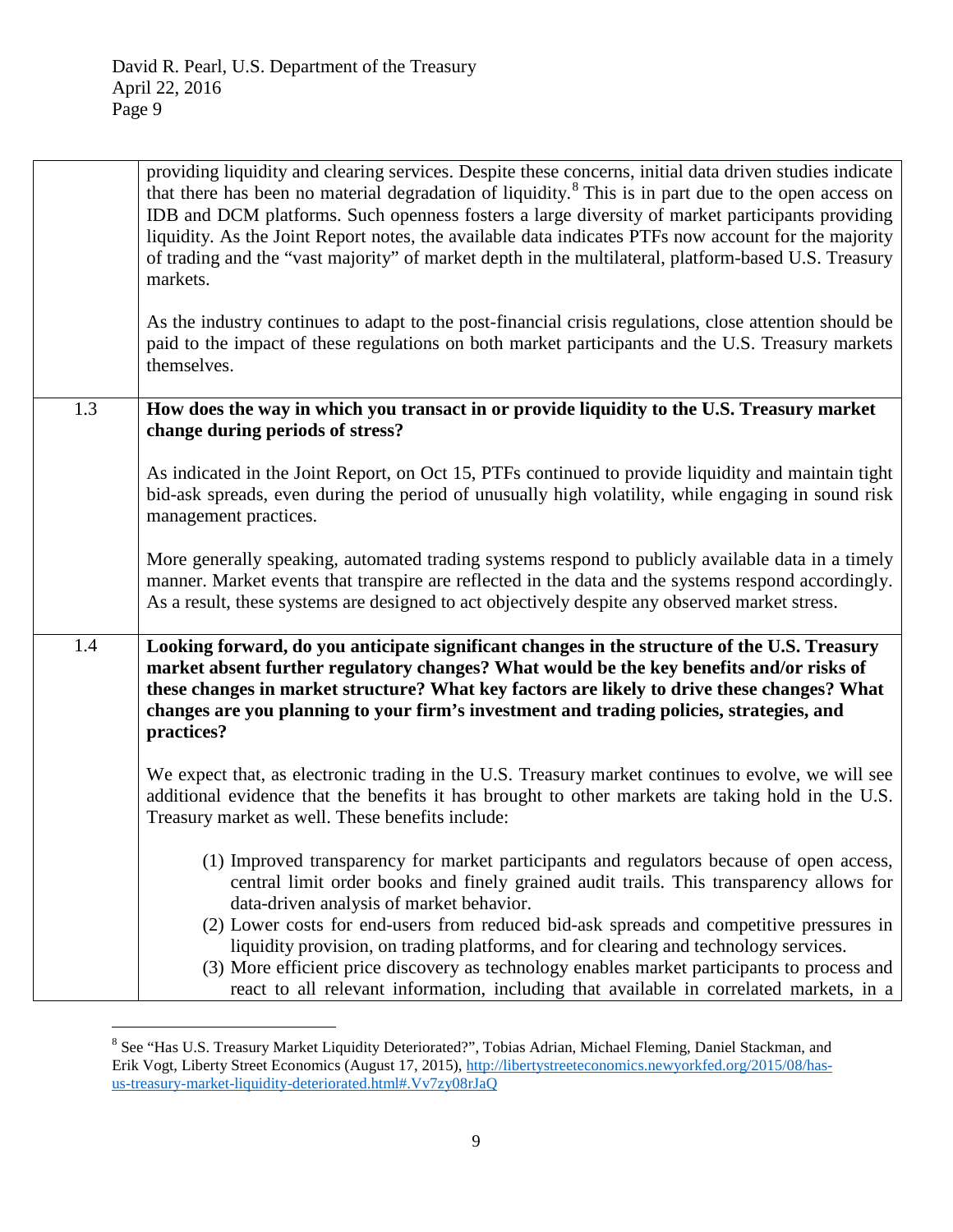|     | reliable and timely manner. As price discovery becomes more efficient investor<br>confidence improves.                                                                                                                                                                                                                                                                                                                                                                                                                                                                                                                                                                                                                                                                                                                                                                             |
|-----|------------------------------------------------------------------------------------------------------------------------------------------------------------------------------------------------------------------------------------------------------------------------------------------------------------------------------------------------------------------------------------------------------------------------------------------------------------------------------------------------------------------------------------------------------------------------------------------------------------------------------------------------------------------------------------------------------------------------------------------------------------------------------------------------------------------------------------------------------------------------------------|
|     | (4) An increase in the diversity of liquidity providers. Less concentration of liquidity<br>providers leads to markets that are more resilient.                                                                                                                                                                                                                                                                                                                                                                                                                                                                                                                                                                                                                                                                                                                                    |
|     | As market structure continues to evolve a primary question should be: If the cost of trading capital,<br>clearing, and market access increase will there be an impact on market participant diversity and<br>liquidity in certain segments of the U.S. Treasury market?                                                                                                                                                                                                                                                                                                                                                                                                                                                                                                                                                                                                            |
|     | Although we anticipate improved transparency and trade reporting in the dealer-to-customer<br>market, we question if this will happen absent regulator intervention.                                                                                                                                                                                                                                                                                                                                                                                                                                                                                                                                                                                                                                                                                                               |
| 1.5 | What changes to the U.S. Treasury market structure, whether through public or private<br>sector initiatives, might be advisable given the recent and expected future evolution? What<br>role should the public sector play in driving or facilitating these changes?                                                                                                                                                                                                                                                                                                                                                                                                                                                                                                                                                                                                               |
|     | FIA PTG, like all market participants, shares an interest in ensuring the U.S. Treasury market<br>continues to evolve towards a structure that best meets the needs of its participants. In order to<br>effect such changes market participants and policy makers must evaluate the current state of the<br>market and base any actions on data rather than conjecture. Any changes in U.S. Treasury market<br>structure must first acknowledge the benefits afforded by technological innovations in these<br>markets in recent years – automation, improved market access, and increased competition have in<br>turn increased transparency, improved liquidity, and made the price discovery process across<br>correlated products more efficient.                                                                                                                              |
|     | One of the primary issues facing market participants and policy makers today is that the details<br>necessary to understand the entirety of the U.S. Treasury market are unavailable. Prior to making<br>any type of change to market structure, particularly one as important as the U.S. Treasury market,<br>we must first be able to understand each aspect of the market. Unfortunately, there is little<br>transparency into the dealer-to-customer market. This lack of transparency should be addressed<br>prior to making any change to the structure of the U.S. Treasury market.                                                                                                                                                                                                                                                                                         |
|     | Historically, we have been proponents of allowing markets to evolve naturally to continue to meet<br>the needs of their participants. While acknowledging a certain amount of regulation is necessary to<br>ensure market integrity, we have been wary of regulatory constructs that artificially limit the<br>evolution of market structure. In this case, we believe it is the lack of regulatory action that has<br>limited the evolution of the U.S. Treasury market. In particular, certain liquidity pools within the<br>U.S. Treasury market have limited access to certain types of market participants and do not provide<br>post-trade transparency regarding trading activity. The official sector should consider taking steps<br>towards making access to such markets impartial and open in order to allow for their continued<br>evolution and to avoid stagnation. |
|     | FIA PTG supports fair and impartial access standards and suggests that regulators look to apply<br>such principles to trading venues in the U.S. Treasury market. Fair and impartial access standards                                                                                                                                                                                                                                                                                                                                                                                                                                                                                                                                                                                                                                                                              |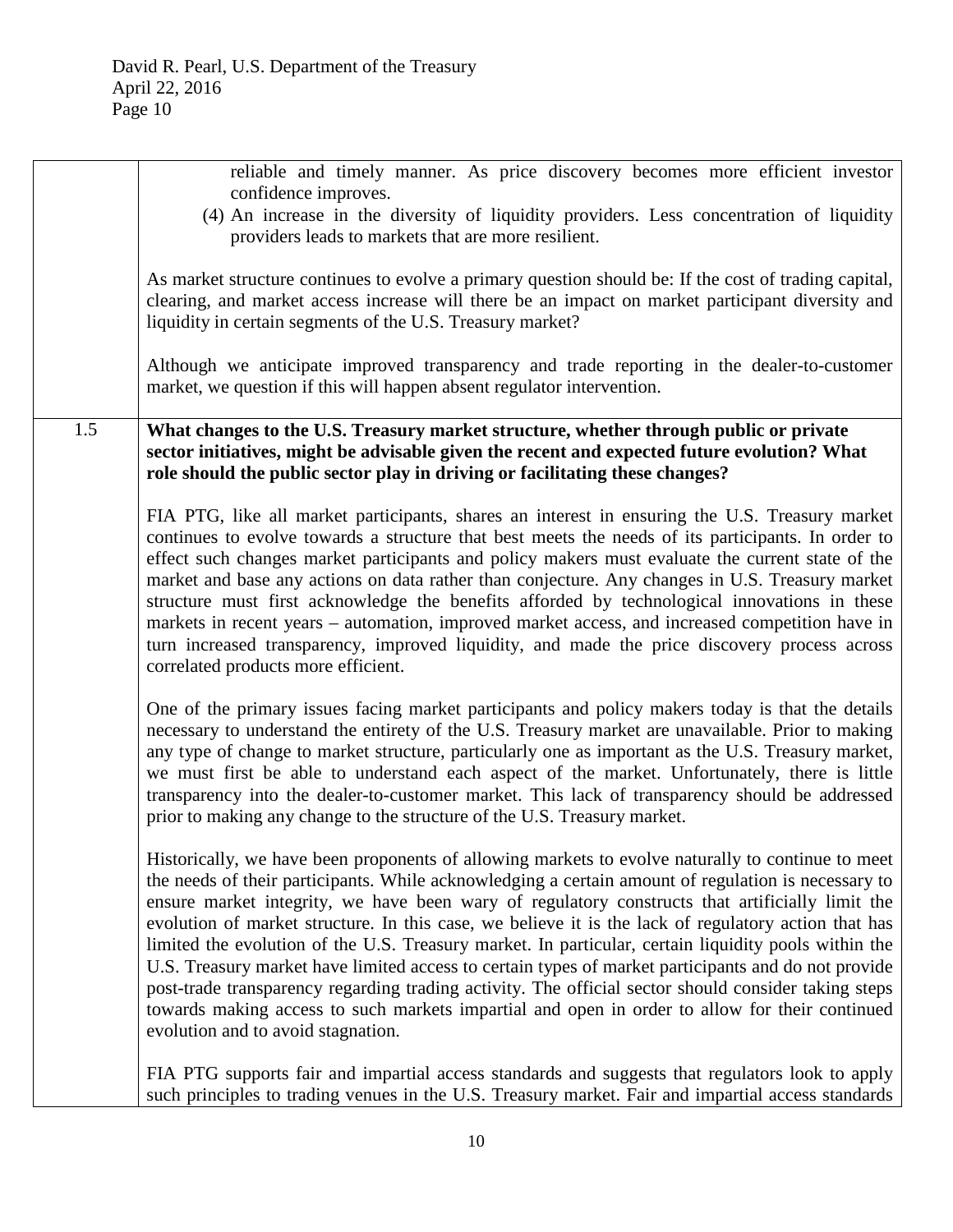|     | will encourage an improvement in bid/ask spread, cost of execution, and price discovery as a result<br>of allowing a diversified participant pool.                                                                                                                                                                                                                                                                                                                                                                                                                                                                                                                                                                                                                                                                                                                                                                                                                                                                                                                                                                                                             |
|-----|----------------------------------------------------------------------------------------------------------------------------------------------------------------------------------------------------------------------------------------------------------------------------------------------------------------------------------------------------------------------------------------------------------------------------------------------------------------------------------------------------------------------------------------------------------------------------------------------------------------------------------------------------------------------------------------------------------------------------------------------------------------------------------------------------------------------------------------------------------------------------------------------------------------------------------------------------------------------------------------------------------------------------------------------------------------------------------------------------------------------------------------------------------------|
| 1.6 | What are the benefits and risks from the increased speed with which secondary market<br>transactions take place? Do these benefits and risks differ across individual products (e.g. on-<br>the-run versus off-the run securities)? How have market participants and trading venues<br>responded to, or facilitated, improvements in speed, and how, if at all, should policy makers<br>respond?                                                                                                                                                                                                                                                                                                                                                                                                                                                                                                                                                                                                                                                                                                                                                               |
|     | We believe "speed" is a red herring and too subjective for the purpose of this conversation. What<br>was considered "fast" 10 years ago would be considered slow by today's standards. "Speed" is<br>merely a function of the technology available to make the dissemination of market information and<br>risk management as efficient as possible.                                                                                                                                                                                                                                                                                                                                                                                                                                                                                                                                                                                                                                                                                                                                                                                                            |
|     | FIA PTG believes that an efficient market is one that is capable of reflecting all relevant<br>information in as real-time as possible. As such, we believe any technology or process that allows<br>markets to reflect all relevant information immediately provides an inherent benefit to the<br>marketplace. Further, we believe that having the ability to manage risk—be it associated with open<br>positions or currently working orders-in a timely manner provides a similar inherent benefit to the<br>market. Both of these benefits ultimately lead to a market participant's willingness to provide a<br>higher quality of liquidity. For instance, the Joint Report noted that PTF organizations that have<br>been associated with automation and latency sensitive technology were able to provide tight two-<br>sided markets during the October 15 event despite high levels of market volatility. If it were not for<br>those firms' ability to leverage such technology, we believe that PTFs would have needed to widen<br>their markets to account for the risks associated with an inability to efficiently manage their open<br>orders. |
|     | Rather than focus on "speed", FIA PTG has long believed that policy makers should instead focus<br>their attention on the benefits and risks of automation. Automation has provided the market many<br>benefits including a highly transparent electronic audit trail and more efficient price discovery.<br>Conversely, automation also introduces risks that are not typically associated with OTC or manual<br>electronic trading. In that regard, we refer regulators to the work we've done previously on pre-and<br>post-trade risk controls:                                                                                                                                                                                                                                                                                                                                                                                                                                                                                                                                                                                                            |
|     | Guide to the Development and Operation of Automated Trading Systems, March 2015<br>Drop Copy Recommendations, September 2013<br>Software Development and Change Management Recommendations, March 2012<br>Recommendations for Risk Controls at Trading Firms, November 2010<br>Market Access Risk Management Recommendations, April 2010                                                                                                                                                                                                                                                                                                                                                                                                                                                                                                                                                                                                                                                                                                                                                                                                                       |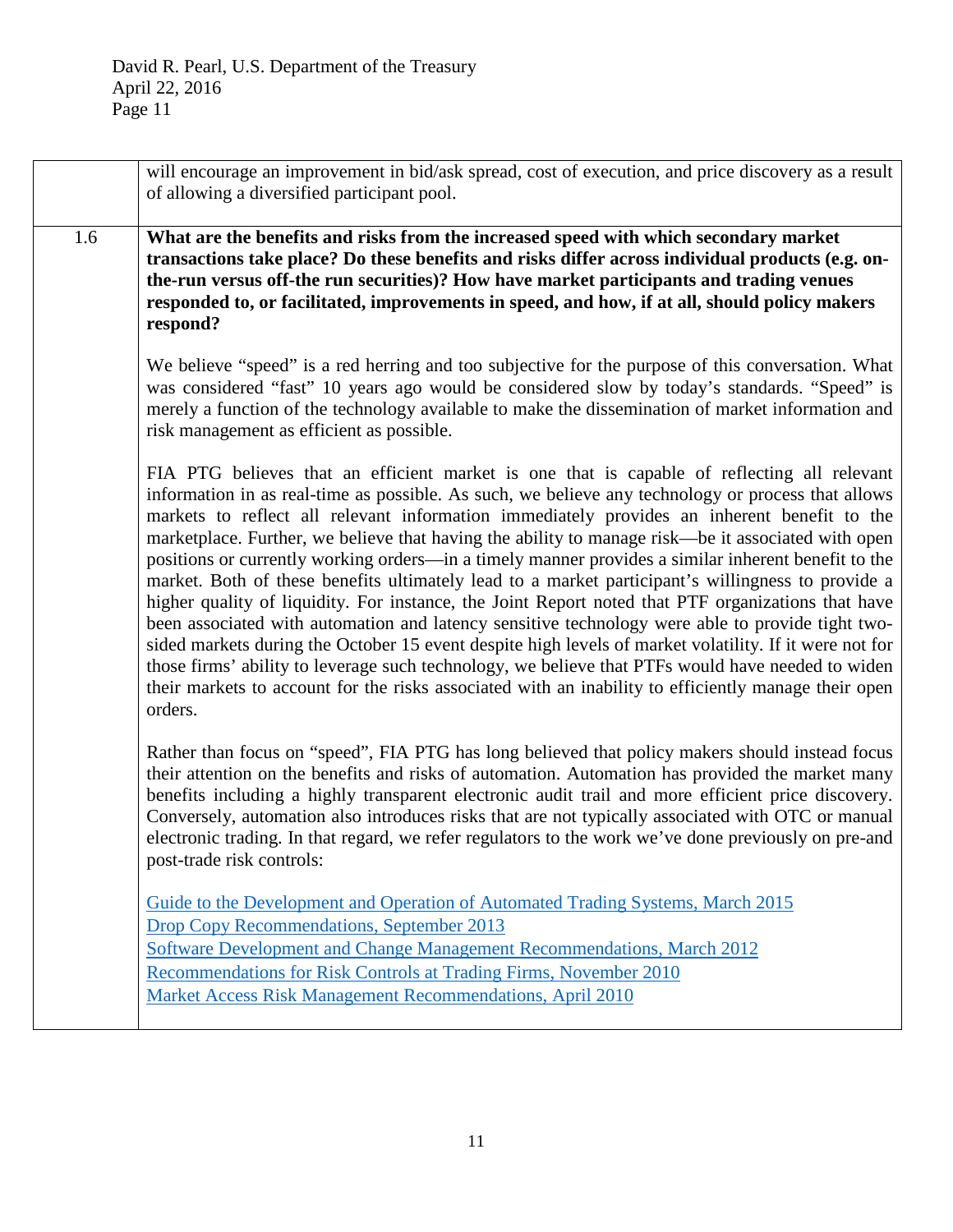| 1.7 | To what extent have changes in Treasury financing markets affected liquidity in cash<br>Treasury markets, and what is the best evidence of those effects? Looking forward, do you<br>anticipate major changes in the Treasury financing markets and how would this impact the<br>functioning of the cash Treasury markets? How have firms modified their trading strategies<br>in response to, or in anticipation of, these changes? What changes in Treasury financing<br>markets could improve market efficiency? What are the potential benefits and risks to the<br>Treasury market of increased access to central clearing of Treasury repurchase agreement<br>("repo") transactions? |
|-----|--------------------------------------------------------------------------------------------------------------------------------------------------------------------------------------------------------------------------------------------------------------------------------------------------------------------------------------------------------------------------------------------------------------------------------------------------------------------------------------------------------------------------------------------------------------------------------------------------------------------------------------------------------------------------------------------|
|     | The capacity of the Treasury financing market has diminished, and will continue to do so, as a<br>result of the implementation of Supplementary Leverage Ratio rules.                                                                                                                                                                                                                                                                                                                                                                                                                                                                                                                      |
|     | We believe that regulators should assess whether increased clearing of repo transactions could<br>address the limitations imposed on those organizations providing Treasury financing and whether,<br>by centrally clearing repo transactions, the required amount of balance sheet for such transactions<br>could be reduced in order to ultimately increase the total available capacity of the repo market.                                                                                                                                                                                                                                                                             |
| 1.8 | What share of trading (in the case of dealers, your own trading) is internalized? To what<br>extent does it vary depending on security type (e.g., on-the-run, off-the run)? How has this<br>changed over time and how do you expect it to develop? What implications for the Treasury<br>market, if any, do you see as a result of these developments?                                                                                                                                                                                                                                                                                                                                    |
|     | Since there is currently no transparency into the dealer-to-customer market we do not have<br>information on the amount of internalization that is occurring. As we have stated previously, FIA<br>PTG believes that open and transparent markets provide many benefits including the ability to<br>better facilitate price discovery and improve liquidity.                                                                                                                                                                                                                                                                                                                               |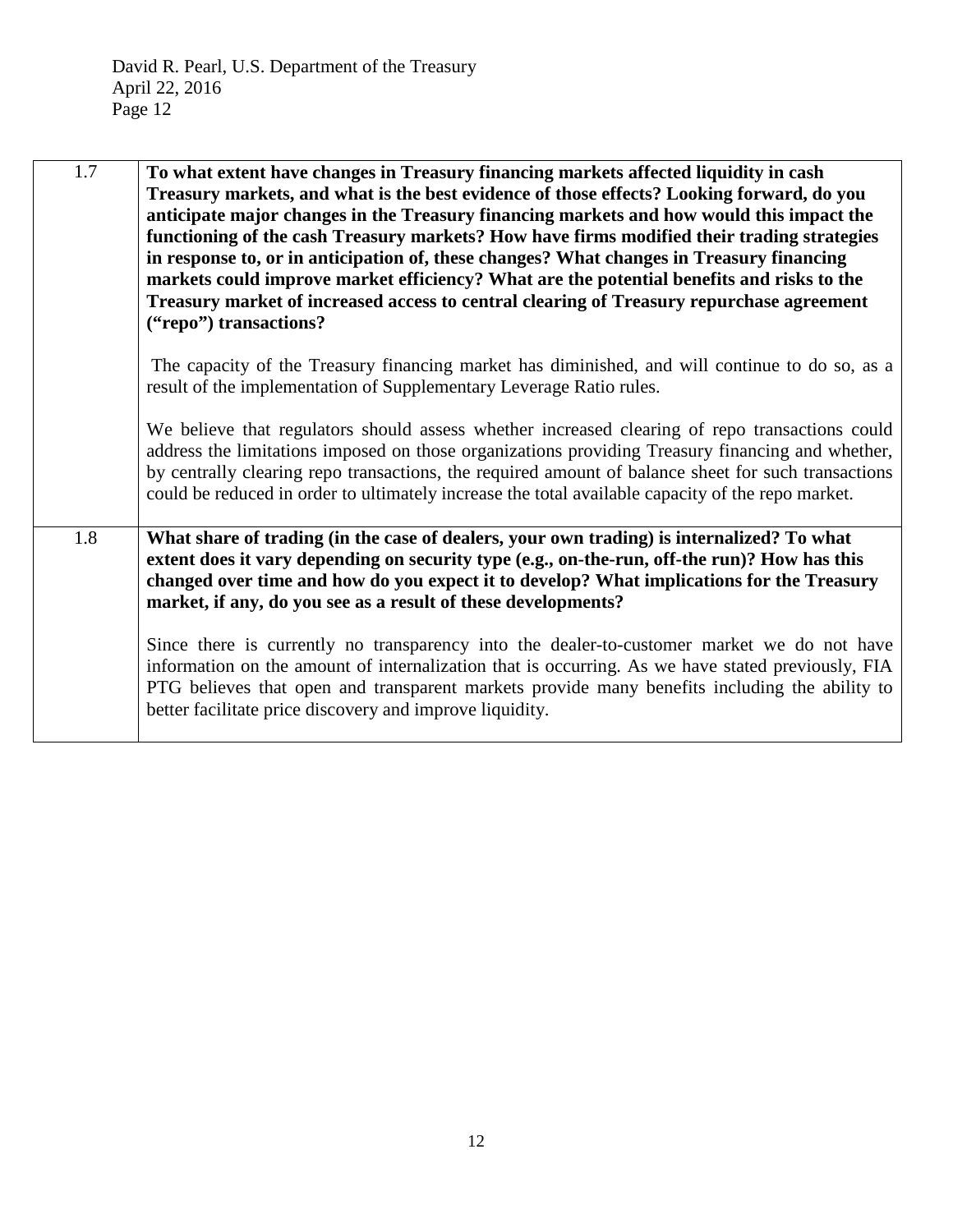**Section II** INTRO **Continued monitoring of trading and risk management practices across the U.S. Treasury market and a review of the current regulatory requirements applicable to the government securities market and its participants,** FIA PTG appreciates the importance of risk controls at various points in the market infrastructure, including self-match prevention technology. The application of such controls should be principlesbased to afford much needed flexibility and address the nuances associated with each market participant as well as the products with which they interact. A principles-based approach would effectively advance the goals of transparency and fairness, while reducing the risk of market disruption. In response to these issues, FIA PTG, in conjunction with FIA, has published recommendations focused on pre- and post-trade risk controls, market access, and software development, and change management. 2.1 **Are the risk management controls currently in place at U.S. Treasury cash and futures trading venues, as well as firms transacting in those venues, properly calibrated to support the health of the U.S. Treasury market? Why or why not? Please list the types of controls that are employed, as well as planned changes or improvements. In addressing these questions, please consider the dealer-to-customer market, trading on IDB platforms, and the futures market, as applicable. In addition, please consider the following questions:**  FIA PTG, as it has for many years in the futures markets, supports the use of both pre- and posttrade risk controls as well as self-match prevention technology in the U.S. Treasury market. Automated trading is used by a range of market participants, all of whom have a responsibility to implement risk controls appropriate to their role in the life of an order, whether that role is initiating the order, routing the order, executing the trade, or clearing the trade. Risk control requirements should be principles-based so they can evolve with markets, technology, and trading strategies as well as allow for sufficient flexibility, which is increasingly necessary in today's automated financial markets. Specifically regarding pre-trade risk controls, FIA PTG has supported the use and implementation of risk controls at various points in the order flow (*i.e.,* at the trading venue, broker, trader, etc.) and at various levels of aggregation (*i.e.,* trading venue, trading firm, account, or trader). Certain controls indicative of the type of safeguard that may provide significant protections to markets and their participants include maximum order sizes, platform-based dynamic price collars, and message throttles. Additionally FIA PTG supports the use of self-match prevention technology and believes that venue adoption of this safeguard is ultimately the fairest and most effective way to significantly reduce the number of inadvertent self-matches. Please see our response to 2.7 for a more detailed response, but generally speaking we believe there is a clear distinction between unintentional selftrades and illegal intentional, manipulative wash trades. Intentional wash trades are illegal self-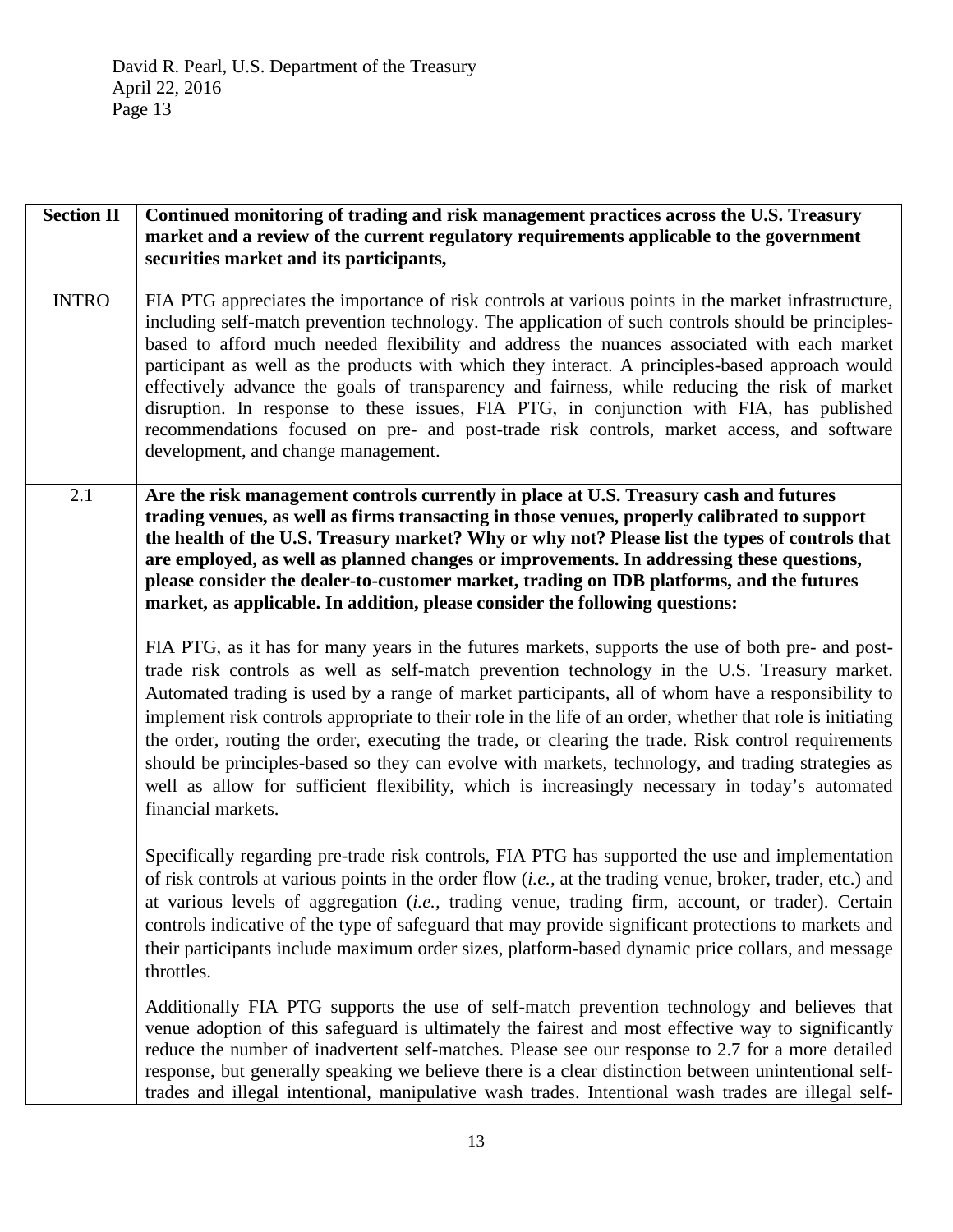|                  | trades that can manipulate markets by giving the impression of legitimate trading activity. FIA PTG<br>continues to support efforts to prohibit this illegal activity. On the other hand, we believe there are<br>also two forms of self-matches that can occur unintentionally:                                                                                                                                                                                                                                                                                                                                                                                                  |
|------------------|-----------------------------------------------------------------------------------------------------------------------------------------------------------------------------------------------------------------------------------------------------------------------------------------------------------------------------------------------------------------------------------------------------------------------------------------------------------------------------------------------------------------------------------------------------------------------------------------------------------------------------------------------------------------------------------|
|                  | (1) One type is part of legitimate price discovery in a competitive marketplace, and it occurs<br>when trades from different units within the same firm happen to cross each other. This<br>can happen when independent decision makers initiate trades for legitimate and separate<br>business purposes without knowledge of the other's order.<br>(2) The other type occurs when, despite good faith efforts to avoid self-matching, trades<br>from the same trading desk or unit are matched. This is due in part to the technical and<br>operational limits of today's matching engine technology.                                                                            |
|                  | Finally, FIA PTG believes that certain post-trade controls, such as real-time drop copies, afford<br>market participants the ability to independently reconcile their activity.                                                                                                                                                                                                                                                                                                                                                                                                                                                                                                   |
| 2.1a             | What policies and risk management practices at U.S. Treasury cash and futures trading<br>venues, as well as at firms transacting in those venues, could be improved or developed to<br>mitigate potential risks associated with increased automation, speed, and order complexity?<br>Please consider the risks posed by trading, risk transfer, and clearing and settlement.                                                                                                                                                                                                                                                                                                     |
|                  | FIA PTG, in conjunction with FIA, has published various recommendations focused on pre- and<br>post-trade risk controls, market access, and software development and change management over the<br>past years, including:                                                                                                                                                                                                                                                                                                                                                                                                                                                         |
|                  | Guide to the Development and Operation of Automated Trading Systems, March 2015<br><b>Drop Copy Recommendations, September 2013</b><br>Software Development and Change Management Recommendations, March 2012                                                                                                                                                                                                                                                                                                                                                                                                                                                                     |
|                  | Recommendations for Risk Controls at Trading Firms, November 2010<br>Market Access Risk Management Recommendations, April 2010                                                                                                                                                                                                                                                                                                                                                                                                                                                                                                                                                    |
|                  | FIA PTG believes that while requirements should be flexible enough to allow firms to tailor<br>solutions to their specific facts and circumstances, the above recommendations provide a<br>meaningful starting point for discussions pertaining to risk management practices for U.S. Treasury<br>markets and the related futures markets.                                                                                                                                                                                                                                                                                                                                        |
| 2.1 <sub>b</sub> | To what extent should venue-level risk management practices be uniform across Treasury<br>cash and futures trading venues? For example, should there be trading halts in the Treasury<br>cash market and should they be coordinated between Treasury cash and futures markets, and<br>if so, how? Should Treasury cash, futures, options, and/or swaps venues coordinate intraday<br>risk monitoring, and if so, at what frequency? If there were trading halts, how should they be<br>implemented for bilateral trading activity in the Treasury cash market? What would be the<br>primary challenges in implementing such trading halts, particularly given that trading in the |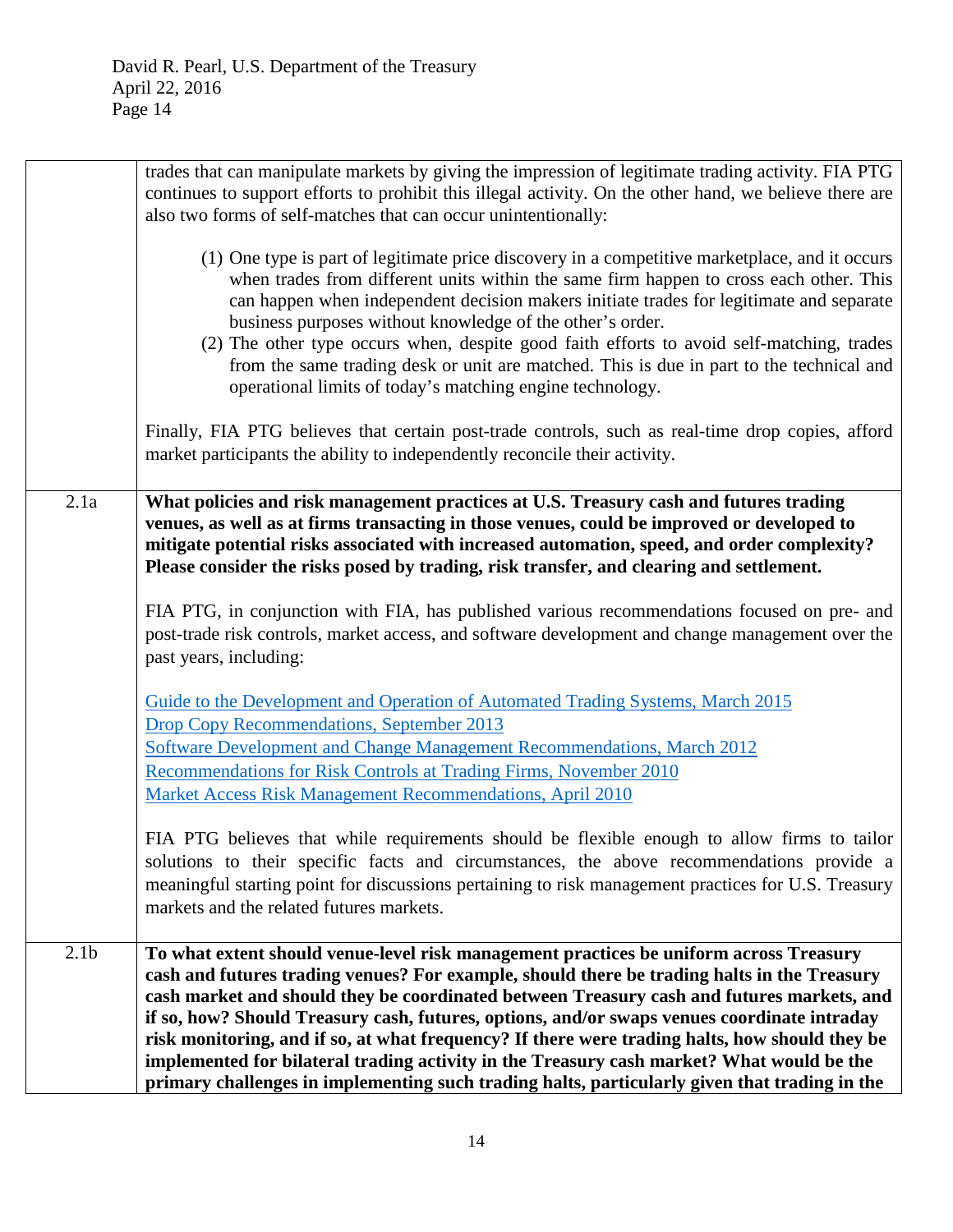|      | $basis?$ <sup>9</sup>                                                                                                                                                                                                                                                                                                                                                                                                                                                                                                                                                                                                                                                                                                                                                                                                                                                                                                                                                                                                                                                                                                                                                                                                  |
|------|------------------------------------------------------------------------------------------------------------------------------------------------------------------------------------------------------------------------------------------------------------------------------------------------------------------------------------------------------------------------------------------------------------------------------------------------------------------------------------------------------------------------------------------------------------------------------------------------------------------------------------------------------------------------------------------------------------------------------------------------------------------------------------------------------------------------------------------------------------------------------------------------------------------------------------------------------------------------------------------------------------------------------------------------------------------------------------------------------------------------------------------------------------------------------------------------------------------------|
|      | FIA PTG believes that risk management practices should be implemented with a goal of fostering<br>transparency and fairness while reducing the risk of market disruption. While we believe that there<br>is room for differentiation in certain practices across U.S. Treasury cash and futures trading venues,<br>there may also be room for harmonization where consensus exists on a best practice. However<br>when assessing any proposed market wide halts it is important to note the complex nuances of not<br>only the generic "Treasury" market as a whole but also each individual "Treasury" product,<br>including cash Treasuries, futures, swaps, ETFs and other related products. Each of these products<br>has unique features including type of venue, level of transparency, pool of market participants, and<br>other microstructural issues that would make market wide halts extremely difficult, if not<br>impossible. Any conversation regarding coordination or harmonization among the various U.S.<br>Treasury-related products and/or markets should be a data driven discussion, which would require<br>greater levels of transparency from some segments of the U.S. Treasury cash market. |
| 2.1c | To what extent should U.S. Treasury cash market platforms be responsible for monitoring,<br>identifying, and/or reporting suspicious trading activity?                                                                                                                                                                                                                                                                                                                                                                                                                                                                                                                                                                                                                                                                                                                                                                                                                                                                                                                                                                                                                                                                 |
|      | FIA PTG believes that the trading platforms should be responsible for monitoring, identifying, and<br>reporting suspicious activity. These trading platforms facilitate and monetarily benefit from the<br>trading on their platforms and, accordingly, should have the accompanying monitoring and<br>reporting obligations associated with the facilitation of that activity. This should be in addition to<br>the general obligation to adhere to all relevant rules and laws.                                                                                                                                                                                                                                                                                                                                                                                                                                                                                                                                                                                                                                                                                                                                      |
| 2.2  | What internal risk controls are commonly employed by firms using automated, including<br>algorithmic, trading strategies in the Treasury cash market? Are these different or similar to<br>those used in the Treasury futures markets, and what are the reasons for any differences?<br>How are such controls designed and triggered? How frequently are they triggered? What<br>internal process controls commonly govern the implementation and modifications of trading<br>algorithms?                                                                                                                                                                                                                                                                                                                                                                                                                                                                                                                                                                                                                                                                                                                              |
|      | In addition to our response to 2.1a, FIA PTG believes that although the internal processes and<br>controls are at times similar to the controls in place on non-Treasury venues, they may also differ<br>based on the specific facts and circumstances associated with the product, venue, and other market<br>characteristics. Accordingly, each market participant may utilize a unique suite of tools with<br>various settings and triggers appropriate to their particular trading strategy or risk tolerance.                                                                                                                                                                                                                                                                                                                                                                                                                                                                                                                                                                                                                                                                                                     |
|      |                                                                                                                                                                                                                                                                                                                                                                                                                                                                                                                                                                                                                                                                                                                                                                                                                                                                                                                                                                                                                                                                                                                                                                                                                        |

<span id="page-14-0"></span> $9^9$  Currently, under the GSA Treasury does not have the statutory authority to suspend trading or establish limit up/limit down thresholds for Treasury securities.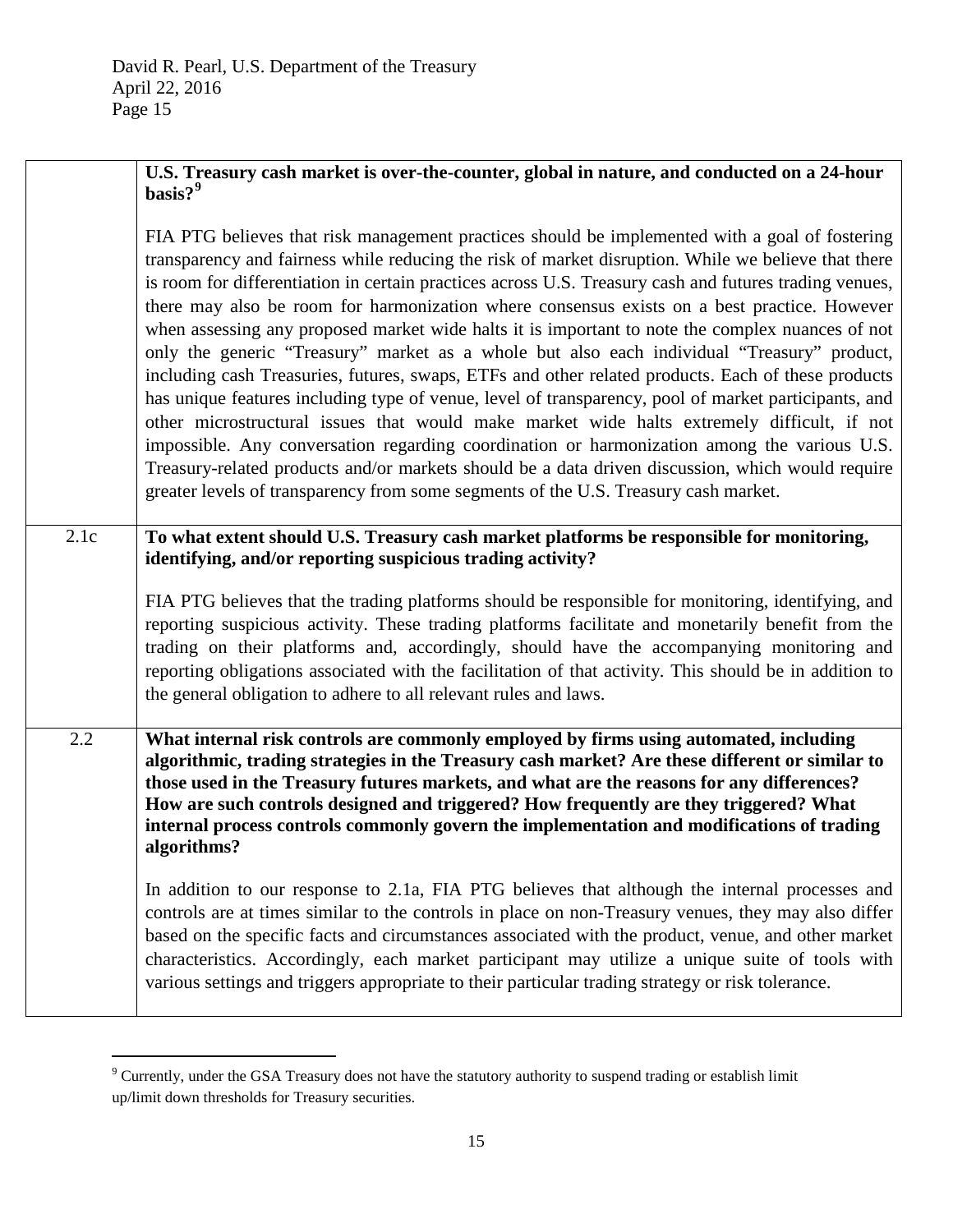| 2.3  | What types of algorithmic trading strategies are commonly used by participants in the U.S.<br>Treasury market? What features do those strategies have in common, and what features<br>differ across strategies? What are the potential benefits and risks to an effective U.S.<br>Treasury market functioning resulting from certain algorithmic trading strategies, certain<br>order types, and/or particular trading venue policies or practices.                                    |
|------|----------------------------------------------------------------------------------------------------------------------------------------------------------------------------------------------------------------------------------------------------------------------------------------------------------------------------------------------------------------------------------------------------------------------------------------------------------------------------------------|
|      | Similar to our response to 2.2, the algorithmic strategies used by market participants in the U.S.<br>Treasury cash market are sometimes, but not always, similar to the strategies used in other markets.<br>There exists an extraordinary diversity of strategy types utilized by firms active in U.S. Treasury<br>markets. Regardless of the strategy, FIA PTG recommends that all orders, regardless of asset class<br>or trading strategy, be subject to pre-trade risk controls. |
| 2.4  | How are best practices used in evaluating, and updating, risk management systems at a given<br>firm? How does your firm make use of TMPG's best practices (referenced above) for<br>operations in the Treasury cash market? How can best practice recommendations be utilized<br>in order to reinforce market integrity? What are the benefits and limitations of best practice<br>recommendations?                                                                                    |
|      | FIA PTG, in conjunction with the FIA, has published various recommendations focused on pre-<br>and post-trade risk controls, market access, and software development and change management<br>over the past years, including:                                                                                                                                                                                                                                                          |
|      | Guide to the Development and Operation of Automated Trading Systems, March 2015<br>Drop Copy Recommendations, September 2013                                                                                                                                                                                                                                                                                                                                                           |
|      | Software Development and Change Management Recommendations, March 2012                                                                                                                                                                                                                                                                                                                                                                                                                 |
|      | Recommendations for Risk Controls at Trading Firms, November 2010<br>Market Access Risk Management Recommendations, April 2010                                                                                                                                                                                                                                                                                                                                                         |
|      | FIA PTG's members are familiar with TMPG's best practice documents. Like any best practice<br>document, however, the document serves as a starting point for an internal assessment of what may<br>work best for the particular nuances associated with a market participant's activity.                                                                                                                                                                                               |
| 2.5  | What are the benefits and risks associated with the current structure for clearing and settling<br>Treasury securities transactions in the dealer-to-customer market and on IDB platforms, as<br>applicable. For example:                                                                                                                                                                                                                                                              |
| 2.5a | Are intraday margining practices in the Treasury cash market for both cleared and non-<br>cleared transactions currently sufficient to protect against counterparty risk, especially in                                                                                                                                                                                                                                                                                                |
|      | light of the speed at which positions can be accumulated? What options are available to<br>improve margining practices? Should the maximum potential intraday exposure of firms be                                                                                                                                                                                                                                                                                                     |
|      | calibrated relative to their level of capital? If so, how should it be calibrated? Are alternative<br>measures of potential exposure more meaningful for automated trading strategies, and if so,                                                                                                                                                                                                                                                                                      |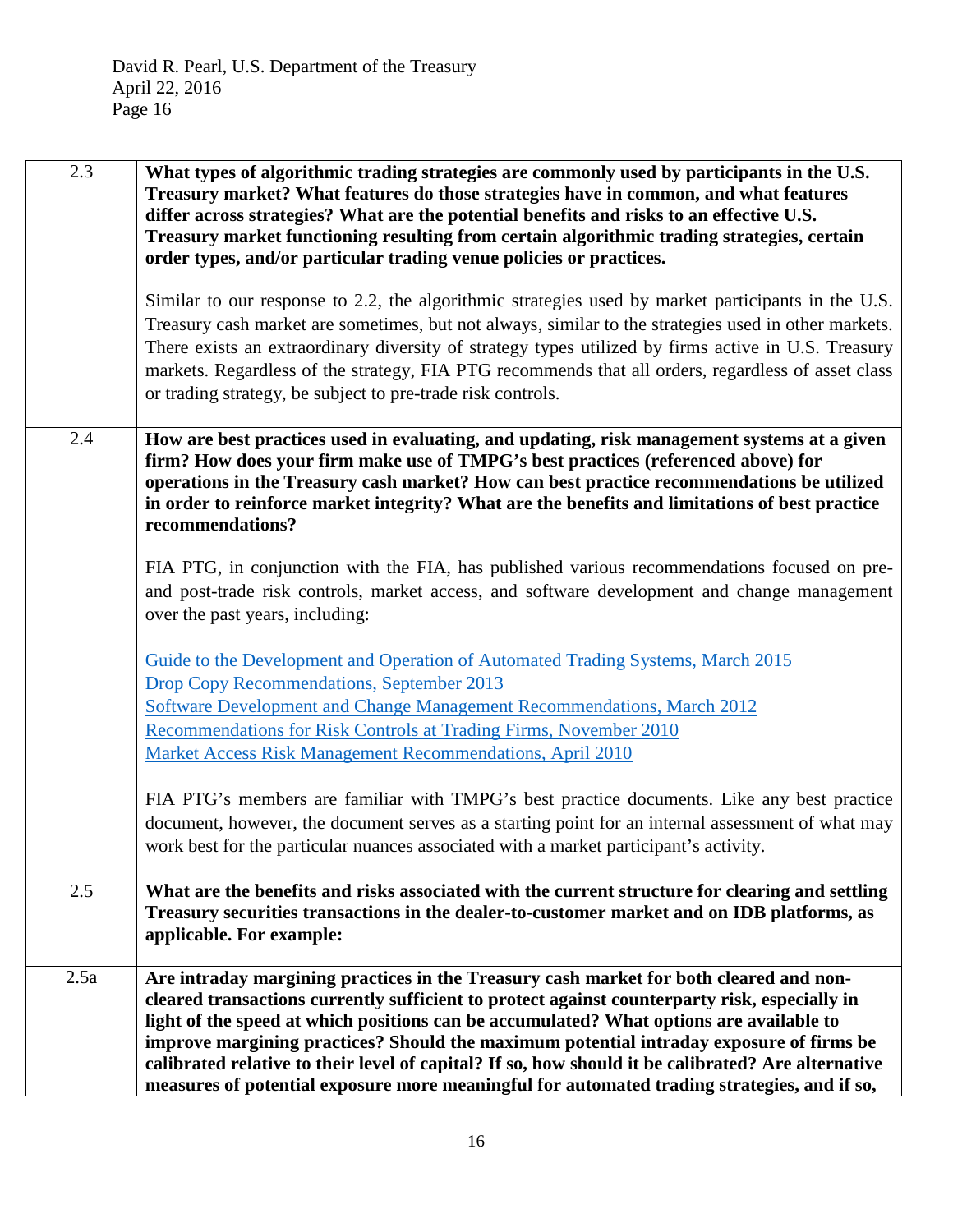|                  | which type of measures?                                                                                                                                                                                                                                                                                                                                                                                                                                                                                                                                                                                                                                                                                                                                                                                                                                                                                                                                                                                                                                                                                                                                                                                                                                                                                                                                                                                                                                                                                                                                                                 |
|------------------|-----------------------------------------------------------------------------------------------------------------------------------------------------------------------------------------------------------------------------------------------------------------------------------------------------------------------------------------------------------------------------------------------------------------------------------------------------------------------------------------------------------------------------------------------------------------------------------------------------------------------------------------------------------------------------------------------------------------------------------------------------------------------------------------------------------------------------------------------------------------------------------------------------------------------------------------------------------------------------------------------------------------------------------------------------------------------------------------------------------------------------------------------------------------------------------------------------------------------------------------------------------------------------------------------------------------------------------------------------------------------------------------------------------------------------------------------------------------------------------------------------------------------------------------------------------------------------------------|
|                  | FIA PTG has not formed an opinion on this topic.                                                                                                                                                                                                                                                                                                                                                                                                                                                                                                                                                                                                                                                                                                                                                                                                                                                                                                                                                                                                                                                                                                                                                                                                                                                                                                                                                                                                                                                                                                                                        |
| 2.5 <sub>b</sub> | Currently, there are no statutory requirements that require participants to centrally clear<br>cash Treasury transactions. Should such a requirement apply to any participants,<br>particularly those with large trading activity or large positions? Would the secondary market<br>for cash Treasury securities benefit from broader participation in centralized clearing? Why<br>or why not?<br>FIA PTG has not formed an opinion on this topic.                                                                                                                                                                                                                                                                                                                                                                                                                                                                                                                                                                                                                                                                                                                                                                                                                                                                                                                                                                                                                                                                                                                                     |
| 2.6              | Many of the standards applicable to U.S. securities, commodities, and derivatives markets are<br>not applicable to the U.S. Treasury cash market. Which differences, if any, should be<br>addressed and how should standards be aligned? How will these affect the cost of accessing or<br>participating in these markets, as well as of transacting in these markets? Would there be any<br>implications to U.S. federal government borrowing costs? In addressing these questions,<br>please consider the dealer-to-customer market, trading on IDB platforms, and the futures<br>market, as applicable. In addition, please consider the following:                                                                                                                                                                                                                                                                                                                                                                                                                                                                                                                                                                                                                                                                                                                                                                                                                                                                                                                                  |
|                  | FIA PTG believes that the U.S. Treasury market should consider the experience of the related U.S.<br>Treasury futures markets, specifically regarding transparency, open access, and clearing. However<br>when assessing any proposed harmonization it is important to note the complex nuances of not only<br>the generic "Treasury" market as a whole, but also each individual "Treasury" product, including<br>U.S. Treasuries cash, futures, swaps, ETFs and other related products. Each of these products has<br>unique features including type of venue, level of transparency, pool of market participants, and<br>other microstructural issues that would need to be assessed. The level of transparency is a notable<br>difference between the U.S. Treasury cash market and other related products. Specifically, futures<br>trade data is publicly disseminated, and market participants have widely available access to such<br>data. Currently, much of the U.S. Treasury market activity is taking place in the dealer-to-customer<br>market where trade data is neither publicly disseminated nor reported to regulators. Additionally,<br>U.S. Treasury futures trades are cleared. Access to clearing is a necessary component of a U.S.<br>Treasury futures trade. Conversely, in the U.S. Treasury cash market, clearing is not mandatory and<br>access to the Fixed Income Clearing Corporation ("FICC") is not easily attainable for many<br>participants.<br>Considering the implementation of many of the practices currently in place in the futures markets, |
|                  | while still acknowledging the fundamental differences between the related U.S. Treasury products,<br>may result in not only greater harmonization across product types but also reduced risk and<br>uncertainty for market participants.                                                                                                                                                                                                                                                                                                                                                                                                                                                                                                                                                                                                                                                                                                                                                                                                                                                                                                                                                                                                                                                                                                                                                                                                                                                                                                                                                |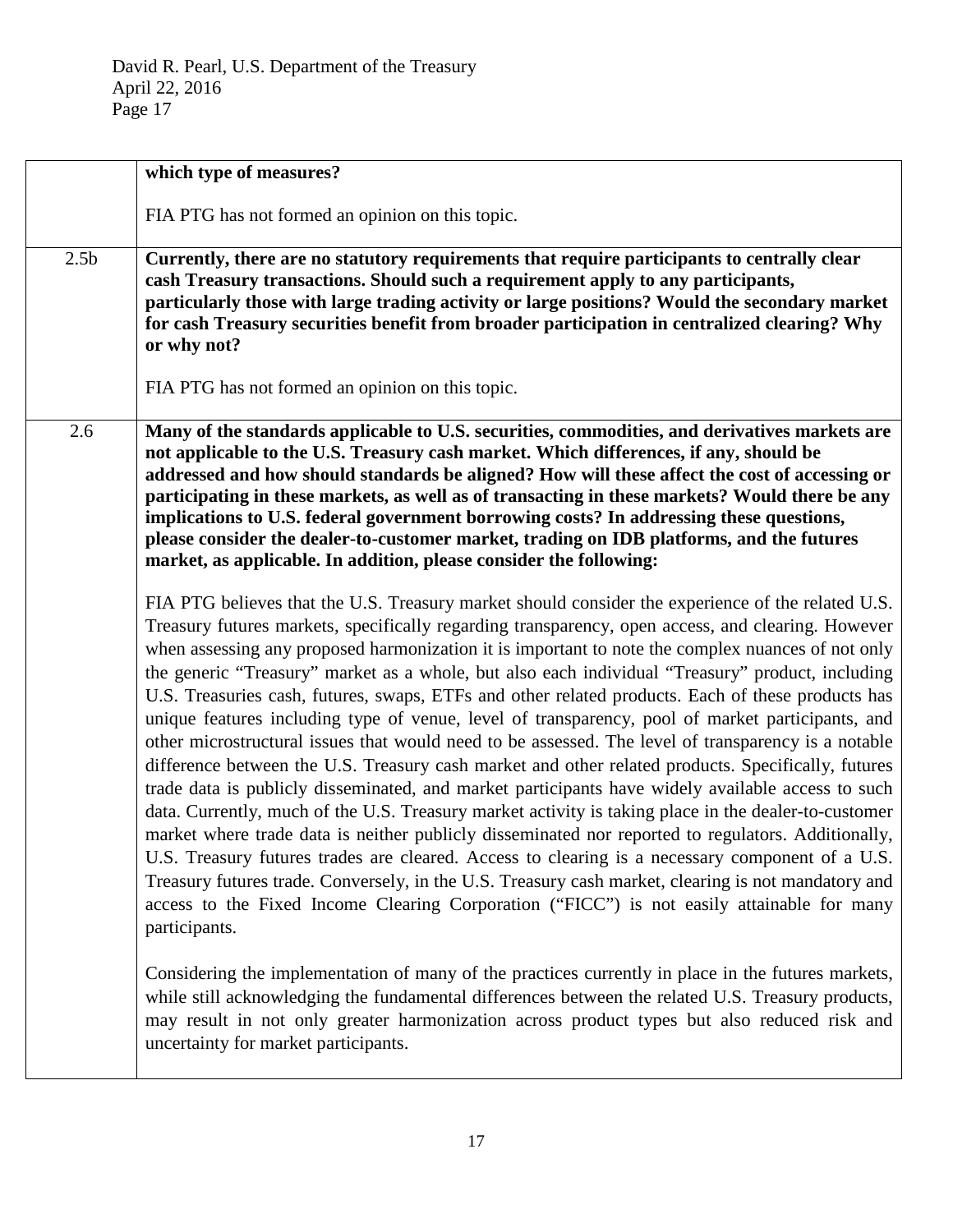| 2.6a             | What implications would a registration requirement for firms conducting certain types of<br>automated trading, or certain volume of trading, in the U.S. Treasury market have on market<br>structure and efficiency, investor protection, and oversight?                                                                                                                                                                                                                                                                                                                                                                                                                                                                                                                                                                                                                                                                                                                                                                                                                                                                  |
|------------------|---------------------------------------------------------------------------------------------------------------------------------------------------------------------------------------------------------------------------------------------------------------------------------------------------------------------------------------------------------------------------------------------------------------------------------------------------------------------------------------------------------------------------------------------------------------------------------------------------------------------------------------------------------------------------------------------------------------------------------------------------------------------------------------------------------------------------------------------------------------------------------------------------------------------------------------------------------------------------------------------------------------------------------------------------------------------------------------------------------------------------|
|                  | As noted below in our response to 2.6b, FIA PTG believes that there should not be a registration<br>requirement. As a general matter, FIA PTG opposes the application of arbitrary thresholds when<br>determining the applicability of regulation. The current futures DCM self-regulatory organization<br>("SRO") model may be instructive. Currently, domestic futures DCM SROs require specific<br>information to be present on all order activity, including identifiers indicating who the trader is and<br>whether an automated trading system is used.                                                                                                                                                                                                                                                                                                                                                                                                                                                                                                                                                             |
|                  | Specifically regarding the potential implications of a registration requirement on market structure,<br>efficiency, investor protection, and oversight, it is difficult to cite specific changes that would<br>occur, as there is currently no reference to a specific issue that needs to be addressed. As such, it is<br>unlikely that a registration requirement would result in material benefits. Prior to the enactment of a<br>registration requirement, FIA PTG urges that an assessment of what information is currently<br>available on a market participant's order in the U.S. Treasury cash market be completed. If it is<br>determined that additional information is required, merely making that information a required<br>element of each order may address any regulatory concerns while reducing the burdens associated<br>with registration. Registration would likely have no impact on the manner in which the significant<br>market participants, most of whom are already registered in some capacity and subject to various<br>elements of regulatory oversight, would interact with the market. |
| 2.6 <sub>b</sub> | Should firms that conduct certain types of automated trading, or certain volume of trading,<br>in the U.S. Treasury market be subject to capital requirements, examinations and<br>supervision, conduct rules, and/or other standards? What would be the implications of each?                                                                                                                                                                                                                                                                                                                                                                                                                                                                                                                                                                                                                                                                                                                                                                                                                                            |
|                  | FIA PTG believes that there should not be a registration requirement. As noted above, FIA PTG<br>opposes the application of arbitrary thresholds when determining the applicability of regulation,<br>and the current futures DCM SRO model may be instructive. Specifically, there are requirements to<br>identify the owner of an account or the individual utilizing a User ID that engages in activity on a<br>DCM. Additionally, by virtue of becoming a member on a domestic futures DCM, there is an<br>explicit acknowledgement of jurisdiction given to both the DCM itself and to federal regulators,<br>which results in the ability to be subject to the SRO rules, relevant federal rules, and accompanying<br>supervision and examinations. Furthermore, futures SROs are able to impose capital requirements<br>via a relevant clearing house that sets margin requirements that must be met in order to initiate and<br>maintain positions on the relevant DCMs.                                                                                                                                          |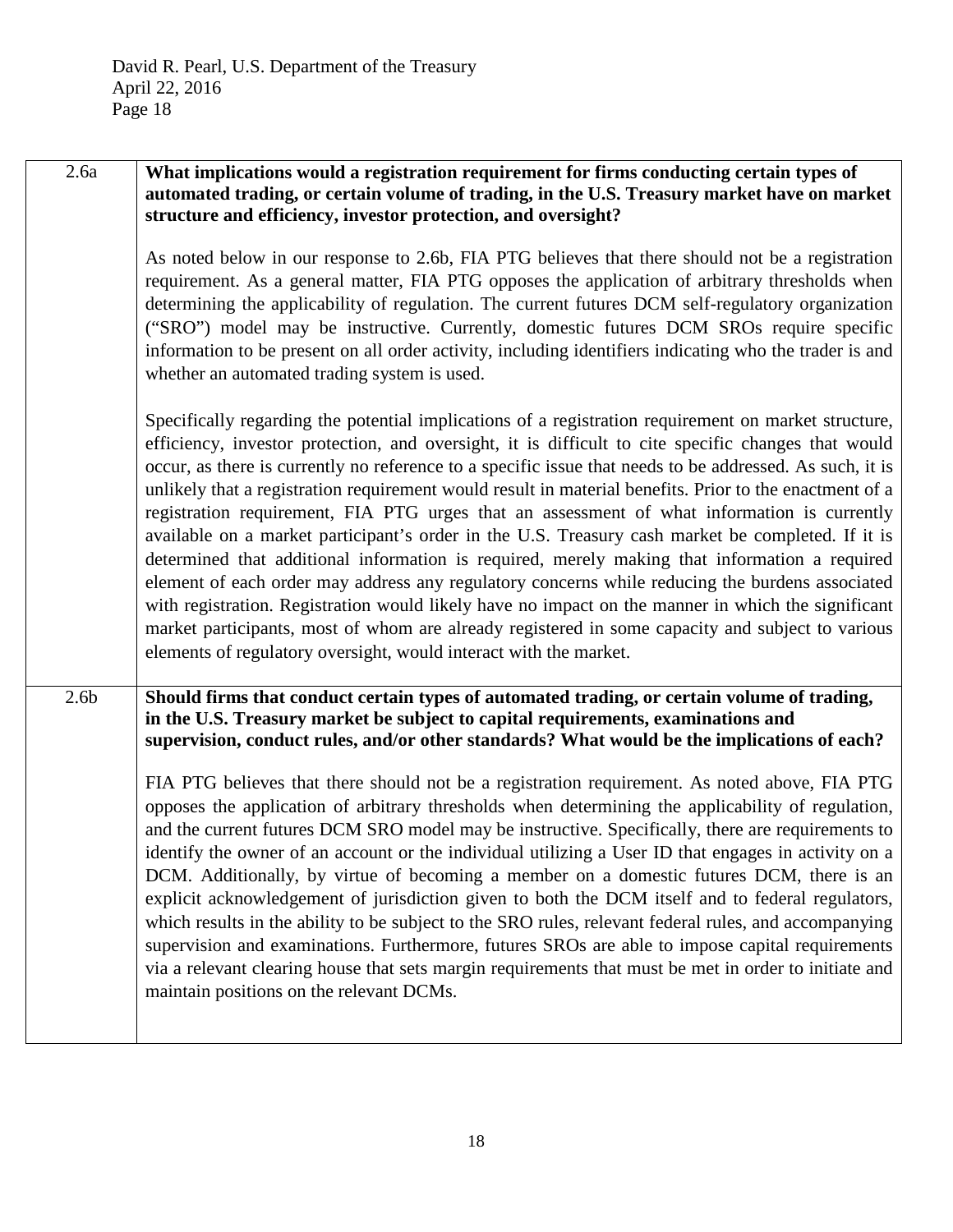2.7 **Should self-trading be expressly prohibited in the cash Treasuries market?[10](#page-18-0) Does selftrading provide any benefits to the markets? Are there risk management tools, either at trading firms or at trading platforms, which can effectively reduce levels of self-trading and improve trading efficiencies?**

> There is a clear distinction between unintentional self-trades and illegal intentional, manipulative wash trades. Specifically, intentional wash trades are illegal self-trades that can manipulate markets by giving the impression of legitimate trading activity. FIA PTG continues to support efforts to prohibit this illegal activity. Conversely, unintentional self-trades are legal. Specifically, the CFTC, in its proposed Regulation AT, states that "[the CFTC] recognizes that there could be legitimate reasons for self-trades" making the distinction between legal and illegal self-trades based upon intent. They added that "intentional self-trades could constitute wash trades." The CFTC provided its intent by stating "[t]hese requirements are intended to prevent self-trading while still allowing [...] buy and sell orders for accounts with common beneficial ownership that are independently initiated for legitimate business purposes, but which coincidentally cross." FIA PTG believes that, generally, there are two forms of self-matches that can occur unintentionally. The first is a self-trade resulting from orders, each having originated from different decision makers. Such orders accordingly have independent and legitimate business purposes and no knowledge of the other decision maker's order. These self-trades often occur between different trading desks within the same firm but may also result from different decision makers within the same desk. These selftrades represent legitimate price discovery and are competitively executed. The second is a selftrade occurring when one decision maker, despite a reasonable good-faith attempt to avoid selftrading, sends orders to a DCM, which are unintentionally matched. Reasons for these legitimate self-trades include the current technical and operational limitations of trading infrastructures, system architecture, and DCM matching engines. FIA PTG supports controls that help reduce the frequency or prevent the occurrence of inadvertent self-trades; although, the controls provided by DCMs should be flexible enough to allow for an implementation that does not adversely impact the legitimate price discovery that takes place as a result of the legitimate activity of two different decision makers within a single firm.

<span id="page-18-0"></span> $10$  For purposes of this RFI, self-trading is defined as a transaction in which the same legal entity takes both sides of the trade so that no change in beneficial ownership results.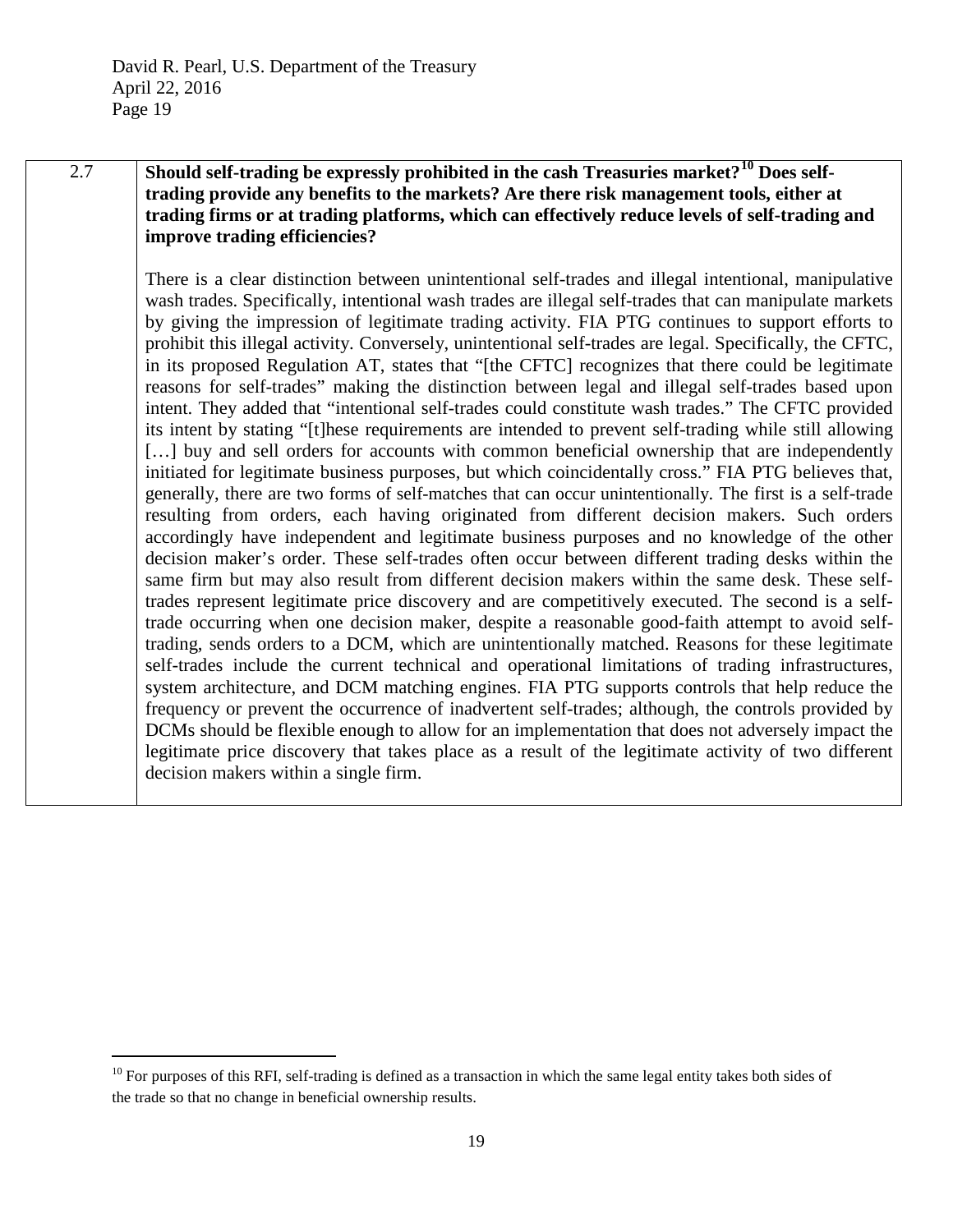| <b>Section III</b> | An assessment of the data available to the official sector on U.S. Treasury cash securities<br>markets                                                                                                                                                                                                                                                                                                                                                                                                                                                                                                                                                                                                                                                                                                                                                                                                          |
|--------------------|-----------------------------------------------------------------------------------------------------------------------------------------------------------------------------------------------------------------------------------------------------------------------------------------------------------------------------------------------------------------------------------------------------------------------------------------------------------------------------------------------------------------------------------------------------------------------------------------------------------------------------------------------------------------------------------------------------------------------------------------------------------------------------------------------------------------------------------------------------------------------------------------------------------------|
| <b>INTRO</b>       | FIA PTG has long advocated for transparent access to order and transaction data for regulatory<br>monitoring, surveillance and analysis. A data-driven process can only occur when the official<br>sector (particularly relevant regulatory bodies) has sufficient data. One of the many benefits of<br>automation is that it creates a clear and accessible record of all order and trade activity on a given<br>trading platform. Such transparency—a characteristic of well-functioning markets—should be<br>considered as regulators evaluate U.S. Treasury market structure and liquidity.                                                                                                                                                                                                                                                                                                                 |
|                    | Prior to imposing new requirements, regulators should first take an inventory of all existing data<br>pertaining to the auction and trade lifecycle of the U.S. Treasury market. Much of the data<br>necessary to better analyze the U.S. Treasury market may already exist at the platform, clearing<br>firm/prime broker or, in the case of interest rate futures, at the relevant DCM. Once the data from<br>the different sources is identified, the next step should be to aggregate it in a manner that preserves<br>temporal relationships across markets.                                                                                                                                                                                                                                                                                                                                               |
|                    | We advocate for transparency and an effective regulatory system operating efficiently in<br>cooperation between senior regulators, market operators and professional participants as a critical<br>method to avoid harm to the market. In order for the regulatory process to operate effectively, and<br>do no harm, the regulatory surveillance process should have all available information about the<br>markets and the ability to understand that information. We acknowledge that the multiple data<br>sources and forms of venues in this space are complex; however, the official sector should leverage<br>the efforts of those venues to collect and understand market data.                                                                                                                                                                                                                         |
|                    | We are concerned that large portions of the daily U.S. Treasury cash market are currently not<br>visible to the official sector due to the lack of regulatory reporting. A specific concern is that order<br>and transaction specific information is not visible to regulators on a real-time basis; such data may<br>only be available to regulators upon request, and in some cases is not available to them at all. In<br>short, the official sector has a very limited ability to surveil the market.                                                                                                                                                                                                                                                                                                                                                                                                       |
|                    | We recommend a multi-step approach to collecting and analyzing market data, similar to the<br>market structure data efforts the SEC implemented subsequent to the 2010 "flash crash" including<br>the creation of the MIDAS system. Readily accessible data from electronic central limit order book<br>venues may provide a preliminary understanding of the types of technical and operational efforts<br>that would be required to compile and understand the functioning of the overall U.S. Treasury<br>market. Dealer-to-customer markets also have systematic recordkeeping aspects which should<br>allow for comparison of market information that, when synchronized, would provide a better<br>understanding of market activity. Once the data from the different sources is identified, the next<br>step should be to aggregate it in a manner that preserves temporal relationships across markets. |
| 3.1                | To what extent can trading practices in U.S. Treasury cash and futures markets be effectively<br>monitored using only transaction and/or order data from one, not both, of those markets?                                                                                                                                                                                                                                                                                                                                                                                                                                                                                                                                                                                                                                                                                                                       |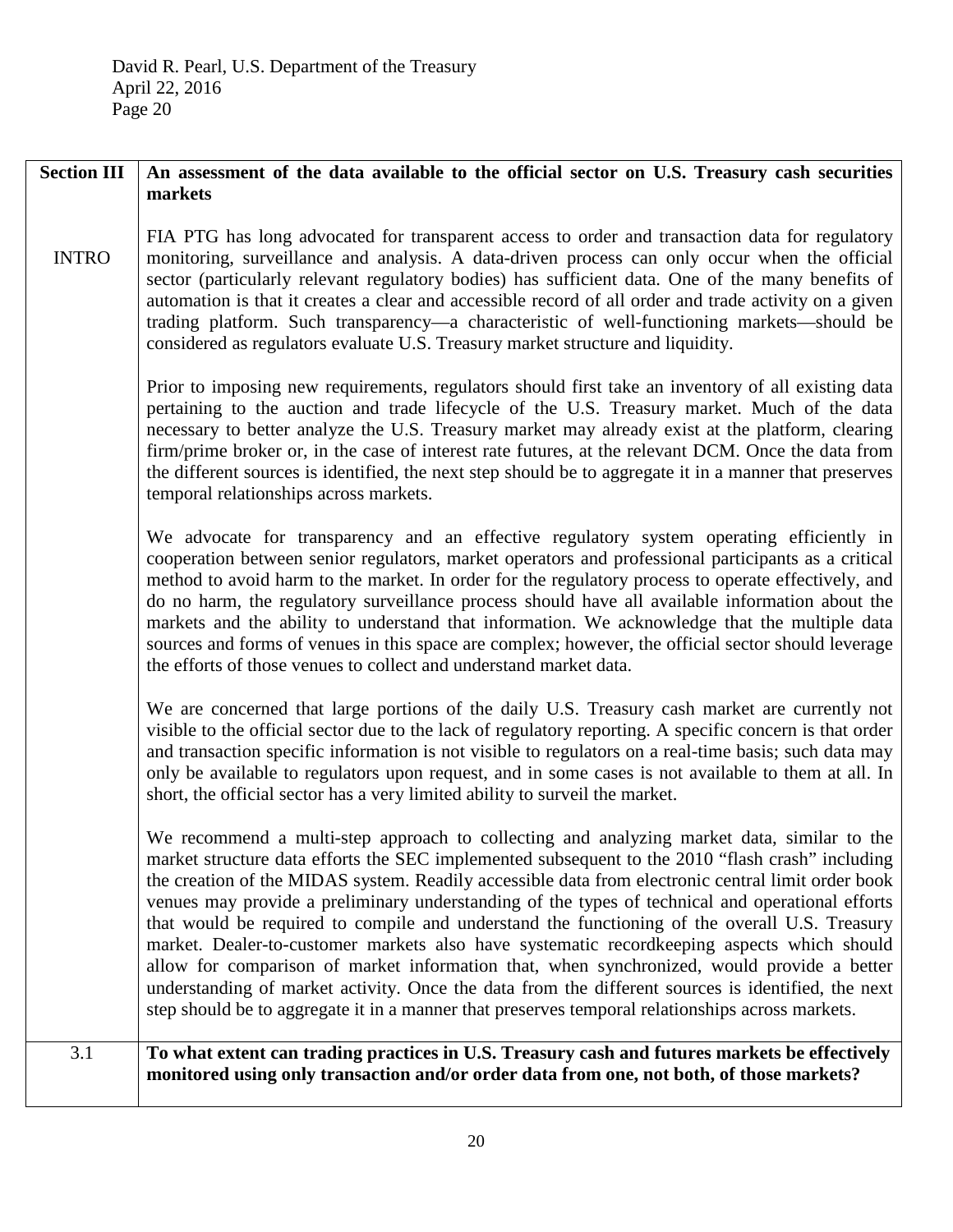FIA PTG has historically made recommendations to market participants, venues and regulators regarding control and monitoring, but we do not advocate a particular model or one-regulator-fits all approach. As cross-market participants, we recognize the benefits for regulators in understanding the extent of strengths, dependencies and potential weaknesses between markets, particularly in order to refine their ability to effectively regulate and communicate across markets in the event of any market spanning issue.

While each data set related to a part or fragment of the U.S. Treasury marketplace can lead to effective regulation of that portion, we believe it is appropriate for regulators to coordinate their oversight with both the individual and combined trading venues' market data. This is particularly true if market participants' activities span across asset classes – from cash to futures, for example. (For the avoidance of doubt, FIA PTG is not recommending the expansion of jurisdiction of regulators over products, venues, or participants that are not within their current purview; FIA PTG is simply advocating for coordination among regulators.)

### **Is it necessary for regulators to have visibility across all U.S. Treasury cash and derivative markets in order to more effectively monitor and oversee trading behavior in any one market?**

We think it would be helpful to have increased and coordinated visibility across the markets, although we believe that data collection by the respective regulatory bodies should be the primary goal and first step before any coordination action is taken.

Ultimately, we note that activity conducted on one market that is deemed to be problematic may lead regulators to other market activity that is problematic and may be difficult to monitor without a broad perspective. Likewise, a cross-market view of activity can provide insight into permissible cross-market trading activity that may otherwise appear to be problematic when looking at it in the context of a single market.

### **What aspects of U.S. Treasury market monitoring require data collection across cash and derivatives markets?**

We believe a cross-market perspective including derivative markets related to Treasuries will enhance regulatory confidence. Access to data from both markets could provide awareness of activity that spans both markets and may be related and consequential. In order to monitor the health, functioning and behavior of the U.S. Treasury market, we expect the senior regulatory bodies to have, for example, similar to the equities and options markets the ability to monitor and share data from their correlated products. That being said, at present we are more concerned that non-platform activity represents a substantial amount of the U.S. Treasury market, and data regarding these activities currently do not appear to be regularly provided to regulators.

3.2 **What frequency and type of additional data reporting to the official sector is necessary for it to effectively monitor functioning of the U.S. Treasury markets, including cash, futures, and financing markets?**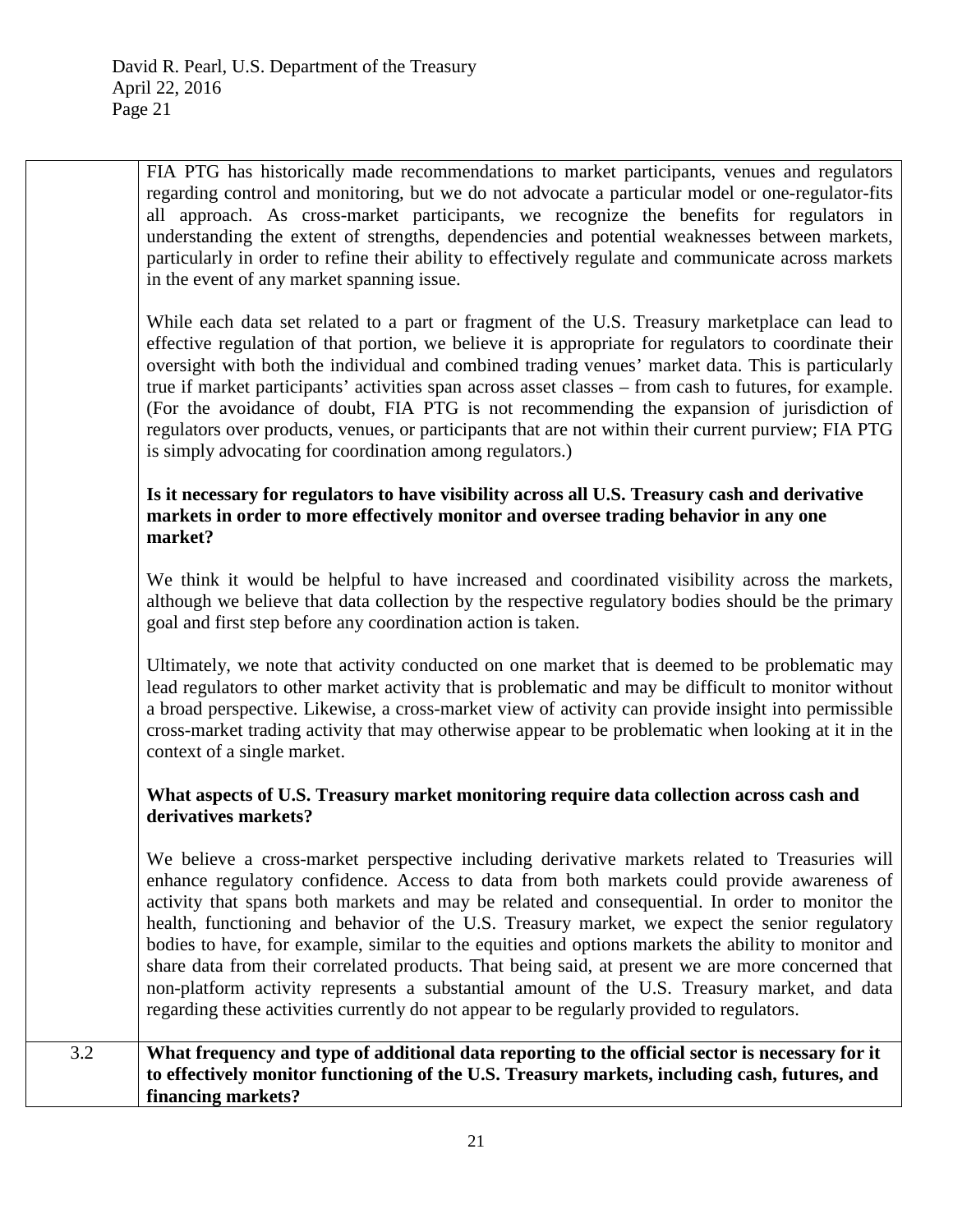We suggest that the goal should be for regulatory bodies responsible for the U.S. Treasury markets to develop data accessibility and technological resources similar to those that the venues and participants have developed. The amount of data and frequency will depend upon the capabilities of the regulatory body and the facet of the market to be monitored. Some amount of coordination and standardization across the data sets is important; however, normalizing the different portions is complex, may have varying degrees of usefulness for monitoring, and may take time to evolve.

The type of data or information should follow as much as possible from the set consistent with the venue where activity occurs. Granular information is currently available from CLOB venues; however, all electronic matching processes should have similar types of data. A challenge may be reconciling format and timestamp synchronization between different sources, although this reflects the types of challenges better resolved with fully-electronic venues.

With respect to the minimum frequency of time data should be reported, the accuracy and frequency should be reasonable to achieve a monitoring purpose and address market abnormalities. For example, a futures block trade is only required to have a time stamp to the nearest minute with reporting completed within five minutes of execution.

#### **What level of data granularity is necessary for sufficient monitoring to be performed (e.g., transaction data, inventories or positions, order book data, and other additional data) across venues?**

FIA PTG believes that a goal of regulatory monitoring should be to consider all market data material to the pricing and functioning of the market – which in some cases may involve very granular information. However, timeliness, complexity, cost and value of data should all be considered when evaluating potential data to be captured for the monitoring process.

We expect that the CLOB venues provide the most accessible and detailed information for orders and transactions. Where inventory or position information is concerned, we recommend that the official sector draw from the experience of commodities and equities regulators in assessing the necessary level of granularity. Large position monitoring and the accompanying systems have high costs and long implementation times but serve critical regulatory functions. In other markets, the depository or central clearing entities are sources of data on carried positions and have developed or enhanced centralized reporting and monitoring functions.

The granularity of the data should be scaled to provide levels of increasing complexity over time. At first, execution information may be more obtainable from CLOB venues and lead to increased understanding of market dynamics; however, transaction data from the entire U.S. Treasury cash market is essential for regulators and order activity and other information may provide additional clarity and usefulness.

3.2a **Should all transactions in securities issued by Treasury be subject to reporting or should reporting be limited to secondary market transactions, on-the-run benchmark issues, or some**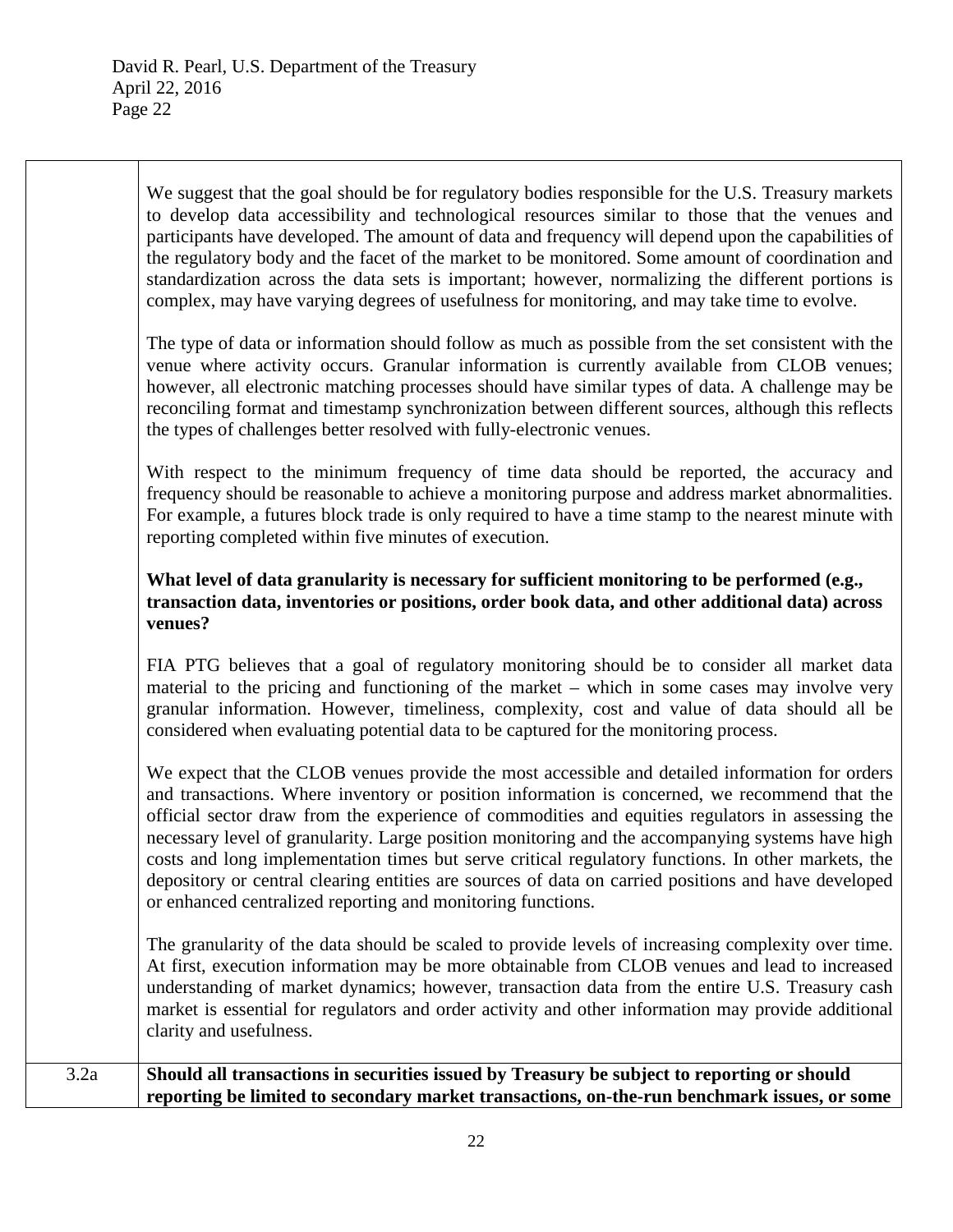|                  | other subset of securities?                                                                                                                                                                                                                                                                                                                                                                                                                                                                                                                                                                         |
|------------------|-----------------------------------------------------------------------------------------------------------------------------------------------------------------------------------------------------------------------------------------------------------------------------------------------------------------------------------------------------------------------------------------------------------------------------------------------------------------------------------------------------------------------------------------------------------------------------------------------------|
|                  | All U.S. Treasury trading venues should report information to their respective regulatory bodies in<br>the same manner they would provide that information to clearing firms, depositories and market<br>participants respectively. We expect the process of collecting this data to be complicated by the<br>fragmentation of the market; however, taking into consideration the sophistication of the<br>participants and the technology used to transact and settle U.S. Treasury trading, we believe it is<br>less complex than the efforts required to collect equities market data.           |
| 3.2 <sub>b</sub> | Should repurchase agreement transactions be reportable?                                                                                                                                                                                                                                                                                                                                                                                                                                                                                                                                             |
|                  | We believe that within the context of and consistent with overall transparency, all U.S. Treasury-<br>related transactions should be reported and become incorporated into the overall regulatory<br>monitoring process. Some transactions, such as repurchase agreements may have characteristics<br>that make reporting less time-sensitive and non-standard as compared to electronic platform<br>transactions.                                                                                                                                                                                  |
|                  | It should be noted that reports for repurchase agreement transactions may have information deemed<br>confidential and should be treated as such by any regulatory body with access to such reports.                                                                                                                                                                                                                                                                                                                                                                                                 |
| 3.3              | What criteria should be used to determine who should report to the official sector?                                                                                                                                                                                                                                                                                                                                                                                                                                                                                                                 |
|                  | Wherever possible, the official sector should use information provided by trading venues and<br>depositories to support its information gathering. In the event that participant information is the<br>sole source of material information, the official sector should consider a process informed by those<br>participants to ascertain what is practical to provide on a routine basis and whether there are<br>enhancements or opportunities for greater transparency without imposition of undue burdens.                                                                                       |
|                  | In cases where there is no trading venue, for example a bilateral trade, we suggest these<br>transactions should be reported by the dealer. We recommend using data from existing systematic<br>processes (for example, automated processes related to internal trade recordkeeping, settlement or<br>clearing of the transaction) whenever available as data sources to minimize the impact on end user<br>participants. Industry participants should be afforded the opportunity to respond and contribute to<br>any uniform standards contemplated by the official sector should such be needed. |
|                  | Should both counterparties (buyer and seller) be required to report a trade or is one-sided<br>reporting preferable?                                                                                                                                                                                                                                                                                                                                                                                                                                                                                |
|                  | As noted above, FIA PTG recommends one-sided reporting by the dealer (per mutual consent of<br>the parties). We recommend using existing systematic processes as noted above wherever available<br>to minimize the impact on end user participants.                                                                                                                                                                                                                                                                                                                                                 |
|                  | Should reporting requirements depend on the platform or execution method?                                                                                                                                                                                                                                                                                                                                                                                                                                                                                                                           |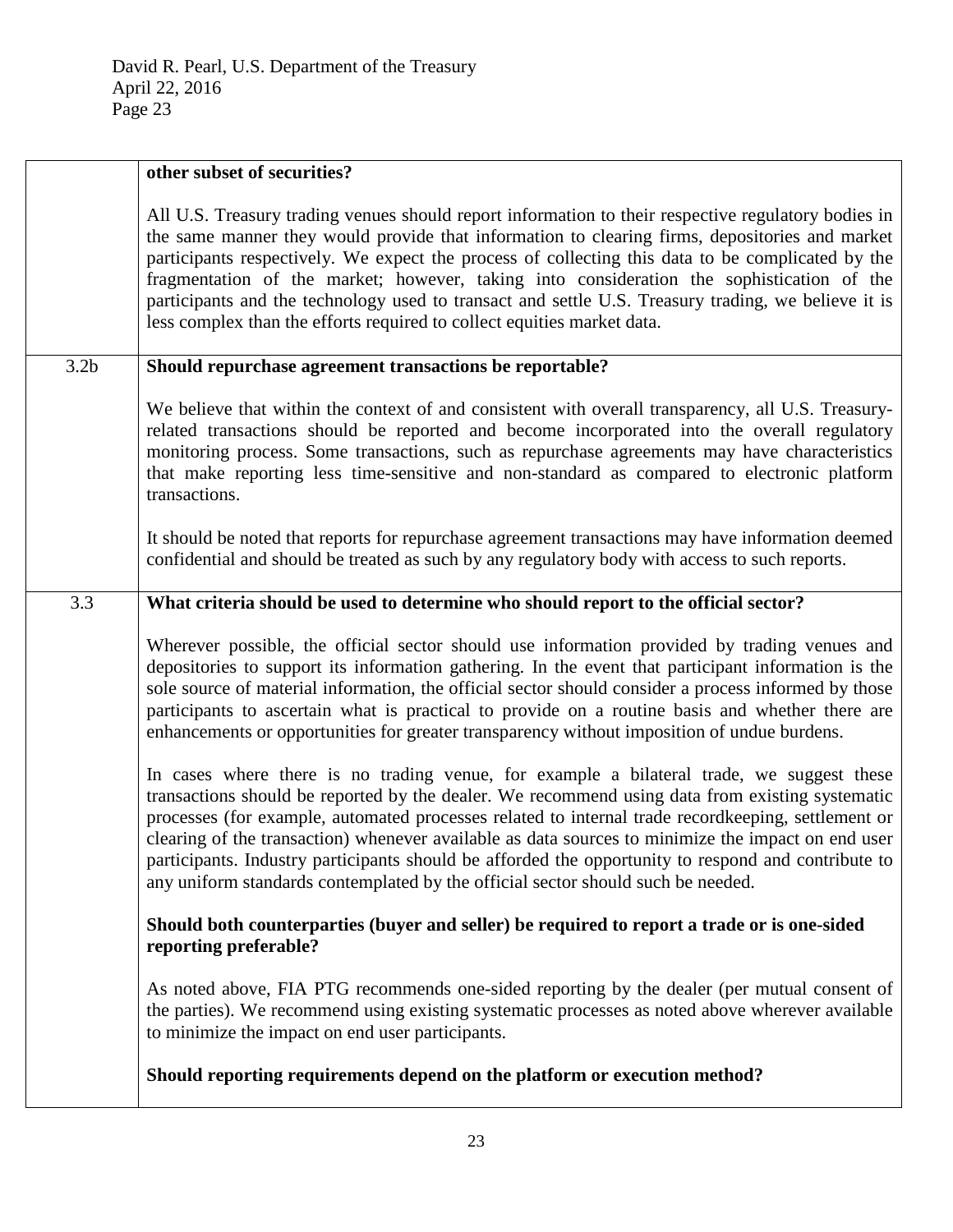|     | We recommend any mandated reporting requirements maintain a general and principled approach<br>that allows the platforms with execution methods the flexibility to comply in the most cost efficient<br>way. The official sector should consider all data that has the potential to impact market prices<br>within the overall scope but should avoid specifying particular standards across the market as that<br>may constrain innovation and efficiency.                                              |
|-----|----------------------------------------------------------------------------------------------------------------------------------------------------------------------------------------------------------------------------------------------------------------------------------------------------------------------------------------------------------------------------------------------------------------------------------------------------------------------------------------------------------|
|     | Should only a subset of participants, such as brokers, dealers, futures commission merchants<br>(FCMs) and commercial bank dealers be required to report transactions?                                                                                                                                                                                                                                                                                                                                   |
|     | We recommend assessing the availability of reporting data and the accessibility to key data from<br>trading venues and regulated participants, with the objective of posing the least burden on end user<br>participants. This process should also involve input from the market participants directly whenever<br>practical.                                                                                                                                                                            |
|     | Should other parties to a transaction, such as banks and PTFs, be required to report?                                                                                                                                                                                                                                                                                                                                                                                                                    |
|     | As noted above, an overall objective in this process should be to pose the least burden on end user<br>participants. Banks, PTFs, and other end user or direct participants, may be the sole sources of<br>material data which fall in scope, and in such cases, the official sector should look for the method<br>that is most efficient and least costly on market participants overall.                                                                                                               |
|     | Should trades executed on automated trading venues be reported by those venues and not the<br>individual brokers, dealers, FCMs, bank dealers, etc. transacting on such venues?                                                                                                                                                                                                                                                                                                                          |
|     | In this instance, we strongly believe that trading venues would be the appropriate source for<br>reporting to the official sector rather than dealers, FCMs or participants. Data from the trading<br>venue is more easily aggregated and analyzed because it is more likely to be standardized and<br>consistent than if data is provided by a variety of entities such as FCMs, dealers, or a wide range of<br>market participants.                                                                    |
|     | We believe it is inaccurate to refer to trading venues as "automated". Certain trading venues allow<br>for electronic order submission that enables market participants to use automated trading strategies<br>side-by-side with manual order submission. However, merely allowing for electronic order<br>submission does not make a trading venue "automated".                                                                                                                                         |
| 3.4 | Should transaction reporting include identifiers for categories of end investors?                                                                                                                                                                                                                                                                                                                                                                                                                        |
|     | The official sector should consider the level of identifiers currently used by trading venues as a<br>starting point for its monitoring needs. As with other U.S. markets, we believe that the regulatory<br>authorities in the U.S. Treasury markets can use their current authority and information to<br>determine the identity of market participants, in large part because both the venues and participants<br>maintain sufficient recordkeeping systems to provide that information upon request. |
|     | Currently, venues in the futures markets use identifiers to categorize the FCM, account, responsible                                                                                                                                                                                                                                                                                                                                                                                                     |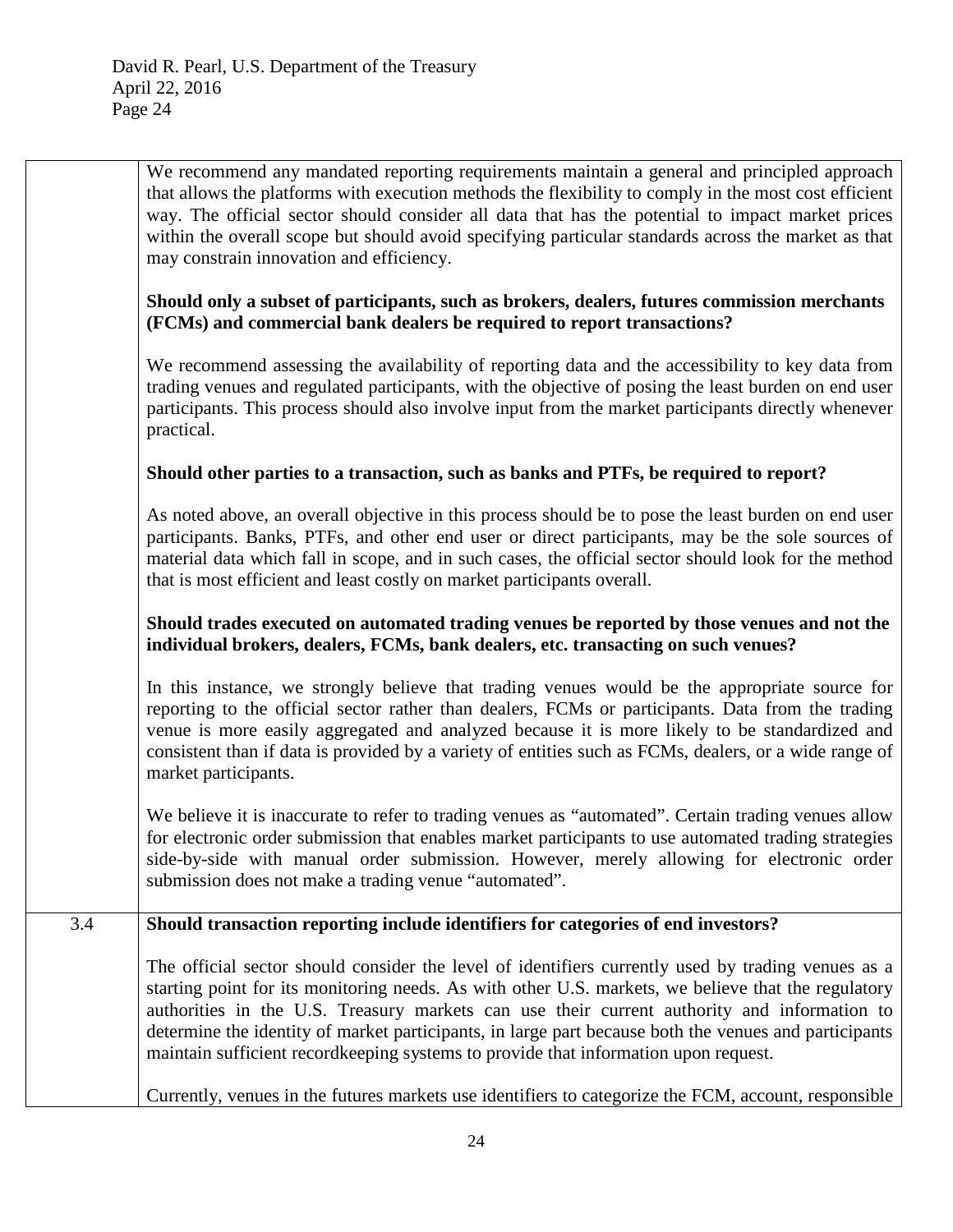|      | person, and capacity of participant as member or customer. Some regulatory systems provide for<br>additional identifiers, including for position monitoring and regulatory identification. However,<br>such systems have a significant cost, implementation time and limitations. We do not believe these<br>kinds of systems are necessary for the U.S. Treasury market and have concerns about the limited<br>benefit of additional identification as well as confidentiality concerns regarding participant identity<br>that could undermine the fairness of CLOB markets that rely on transparency of data and<br>anonymity of participants. |
|------|--------------------------------------------------------------------------------------------------------------------------------------------------------------------------------------------------------------------------------------------------------------------------------------------------------------------------------------------------------------------------------------------------------------------------------------------------------------------------------------------------------------------------------------------------------------------------------------------------------------------------------------------------|
|      | What are the costs and benefits of this approach?                                                                                                                                                                                                                                                                                                                                                                                                                                                                                                                                                                                                |
|      | As noted above, we believe the cost of identifiers for end users to be unnecessary and should be<br>carefully assessed to address cost benefit and implementation challenges.                                                                                                                                                                                                                                                                                                                                                                                                                                                                    |
|      | What alternatives should be considered to permit monitoring of positions and market<br>activity?                                                                                                                                                                                                                                                                                                                                                                                                                                                                                                                                                 |
|      | We expect a high cost and implementation time associated with methods of identifying underlying<br>participants in the U.S. Treasury market; however, the U.S. Department of the Treasury should<br>consider the SEC's Large Trader (13H) identification and filing program, the CFTC's Large Trader<br>Reporting (Form 102) and Ownership and Control Reporting (OCR) programs, among other<br>existing programs.                                                                                                                                                                                                                               |
| 3.5  | For those instruments subject to official sector reporting requirements:                                                                                                                                                                                                                                                                                                                                                                                                                                                                                                                                                                         |
|      |                                                                                                                                                                                                                                                                                                                                                                                                                                                                                                                                                                                                                                                  |
| 3.5a | Should all transactions be subject to the same reporting time requirement?                                                                                                                                                                                                                                                                                                                                                                                                                                                                                                                                                                       |
|      | We understand there are a number of challenges with respect to reporting time, both with<br>synchronization and with systemization of some transactions. As noted above, we recommend a<br>scaled approach to data aggregation, recognizing that some data sources will be easier to aggregate<br>and conform while other types of transactions may be more challenging. Overall, we suggest that<br>all data points and transactions should be subject to proportional requirements that strive to<br>increase transparency.                                                                                                                    |
|      | Are the answers different for different types of transactions or instruments?                                                                                                                                                                                                                                                                                                                                                                                                                                                                                                                                                                    |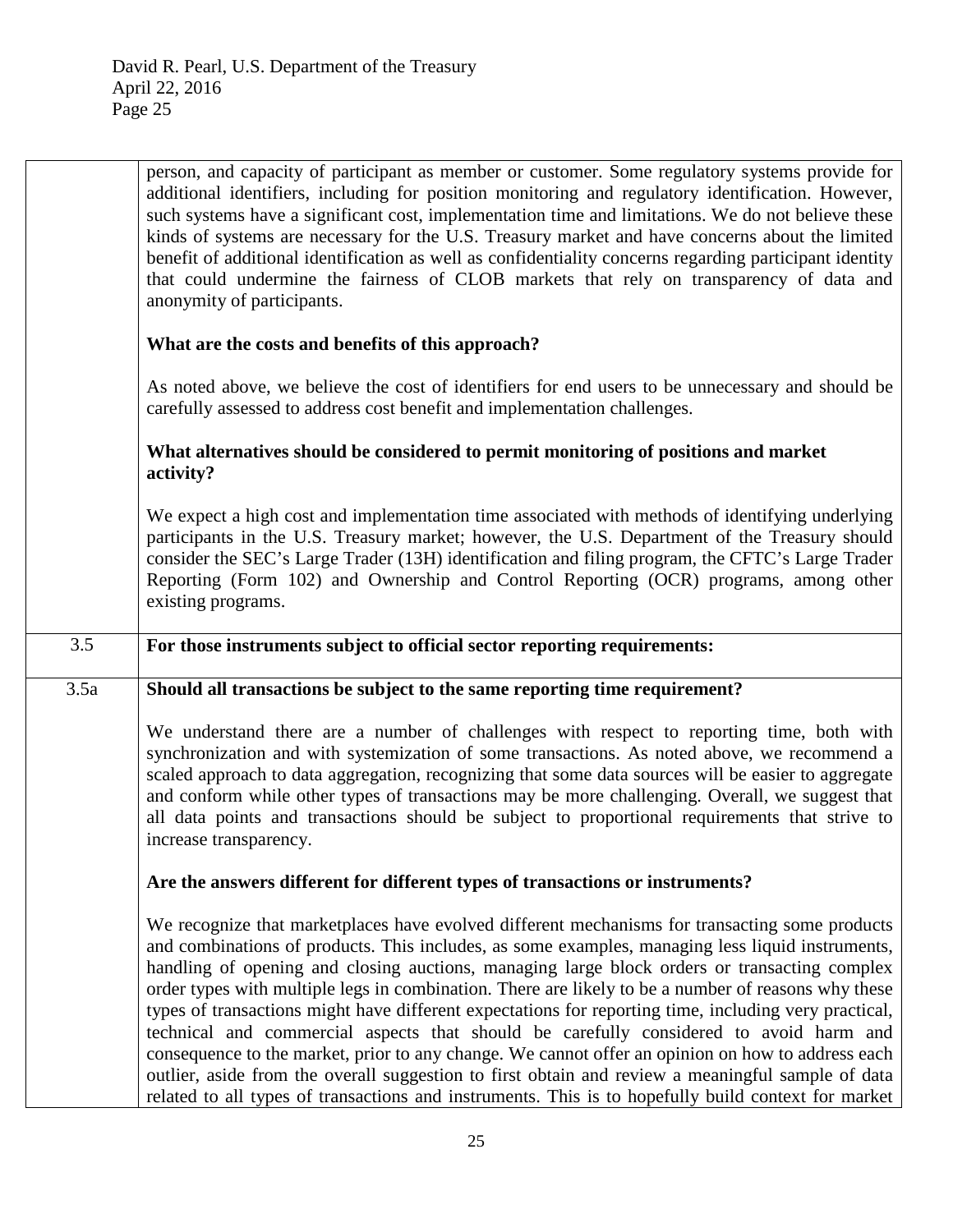|                  | events so the materiality and market consequence of each type of instrument and transaction can be<br>better understood.                                                                                                                                                                                                                                                                                                                                                                                                                                                                                                                                |
|------------------|---------------------------------------------------------------------------------------------------------------------------------------------------------------------------------------------------------------------------------------------------------------------------------------------------------------------------------------------------------------------------------------------------------------------------------------------------------------------------------------------------------------------------------------------------------------------------------------------------------------------------------------------------------|
| 3.5 <sub>b</sub> | Should cross market transactions have special indicators to link the different legs of the<br>transactions?                                                                                                                                                                                                                                                                                                                                                                                                                                                                                                                                             |
|                  | No, this would be very burdensome without clear benefit. It is our opinion that identifying cross-<br>market transactions would be extremely difficult to engineer, and such relationships would be<br>difficult to maintain as they evolve over time. Cross-market relationships may or may not be<br>merely coincidental (unrelated), may be fleeting, or may be based on subjective analysis.                                                                                                                                                                                                                                                        |
|                  | In the event that orders are combined and/or two instruments are paired as a product, the inherent<br>data for the trade should provide enough indication from an economic aspect to satisfy any need to<br>highlight the combined transaction.                                                                                                                                                                                                                                                                                                                                                                                                         |
| 3.5c             | Are there specific trades and/or trading strategies that should be considered for additional<br>identification to ensure that regulatory organizations can accurately interpret the data<br>(similar to Dollar Rolls or Stipulations on deliverable collateral in mortgage to-be-announced<br>trading)?                                                                                                                                                                                                                                                                                                                                                 |
|                  | We do not recommend focusing on specific exogenous identifiers as a near-term objective for the<br>reasons provided in 3.5b above.                                                                                                                                                                                                                                                                                                                                                                                                                                                                                                                      |
| 3.5d             | Are there other industry practices and/or special situation information that should be<br>considered for reporting?                                                                                                                                                                                                                                                                                                                                                                                                                                                                                                                                     |
|                  | As noted above, we recognize that marketplaces have evolved different mechanisms for transacting<br>some products and combinations of products. There are likely to be a number of reasons why these<br>practices might have different expectations for reporting including very practical, technical and<br>commercial aspects that should be carefully considered prior to any change to avoid harm and<br>consequence to the market. We cannot offer an opinion on how to address each outlier, aside from<br>the overall suggestion to first obtain and review a meaningful sample of data related to all types of<br>transactions and instruments. |
| 3.5e             | Should trade allocations be reported?                                                                                                                                                                                                                                                                                                                                                                                                                                                                                                                                                                                                                   |
|                  | Trade allocations that are conducted within end user participants who manage multiple accounts or<br>funds should not be a goal of reporting, as this seems very burdensome without clear benefit. It is<br>our opinion that a reporting system for internal allocations would be extremely difficult to engineer,<br>and such information would be extremely difficult to assemble and maintain.                                                                                                                                                                                                                                                       |
|                  | Are there any special pricing issues that should be considered (e.g. mark ups, commissions,<br>ATS fees) or is dollar price adequate for determining the price of the trade?                                                                                                                                                                                                                                                                                                                                                                                                                                                                            |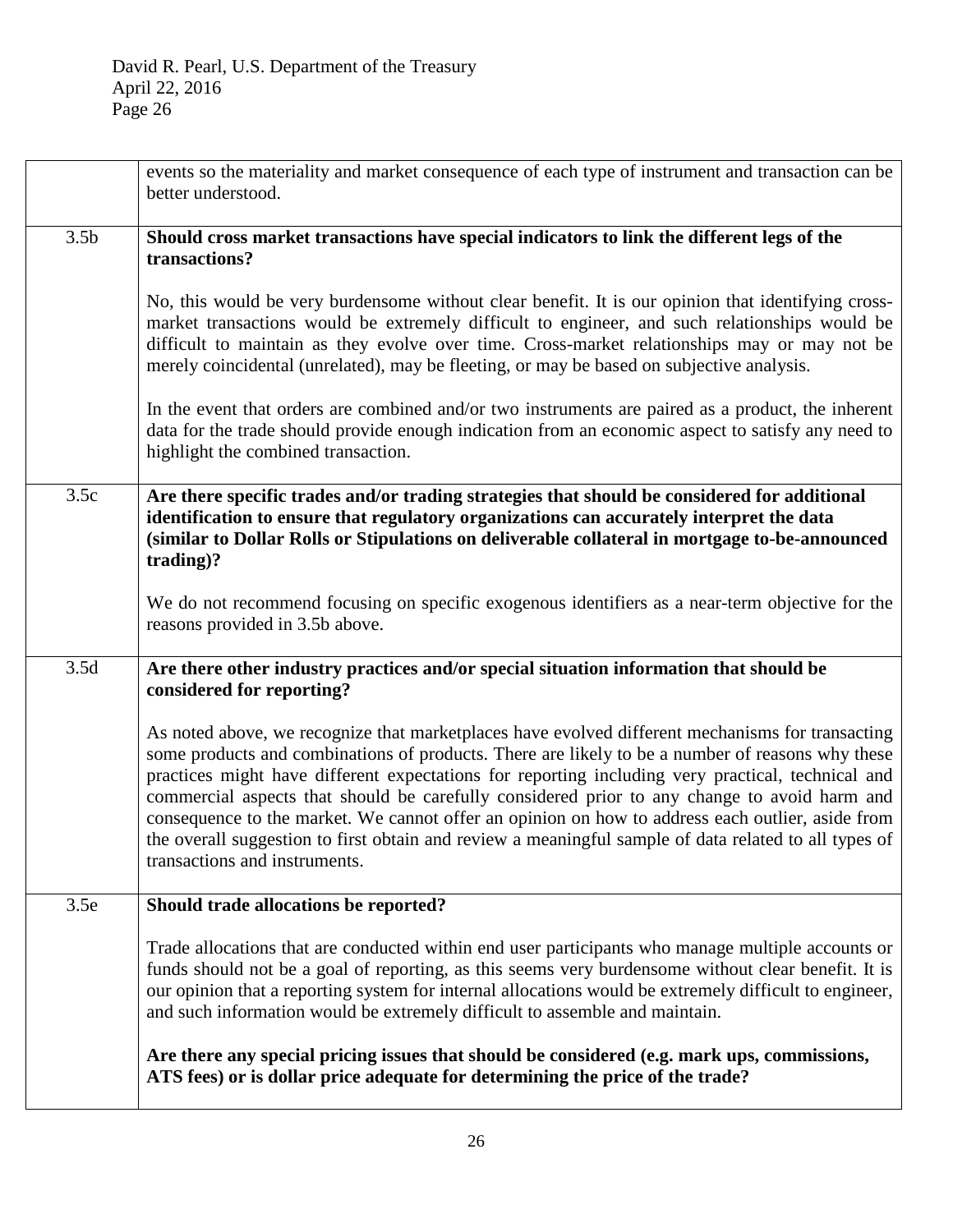We expect that the transaction price for a treasury instrument will be equivalent across venues, particularly among CLOB venues. We expect that non-standard factors in treasury instrument transaction prices (such as embedding markup fees) would need to be separated from the transaction price and made explicit in order to correctly incorporate that transaction for analysis, and this kind of situation may bear out in early research. It is our understanding that venue fees and commissions are more commonly accounted for separately from the transaction price. 3.5f **Should settlement date and/or other settlement terms be reportable?**  We expect that these are standardized terms that should not require reporting. However, in the event that settlement date or terms are varied and material, the regulatory bodies should consider making these terms reportable. 3.5g **Are there any special considerations/conditions for determining the time that a trade is executed? Does this differ across trade types or venues?** Generally, the time a trade is executed should be when the trade was agreed to, as is the case on an electronic venue. With voice or OTC trades, the time of the trade should be specific enough that it can be compared to the time a publicly quoted market was trading. For example, listing the minute of the day is often insufficient, as the electronic market may have traded at many different prices during that minute. 3.5h **Should transactions executed on an ATS and/or in response to an electronic RFQ be identified as such?**  Yes, with respect to the official sector, this type of information on the source of a transaction may provide additional understanding on the behavior or pattern of activity for the respective market. However, we believe that this level of granularity may not be appropriate for public dissemination depending upon its impact on confidentiality. **Should the specific ATS and/or RFQ platform be identified as part of the transaction report?**  Yes, with respect to the official sector, this type of information on the source of a transaction may provide additional understanding of the behavior or pattern of activity for the respective market. However, we believe that this level of granularity may not be appropriate for public dissemination depending upon its impact on confidentiality. **Are there unique characteristics of such transactions that should be identified? Should the order type giving rise to a particular execution be captured?**  We believe that within context and consistent with overall transparency, all U.S. Treasury related transactions, and all material conditions of those transactions, should be reported and become incorporated in the overall regulatory monitoring and market pricing process. Some transactions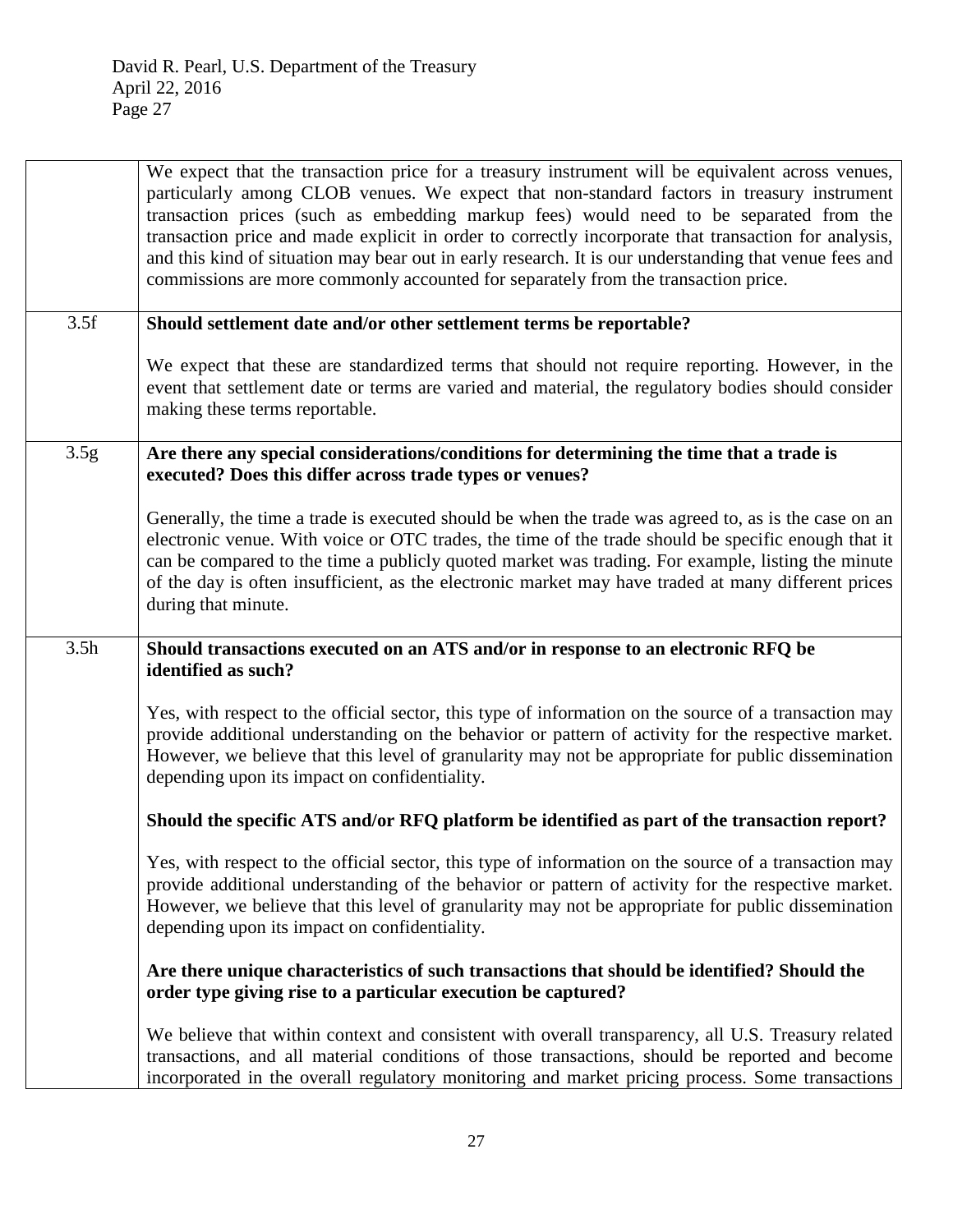|      | may have characteristics that are extraneous, undetermined, less time-sensitive and non-standard<br>when compared to electronic venue-traded transactions; however, the reporting may have important<br>characteristics and consequences for market pricing and should be considered in an appropriate and<br>confidential manner.                                                                                                                                                                                                                                                                       |
|------|----------------------------------------------------------------------------------------------------------------------------------------------------------------------------------------------------------------------------------------------------------------------------------------------------------------------------------------------------------------------------------------------------------------------------------------------------------------------------------------------------------------------------------------------------------------------------------------------------------|
|      | Are there any other unique methods of transacting in the Treasury market that should be<br>identified?                                                                                                                                                                                                                                                                                                                                                                                                                                                                                                   |
|      | FIA PTG has not formed an opinion on this topic.                                                                                                                                                                                                                                                                                                                                                                                                                                                                                                                                                         |
| 3.5i | Should transaction counterparties be identified uniquely or categorized by counterparty<br>type?                                                                                                                                                                                                                                                                                                                                                                                                                                                                                                         |
|      | We believe that counterparty information should be considered highly confidential and wherever<br>possible, standardized with generic identifiers in order to protect the identity of participants while<br>allowing regulators the ability to know who the parties are by reference. We have significant<br>concerns about the limited benefit of additional identification as well as confidentiality concerns<br>regarding participant identity that could undermine the fairness of the markets.                                                                                                     |
|      | If the latter, what counterparty types should be identified?                                                                                                                                                                                                                                                                                                                                                                                                                                                                                                                                             |
|      | We suggest that counterparties not be identified uniquely or by category as those may change over<br>time with limited potential value. We understand, however, that the official sector may create and<br>internally use categories of participant type in order to assess characteristics and risk. These<br>categorizations should be confidential and restricted to the official sector.                                                                                                                                                                                                             |
|      | Are there generally accepted definitions for these categories of counterparties?                                                                                                                                                                                                                                                                                                                                                                                                                                                                                                                         |
|      | FIA PTG has not formed an opinion on this topic.                                                                                                                                                                                                                                                                                                                                                                                                                                                                                                                                                         |
| 3.5j | For transactions that are already subject to reporting requirements to the official sector, are<br>there particular data standards or identifiers that should be used for the reporting of<br>transactions in the Treasury cash market to aid harmonization?                                                                                                                                                                                                                                                                                                                                             |
|      | This aspect of data conformity may come up once data sources are compared. An advantage of the<br>U.S. Treasury market is the relatively narrow universe of products and conformity around the<br>trading symbol universe of those products. We expect most of the data relevant to the official sector<br>will be available through CLOB venues and those venues would be in a better position to<br>recommend potential harmonies for standards. However, we suggest avoiding standardizations as a<br>matter of regulatory practice, particularly if the underlying protocols are materially similar. |
|      | What transmission protocols, data standards and identifiers should be utilized to enhance<br>authorities' ability to integrate data, share information and cooperate on analysis, for both<br>existing and new data reporting?                                                                                                                                                                                                                                                                                                                                                                           |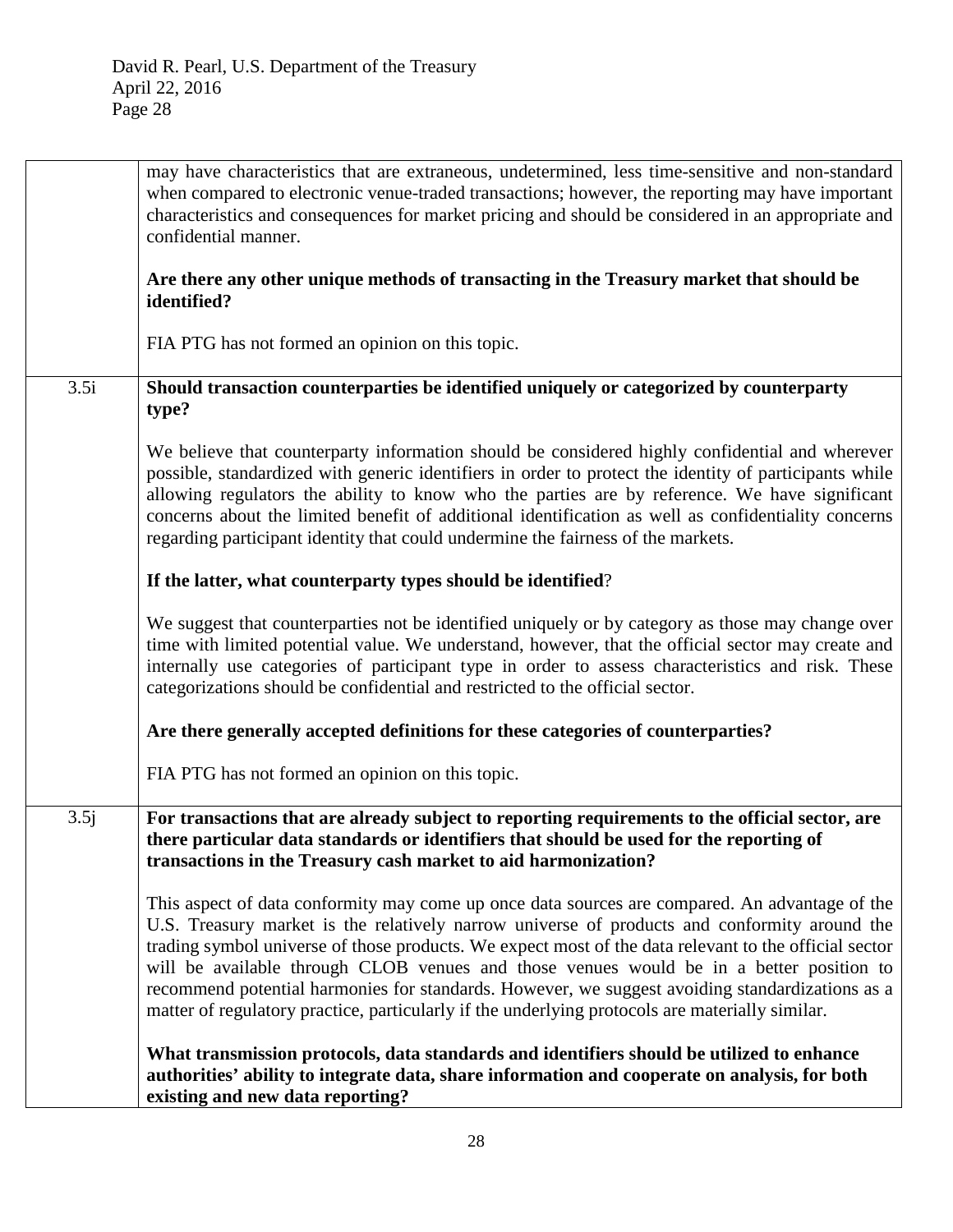|      | Use of each venue's protocol would be most efficient and minimize market risk. Specifying a<br>single protocol would decrease the flexibility of venues and the implementation of a standard<br>protocol would impose significant costs and risks on the venues and participants. We suggest<br>analyzing the current protocols and the efforts of regulators in other fragmented markets to<br>determine if a method for unifying the data exists.                                                                                                                                                                                |
|------|------------------------------------------------------------------------------------------------------------------------------------------------------------------------------------------------------------------------------------------------------------------------------------------------------------------------------------------------------------------------------------------------------------------------------------------------------------------------------------------------------------------------------------------------------------------------------------------------------------------------------------|
| 3.5k | Should the identification of registered market participants be "normalized" across U.S.<br>Treasury cash and futures transactions such that there is a consistent and unique moniker<br>used to identify each individually registered entity                                                                                                                                                                                                                                                                                                                                                                                       |
|      | No. As noted above, the official sector should consider the level of identifiers currently used by<br>venues as a starting point for its monitoring needs. As with other U.S. markets, we believe that the<br>regulatory authorities in the U.S. Treasury markets can use their current authority and information<br>to determine the identity of participants, in large part because the venues and market participants<br>maintain sufficient recordkeeping systems to provide that information upon request.                                                                                                                    |
|      | Currently, venues in the futures markets use identifiers to categorize many things including the<br>FCM, the clearing account, and the responsible trader. Some regulatory systems provide for<br>additional identifiers, including for position monitoring and regulatory identification. However,<br>such systems have a significant cost, implementation time and limitations. We do not believe these<br>kinds of systems are necessary for the U.S. Treasury market and have concerns about the limited<br>benefit of additional identification as well as confidentiality concerns regarding market participant<br>identity. |
| 3.6  | For those securities subject to official sector reporting requirements:                                                                                                                                                                                                                                                                                                                                                                                                                                                                                                                                                            |
| 3.6a | Should quotes and/or orders be reported?                                                                                                                                                                                                                                                                                                                                                                                                                                                                                                                                                                                           |
|      | We believe that within the context of each venue's market system, and consistent with overall<br>transparency, all U.S. Treasury related transactions should be reported and become incorporated in<br>the overall regulatory monitoring and market pricing process. Reporting of orders and quotes may<br>require a level of complexity that would be difficult to attain as an initial goal. However, in order to<br>review and assess the functioning and behavior of a market participant, order and quote activity<br>may need to be considered.                                                                              |
|      | If so, should special consideration be made for certain types of quotes and/or orders (e.g.,<br>electronically submitted orders versus voice orders versus RFQ)?                                                                                                                                                                                                                                                                                                                                                                                                                                                                   |
|      | We believe that consideration should be given to the type of transaction and incorporate relevant<br>aspects of those transactions into the process for compiling official sector data. The fidelity and the<br>granularity of the information should depend upon the market practice and venue. For example, it<br>would be unnecessary to require multiple order variable reporting fields where all orders are<br>entered with the same variables.                                                                                                                                                                              |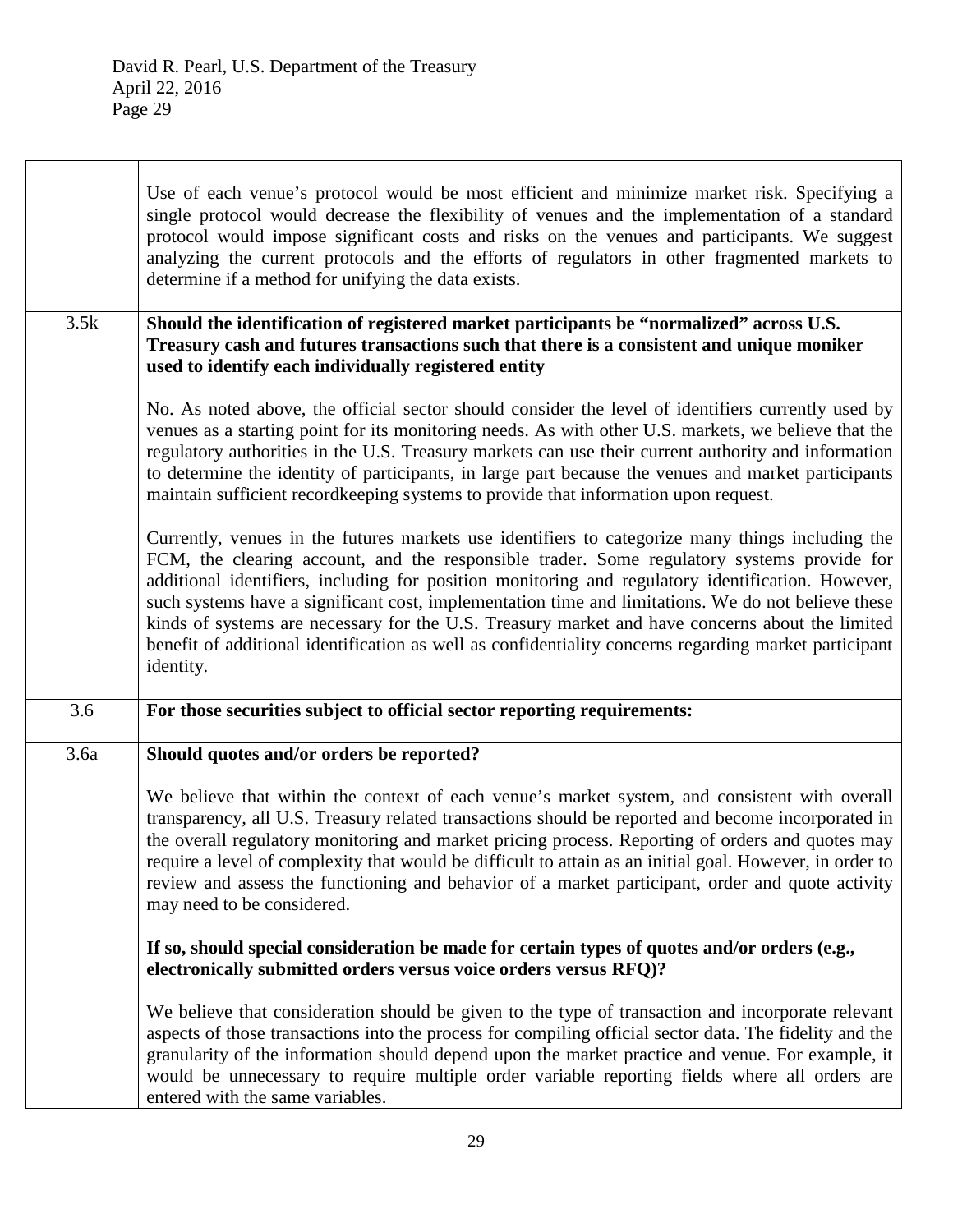|                  | Are there any special considerations when defining an order and/or quote?                                                                                                                                                                                                                                                                                                                                                                                                                                                                                                                                                                                                                                                                    |
|------------------|----------------------------------------------------------------------------------------------------------------------------------------------------------------------------------------------------------------------------------------------------------------------------------------------------------------------------------------------------------------------------------------------------------------------------------------------------------------------------------------------------------------------------------------------------------------------------------------------------------------------------------------------------------------------------------------------------------------------------------------------|
|                  | There may be special considerations needed for types of quotes, including mass-quotes, montage<br>quotes or other systematic types of market quote provisions. This topic may vary by venue and<br>would be a topic for further discussion once threshold data topics are addressed.                                                                                                                                                                                                                                                                                                                                                                                                                                                         |
|                  | How will these special considerations affect the ability of the official sector to analyze activity<br>in the Treasury cash markets?                                                                                                                                                                                                                                                                                                                                                                                                                                                                                                                                                                                                         |
|                  | We believe special considerations related to quotes and non-standard orders are items to address<br>subsequent to the completion of the first-level of data collection challenges.                                                                                                                                                                                                                                                                                                                                                                                                                                                                                                                                                           |
| 3.6 <sub>b</sub> | Should transactions, quotes, and/or orders be reported on a real time basis?                                                                                                                                                                                                                                                                                                                                                                                                                                                                                                                                                                                                                                                                 |
|                  | Initially we do not believe it would be feasible to capture, analyze and value U.S. Treasury market<br>orders in real-time. Being able to use order data on a historical analysis level would be a helpful<br>first step to analyzing whether real-time data is needed.                                                                                                                                                                                                                                                                                                                                                                                                                                                                      |
|                  | If not, what should be the reporting standard?                                                                                                                                                                                                                                                                                                                                                                                                                                                                                                                                                                                                                                                                                               |
|                  | We believe a reasonable standard would target the end-of-trading-day as a starting point for<br>reporting objectives. A real-time objective would be feasible for electronic venues including<br>CLOBs. However, the broader U.S. Treasury market includes legacy systems and processes that<br>currently have overnight reporting requirements. These processes would need to be optimized,<br>changed or replaced and this would take significant cost and time. While real-time monitoring may<br>be an overall objective, it will likely be more efficient to start with data reporting on an extended<br>timeline. This may allow the official sector to reduce the "noise" which may come from analyzing<br>too much data too quickly. |
|                  | How should orders that are executed over multiple days be handled?                                                                                                                                                                                                                                                                                                                                                                                                                                                                                                                                                                                                                                                                           |
|                  | FIA PTG has not formed an opinion on this topic.                                                                                                                                                                                                                                                                                                                                                                                                                                                                                                                                                                                                                                                                                             |
|                  | Are there other special considerations when defining the time of an order?                                                                                                                                                                                                                                                                                                                                                                                                                                                                                                                                                                                                                                                                   |
|                  | FIA PTG has not formed an opinion on this topic.                                                                                                                                                                                                                                                                                                                                                                                                                                                                                                                                                                                                                                                                                             |
| 3.6c             | Are there additional elements that are important for regulators to understand beyond the<br>categories of quote/order originator, price, size and time of the order (e.g., inventory or<br>position data)?                                                                                                                                                                                                                                                                                                                                                                                                                                                                                                                                   |
|                  | Yes, but scaled as indicated above.                                                                                                                                                                                                                                                                                                                                                                                                                                                                                                                                                                                                                                                                                                          |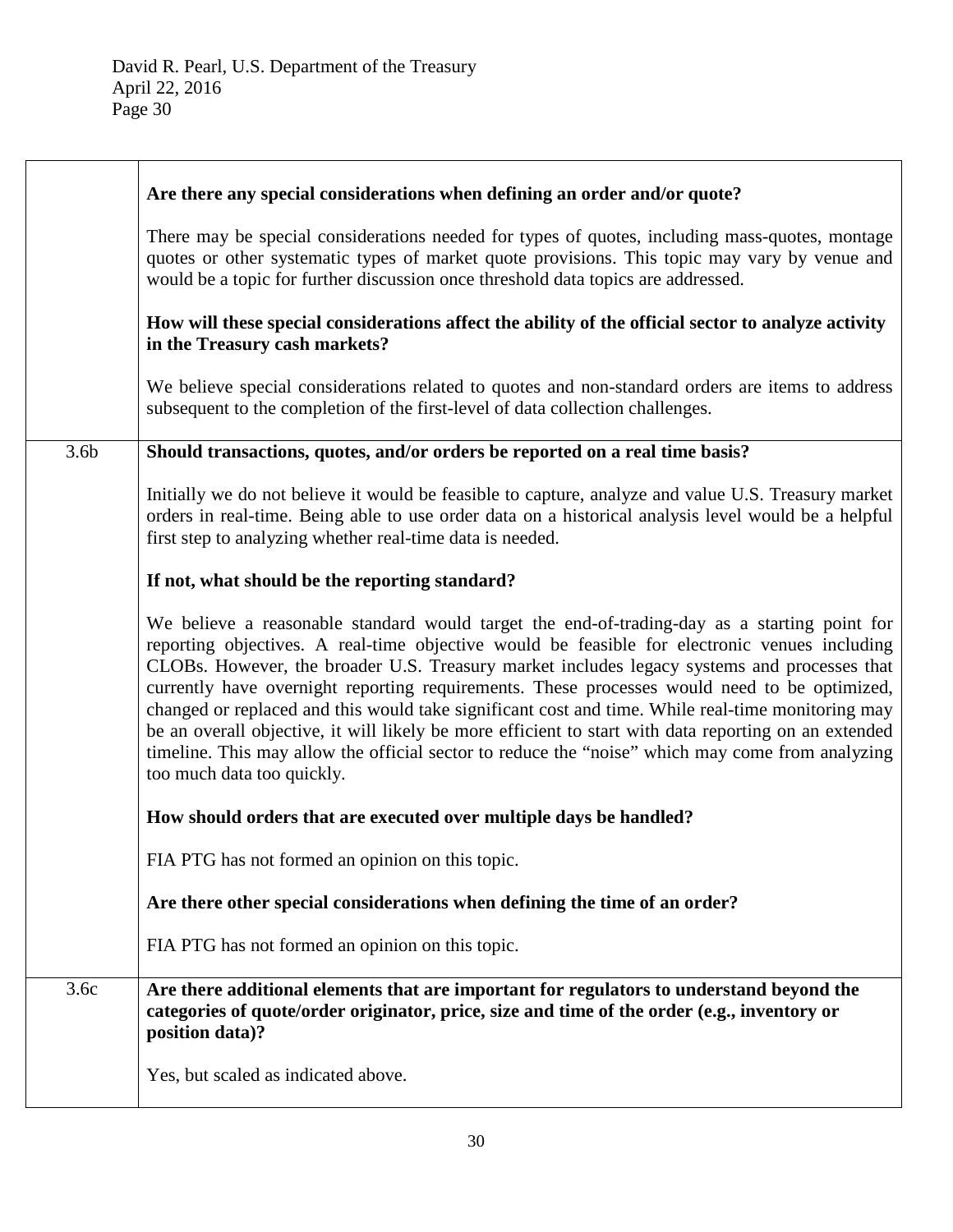|      | Should the type of an order or any special order instructions be collected?                                                                                                                                                                                                                                                                                                                                                                                                                                                                        |
|------|----------------------------------------------------------------------------------------------------------------------------------------------------------------------------------------------------------------------------------------------------------------------------------------------------------------------------------------------------------------------------------------------------------------------------------------------------------------------------------------------------------------------------------------------------|
|      | FIA PTG has not formed an opinion on this topic.                                                                                                                                                                                                                                                                                                                                                                                                                                                                                                   |
|      | Should all order changes be reported? Is the answer different for electronically submitted<br>versus voice submitted orders?                                                                                                                                                                                                                                                                                                                                                                                                                       |
|      | As noted above, we believe that within the context of each venue's market system, and consistent<br>with overall transparency, all U.S. Treasury related transactions should be reported and become<br>incorporated in the overall regulatory monitoring process. Reporting of order changes may require<br>a level of complexity that is not possible as an initial goal. However, in order to review and assess<br>the functioning and behavior of a market participant, developing systems to track order changes<br>may need to be considered. |
| 3.6d | Should the submitter of a quote and/or order be identified uniquely or categorized by<br>counterparty type?                                                                                                                                                                                                                                                                                                                                                                                                                                        |
|      | No. As noted above, the official sector should consider the level of identifiers currently used by<br>venues as a starting point for its monitoring needs. As with other U.S. markets, we believe that the<br>regulatory authorities in the U.S. Treasury markets can use their current authority and information<br>to determine the identity of end users and investors, in large part because both the venues and<br>market participants maintain sufficient recordkeeping systems to provide that information upon<br>request.                 |
|      | If the latter, what counterparty types should be identified? Are there generally accepted<br>definitions for these categories of counterparties?                                                                                                                                                                                                                                                                                                                                                                                                   |
|      | N/A                                                                                                                                                                                                                                                                                                                                                                                                                                                                                                                                                |
| 3.7  | Is it appropriate to have transactions, orders, and quotes time stamped at a certain clock<br>precision (e.g., microsecond) level?                                                                                                                                                                                                                                                                                                                                                                                                                 |
|      | Yes, a critical part of cross-market monitoring is normalization of time differences between venues<br>in order to monitor activity within similar time periods. The official sector should expect to expend<br>a significant effort (as do market participants) in measuring and harmonizing transactions from<br>different venues with timing differences. The more accurate and detailed the timing information<br>and understanding of latencies the better.                                                                                   |
|      | Are the answers to these questions different for different types of transactions (e.g., electronic<br>or voice) or different products (e.g., Treasury bills, notes, bonds, on-the-runs, off-the-runs,<br>cash, or futures)?                                                                                                                                                                                                                                                                                                                        |
|      | For CLOB venues timestamp precision should not vary, however for some types of transactions,<br>particularly those that are not systematic or immediately systemized, the precision will vary widely.                                                                                                                                                                                                                                                                                                                                              |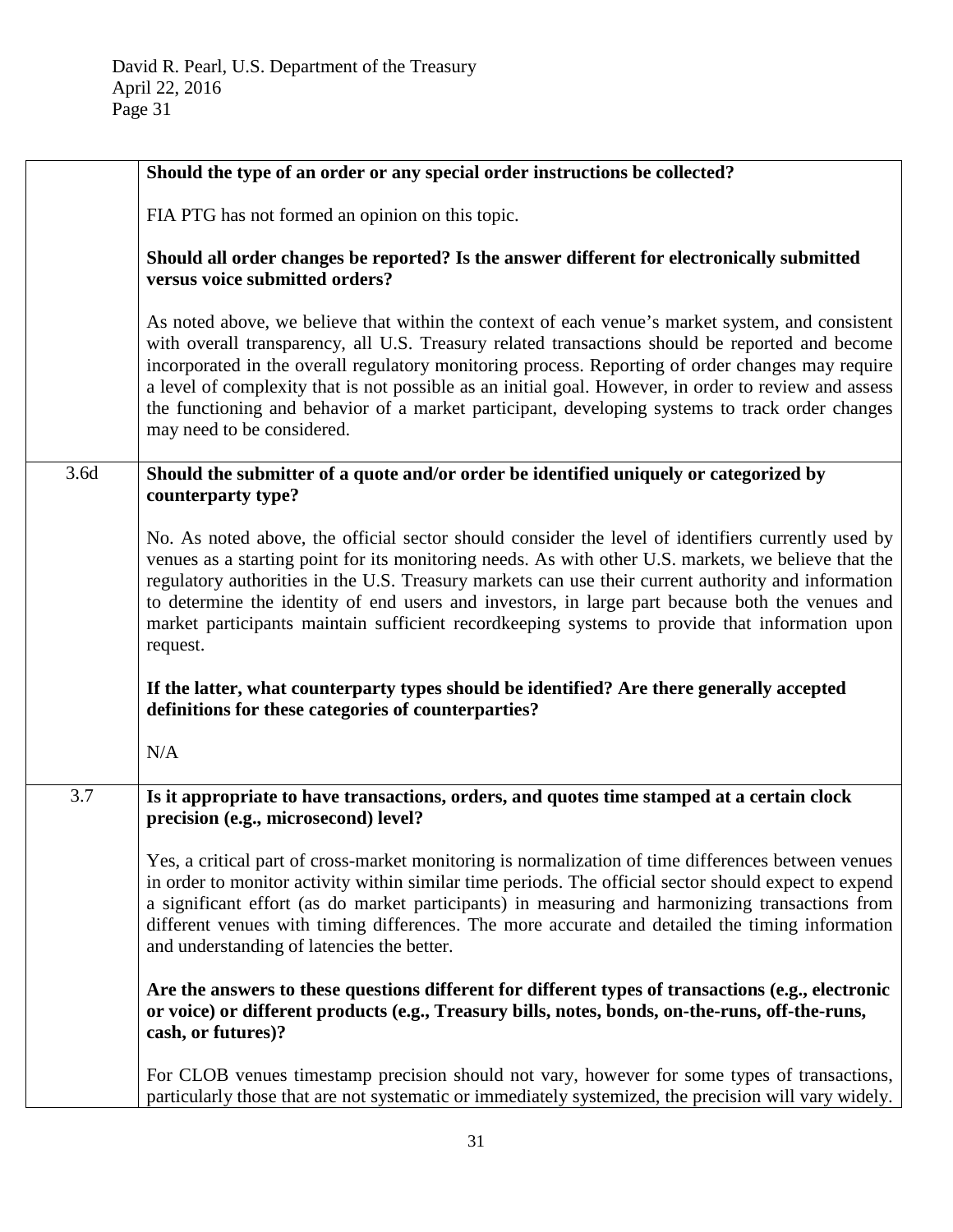|      | As an ultimate goal, however, we advocate for systemizing all transactions for regulatory<br>monitoring and market wide transparency.                                                                                                                                                                                                                                                                                                                                  |
|------|------------------------------------------------------------------------------------------------------------------------------------------------------------------------------------------------------------------------------------------------------------------------------------------------------------------------------------------------------------------------------------------------------------------------------------------------------------------------|
|      | Would the answer be different for trade reporting, quote reporting, or order reporting?                                                                                                                                                                                                                                                                                                                                                                                |
|      | FIA PTG has not formed an opinion on this topic.                                                                                                                                                                                                                                                                                                                                                                                                                       |
|      | Would the answer be different for different categories of market participants?                                                                                                                                                                                                                                                                                                                                                                                         |
|      | FIA PTG has not formed an opinion on this topic.                                                                                                                                                                                                                                                                                                                                                                                                                       |
| 3.8  | Do commercial bank dealers and broker-dealers have technology infrastructures and<br>order/execution handling in place to report trades on a continuous basis?                                                                                                                                                                                                                                                                                                         |
|      | FIA PTG has not formed an opinion on this topic.                                                                                                                                                                                                                                                                                                                                                                                                                       |
| 3.9  | As the official sector begins to collect additional data on the cash U.S. Treasury market, what<br>operational or market factors should be assessed?                                                                                                                                                                                                                                                                                                                   |
|      | FIA PTG has not formed an opinion on this topic.                                                                                                                                                                                                                                                                                                                                                                                                                       |
|      | Are there particular negative consequences from the implementation of data collection? If so,<br>what are they and why do they arise?                                                                                                                                                                                                                                                                                                                                  |
|      | Yes, some data collection processes can be rigidly constructed such that they impede the<br>functioning of the trading system. We have concerns that prescriptive requirements regarding data<br>collection could easily inhibit activity. We suggest working with market participants to understand<br>this concern in more detail and identify opportunities for flexibility in the data collection processes.                                                       |
| 3.9a | The official sector may consider different methods for receiving transaction data from<br>Treasury markets. For instance, it may rely on existing reporting regimes, or it may seek to<br>build an alternative reporting system. If the latter, what alternative reporting system should<br>be used?                                                                                                                                                                   |
|      | We are aware of other reporting systems including TRACE, FINRA OATS, SEC Edgar, NFA<br>ORS, FINRA ACT, as well as numerous other systems. We would not suggest a solution as a<br>response to this RFI, however, would recommend a more thorough review, analysis and proposal<br>process similar to the ongoing effort to develop a consolidated audit trail. This process should, as a<br>starting point, research the alternatives and costs of a reporting system. |
|      | What are the costs and benefits with these different approaches? Would one approach impose<br>fewer burdens on reporters than others? If so, why and by how much?                                                                                                                                                                                                                                                                                                      |
|      | FIA PTG has not formed an opinion on this topic.                                                                                                                                                                                                                                                                                                                                                                                                                       |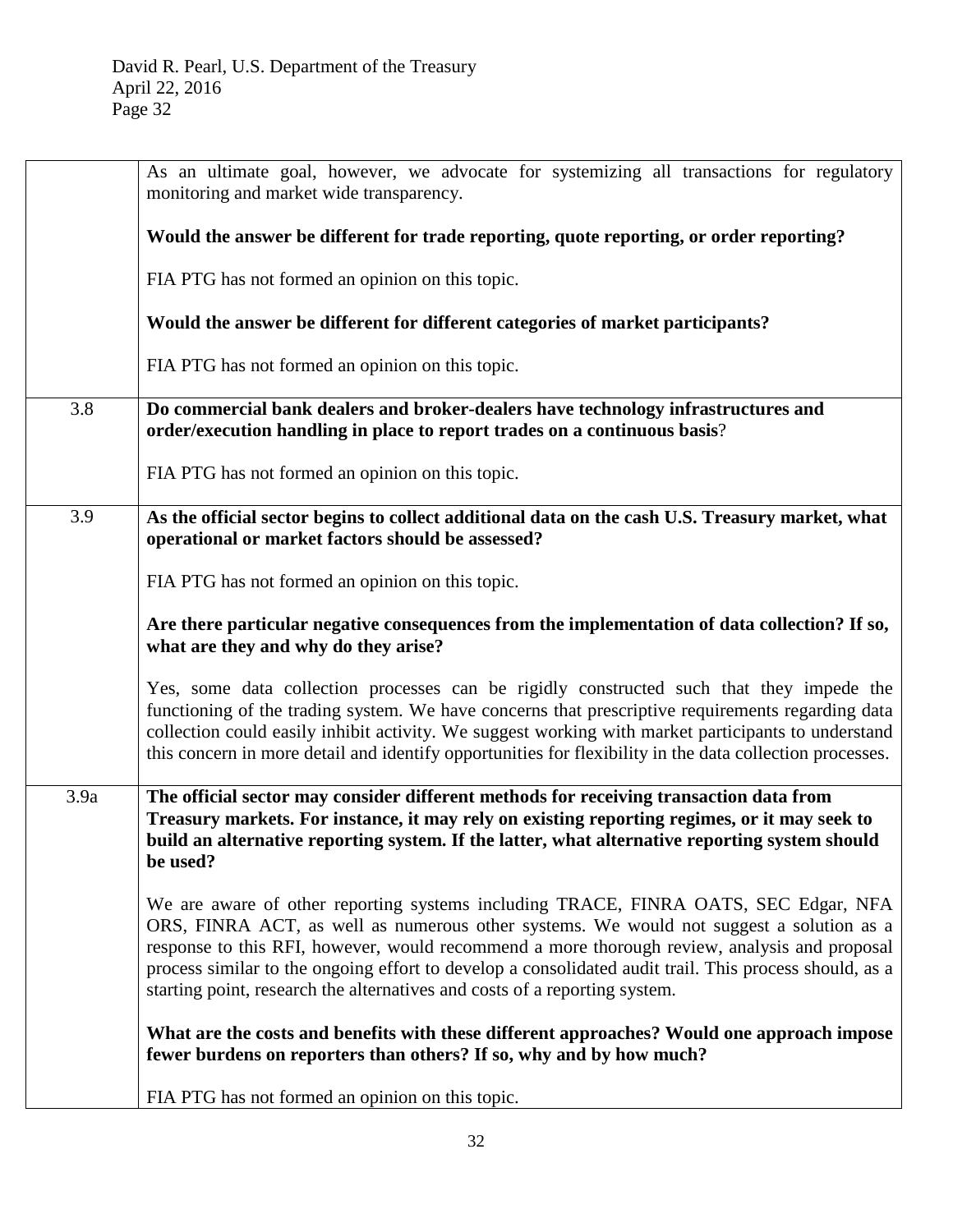| 3.9 <sub>b</sub> | Would one approach impose fewer burdens on smaller reporters than another? If so, why<br>and by how much?                                                                                                                                                                                                                                                                                                                                                                                     |
|------------------|-----------------------------------------------------------------------------------------------------------------------------------------------------------------------------------------------------------------------------------------------------------------------------------------------------------------------------------------------------------------------------------------------------------------------------------------------------------------------------------------------|
|                  | FIA PTG has not formed an opinion on this topic.                                                                                                                                                                                                                                                                                                                                                                                                                                              |
| 3.9c             | Is the answer different for trades, orders, quotes, or execution methods?                                                                                                                                                                                                                                                                                                                                                                                                                     |
|                  | FIA PTG has not formed an opinion on this topic.                                                                                                                                                                                                                                                                                                                                                                                                                                              |
| 3.10             | What additional infrastructure would be necessary for market participants to begin<br>reporting comprehensive U.S. Treasury market transaction data? Should reporting<br>requirements be phased in? If yes, how and why? Does phasing affect the cost of<br>implementation for market participants? What transmission protocols, data standards and<br>identifiers should be utilized to minimize reporting burdens?                                                                          |
|                  | Creating and maintaining an infrastructure for reporting comprehensive market data by participants<br>is a complex, extensive and time-consuming task. We recommend first analyzing the available<br>sources of market transaction data before contemplating a reporting system focused on participant<br>resources. Examples of the difficulties of the process of creating and maintaining transaction<br>reporting processes are evident with OATS, CAT, TRACE and other equities systems. |
| 3.11             | Will the requirement to report transactions in the Treasury markets affect competition in this<br>market? Who would be affected and how? What data or empirical evidence support this<br>position?                                                                                                                                                                                                                                                                                            |
|                  | Any requirement to report transactions will have an impact on participants, which includes cost,<br>time, and resources. The ability to report and the consequences of failures are an additional<br>operational burden for all participants who are required to negotiate such a need.                                                                                                                                                                                                       |

<u> 1980 - Johann Barbara, martxa alemaniar argametra (h. 1980).</u>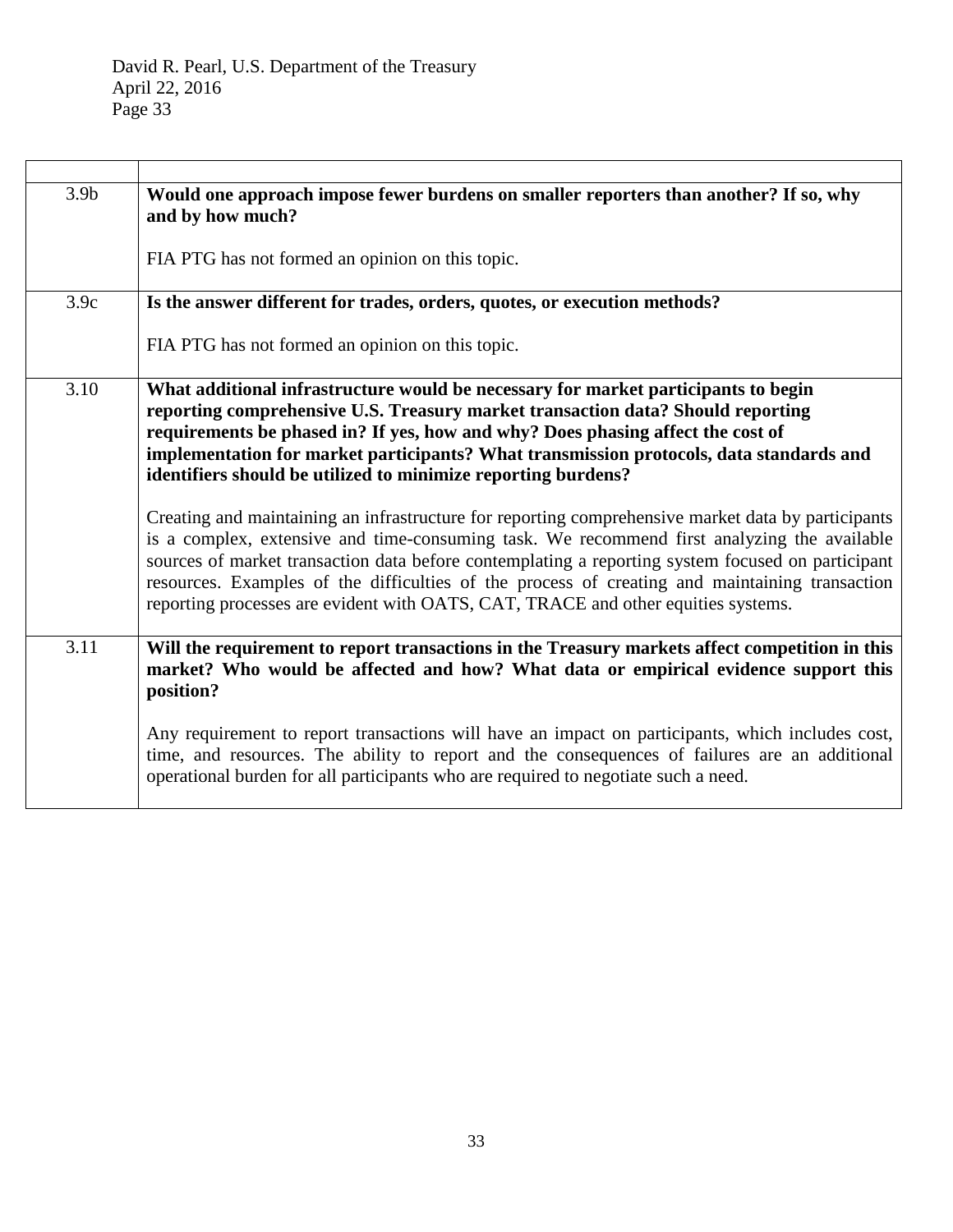| <b>Section IV</b> | An assessment of the data available to the public on U.S. Treasury cash securities markets                                                                                                                                                                                                                                                                                                                                                                                                                                                                                                                                                                                                                                                                                                                                                                                                                                                                   |
|-------------------|--------------------------------------------------------------------------------------------------------------------------------------------------------------------------------------------------------------------------------------------------------------------------------------------------------------------------------------------------------------------------------------------------------------------------------------------------------------------------------------------------------------------------------------------------------------------------------------------------------------------------------------------------------------------------------------------------------------------------------------------------------------------------------------------------------------------------------------------------------------------------------------------------------------------------------------------------------------|
|                   | FIA PTG supports efforts to increase transparency for market participants.                                                                                                                                                                                                                                                                                                                                                                                                                                                                                                                                                                                                                                                                                                                                                                                                                                                                                   |
| <b>INTRO</b>      | Post-trade public transparency is important in order for market participants to be able to assess best<br>execution and creates more competition between liquidity providers. In other asset classes,<br>increased post-trade transparency has been shown to lead to better pricing for investors. Post-trade<br>transparency also levels the playing field by removing information asymmetries and contributes to<br>overall market resiliency, so market participants are not left wondering what others know that they<br>do not.                                                                                                                                                                                                                                                                                                                                                                                                                         |
| 4.1               | Is the publicly available information for U.S. Treasury market trading activity sufficiently<br>transparent to foster an efficient, healthy, and liquid market? What changes to public<br>reporting would be most advisable, if any, including the use of data standards and<br>identifiers?                                                                                                                                                                                                                                                                                                                                                                                                                                                                                                                                                                                                                                                                 |
|                   | We believe additional information should be made available regarding U.S. Treasury cash<br>transactions executed in the secondary market. While market participants may be able to access<br>certain information by joining specific trading venues, assuming they are able to satisfy the relevant<br>membership criteria, there is no publicly available information regarding the full universe of U.S.<br>Treasury cash transactions executed in the secondary market. Given the number of transactions<br>executed in the dealer-to-customer segment of the market, this results in a meaningful lack of<br>transparency for market participants. This lack of post-trade public reporting is in stark contrast to<br>the transparency provided in many other asset classes, such as equities, futures, swaps and<br>corporate bonds, some of which are less liquid and have a lower percentage of electronic trading<br>than the U.S. Treasury market. |
| 4.2               | What additional information should be made available to the public in order to better assess<br>liquidity conditions in the U.S. Treasury market, and at what frequency? For instance,<br>should there be readily available transaction cost data that accounts for price movements that<br>occur from the initiation of a trade request on RFQ platforms?                                                                                                                                                                                                                                                                                                                                                                                                                                                                                                                                                                                                   |
|                   | In order to better assess liquidity conditions in the U.S. Treasury market, FIA PTG believes real-<br>time public reporting should be required for all U.S. Treasury cash transactions executed in the<br>secondary market. By providing the price, time and size of each such transaction, market<br>participants will be able to assess best execution and information asymmetries will be reduced. As<br>is the case in other asset classes with real-time public reporting requirements, we support capped<br>notionals for reporting the volume of large transactions which will help protect market participants<br>from being exposed to undue risk or information leakage when transacting in very large size.                                                                                                                                                                                                                                       |
| 4.3               | If additional public transparency is necessary at the transaction level, what is the most<br>appropriate level of transparency for publicly available data on trading in the secondary<br>market? Should additional public transparency be phased in over time in any way? Should<br>all quotes and/or orders in the inter-dealer market be made public, or just "top of book"?                                                                                                                                                                                                                                                                                                                                                                                                                                                                                                                                                                              |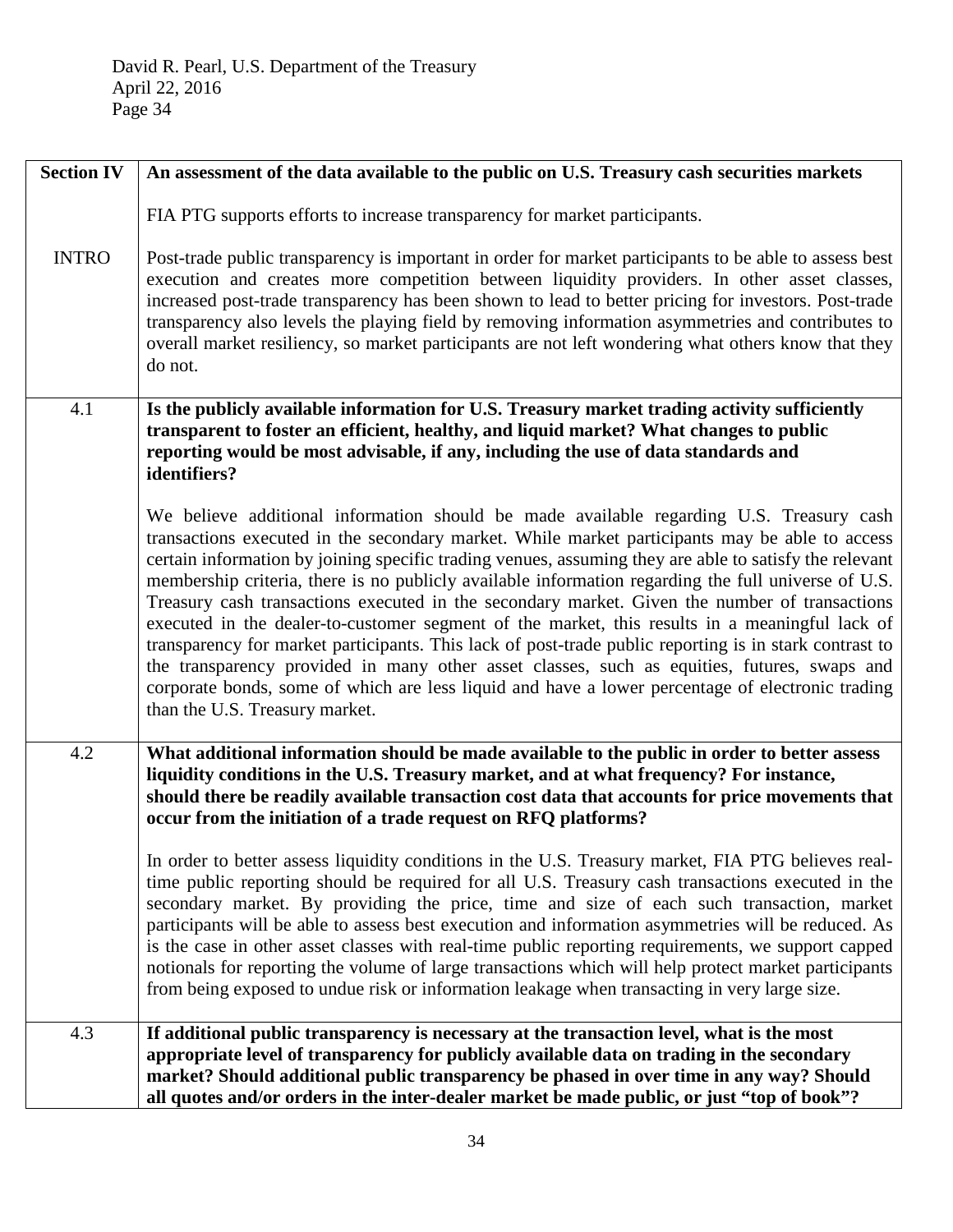|                  | What characteristics should be reported (e.g., participant type, aggressor side, volume,<br>price)? Should the release of any or all of the data be in real time or delayed? Should the<br>available data differ depending on the age of the security, size of the transaction or other<br>characteristics of a particular security or transaction?                                                                                                                                                                                                                                                                                                                                                                                                                                                                                                                                                                                                                                                            |
|------------------|----------------------------------------------------------------------------------------------------------------------------------------------------------------------------------------------------------------------------------------------------------------------------------------------------------------------------------------------------------------------------------------------------------------------------------------------------------------------------------------------------------------------------------------------------------------------------------------------------------------------------------------------------------------------------------------------------------------------------------------------------------------------------------------------------------------------------------------------------------------------------------------------------------------------------------------------------------------------------------------------------------------|
|                  | As discussed above, we support the real-time public reporting of price, time and size for each U.S.<br>Treasury cash transaction executed in the secondary market, with capped notionals for large<br>transactions which will help protect market participants from being exposed to undue risk or<br>information leakage when transacting in very large size. Reporting the size of transactions that are<br>above an appropriately calibrated block threshold as being equal in size to the block threshold (i.e.<br>capping notionals at the block threshold) will help protect market participants from being exposed<br>to undue risk. We believe this requirement should be applied after sufficient advance notice in<br>order to allow market participants and trading venues time to build the necessary infrastructure to<br>comply with such a requirement. Experience in other asset classes, such as corporate bonds and<br>swaps, can provide an indication of the suitable amount of lead-time. |
|                  | We do not believe additional data should be required to be made public at this stage.                                                                                                                                                                                                                                                                                                                                                                                                                                                                                                                                                                                                                                                                                                                                                                                                                                                                                                                          |
| 4.4              | Is there an existing public reporting model that would be appropriate, in whole or in part, for<br>the U.S. Treasury market (e.g., swap data repositories for swaps, or FINRA's Trade<br>Reporting and Compliance Engine (TRACE) for corporate bonds and agency mortgage-<br>backed securities), or would the Treasury market benefit from a new model?<br>FIA PTG has not formed an opinion on this topic.                                                                                                                                                                                                                                                                                                                                                                                                                                                                                                                                                                                                    |
| 4.5              | What additional information should be available to the public about the operation of trading<br>platforms or trade execution algorithms on trading platforms (for inter-dealer as well as<br>dealer-to-customer platforms)? For example:                                                                                                                                                                                                                                                                                                                                                                                                                                                                                                                                                                                                                                                                                                                                                                       |
| 4.5a             | Should information about order types, agreed upon fee arrangements, user agreements,<br>and/or brokerage agreements be disclosed?                                                                                                                                                                                                                                                                                                                                                                                                                                                                                                                                                                                                                                                                                                                                                                                                                                                                              |
|                  | FIA PTG also supports greater transparency from U.S. Treasury trading venues in order to ensure<br>all market participants have the same amount of information regarding their operation and are able<br>to evaluate them on their merits. This includes information with respect to fees and rebate and<br>incentive programs.                                                                                                                                                                                                                                                                                                                                                                                                                                                                                                                                                                                                                                                                                |
| 4.5 <sub>b</sub> | Should the degree to which subscribers to the platform may limit their interaction with or<br>exposure to other subscribers be disclosed?                                                                                                                                                                                                                                                                                                                                                                                                                                                                                                                                                                                                                                                                                                                                                                                                                                                                      |
|                  | We believe all trading venues should be required to clearly disclose membership criteria and any<br>subscriber segmentation employed to limit interaction on the venue. These trading venues should<br>also be subject to fair access requirements in order to ensure they are not permitted to arbitrarily<br>exclude specific market participants. Interaction on the venue should be based on the characteristics                                                                                                                                                                                                                                                                                                                                                                                                                                                                                                                                                                                           |